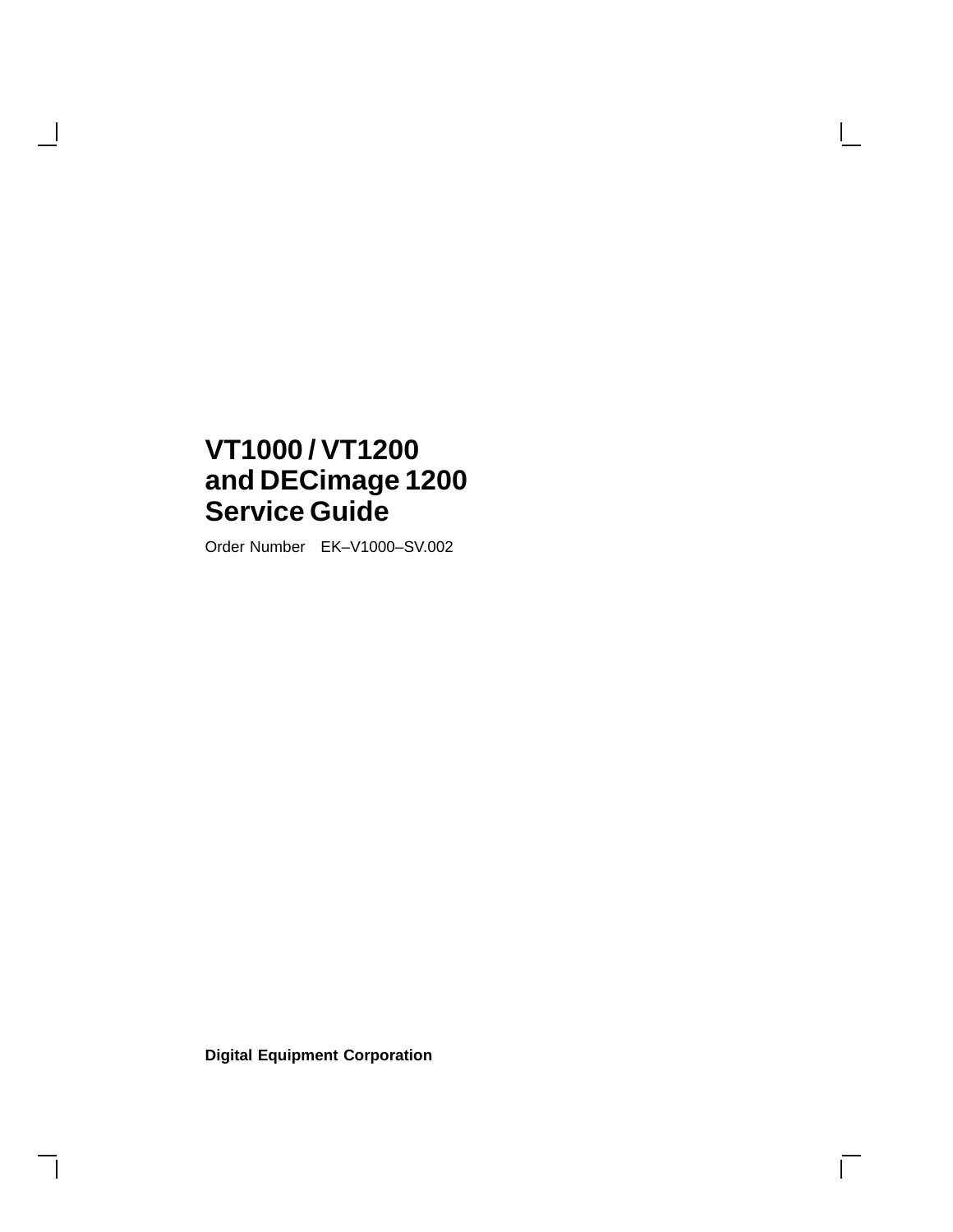#### **First Edition, September 1990 Second Edition, April 1991**

The information in this document is subject to change without notice and should not be construed as a commitment by Digital Equipment Corporation. Digital Equipment Corporation assumes no responsibility for any errors that may appear in this document.

The software described in this document is furnished under a license and may be used or copied only in accordance with the terms of such license.

No responsibility is assumed for the use or reliability of software on equipment that is not supplied by Digital Equipment Corporation or its affiliated companies.

Restricted Rights: Use, duplication, or disclosure by the U. S. Government is subject to restrictions as set forth in subparagraph (c) (1) (ii) of the Rights in Technical Data and Computer Software clause at DFARS 252.227–7013.

Copyright © Digital Equipment Corporation 1990, 1991

All Rights Reserved. Printed in U.S.A.

The following are trademarks of Digital Equipment Corporation:

DEC, DECimage 1200, DECnet, DECterm, DECwindows, ThinWire, ULTRIX, VAX, VMS, VR150, VT, VT1000, VT1200, and the DIGITAL logo.

UNIX is a trademark of American Telephone and Telegraph Company.

This document was prepared and published by Educational Services Development and Publishing, Digital Equipment Corporation.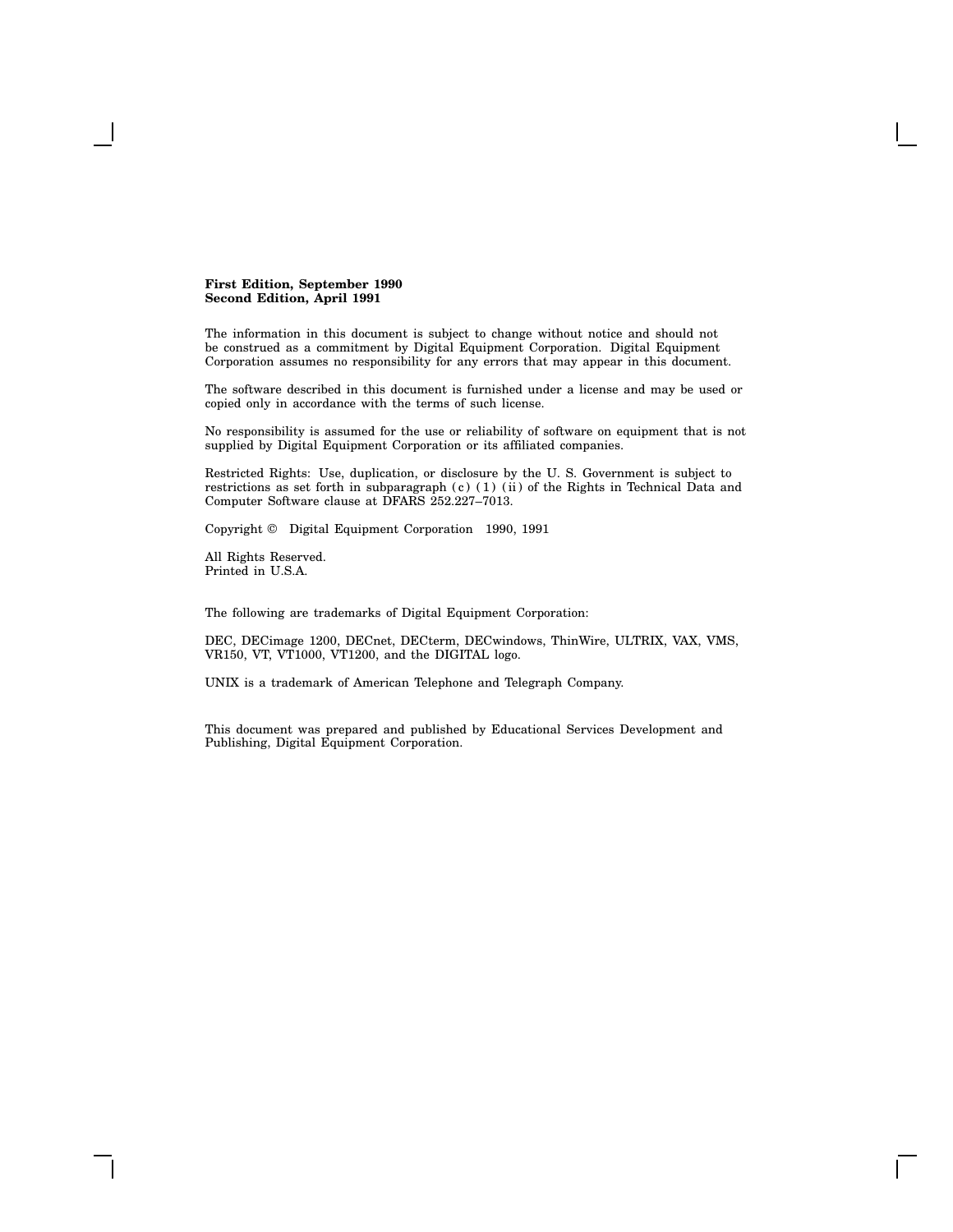## **Contents**

## **About This Guide** vii

 $\overline{\phantom{a}}$ 

**1 Overview of the Terminal**

 $\mathbf{I}$ 

 $\Box$ 

| 11    | The Video Terminal's Components                                                            | $\overline{2}$ |
|-------|--------------------------------------------------------------------------------------------|----------------|
| 1.1.1 | System Box $\dots \dots \dots \dots \dots \dots \dots \dots \dots \dots \dots \dots \dots$ | 3              |
| 1.1.2 |                                                                                            | 6              |
| 1.1.3 |                                                                                            |                |
| 114   |                                                                                            | 7              |
| 1.2   |                                                                                            |                |
| 1.2.1 | X Window Sessions and Video Terminal Sessions                                              |                |
| 1.2.2 | Network Communication Protocols                                                            |                |
| 1.2.3 | Customizing the Terminal                                                                   | 8              |
| 1.2.4 | Overriding Passwords                                                                       | 8              |
| 1.3   |                                                                                            | 8              |

## **2 Testing**

| 2.1   | Terminal Self-Tests                                                                            | 10  |
|-------|------------------------------------------------------------------------------------------------|-----|
| 2.1.1 | Successful Power-Up Self-Tests                                                                 | 11  |
| 2.1.2 | Menu-Driven Diagnostic Tests                                                                   | 14  |
| 2.1.3 | Displaying Video Alignment Patterns                                                            | 20  |
| 2.2   | Running Remote Diagnostic Tests over the Network (VMS)                                         |     |
|       | Systems) $\dots \dots \dots \dots \dots \dots \dots \dots \dots \dots \dots \dots \dots \dots$ | 21  |
| 2.2.1 |                                                                                                | 22  |
| 2.2.2 | LANSA Testing                                                                                  | 26  |
| 2.3   | Testing the LAT $\dots \dots \dots \dots \dots \dots \dots \dots \dots \dots \dots \dots$      | 29  |
| 2.4   | Testing on ULTRIX and UNIX Systems                                                             | 30  |
| 2.4.1 | Testing TELNET                                                                                 | 30  |
| 2.4.2 | Using ping $\ldots \ldots \ldots \ldots \ldots \ldots \ldots \ldots \ldots \ldots \ldots$      | 33  |
|       |                                                                                                | iii |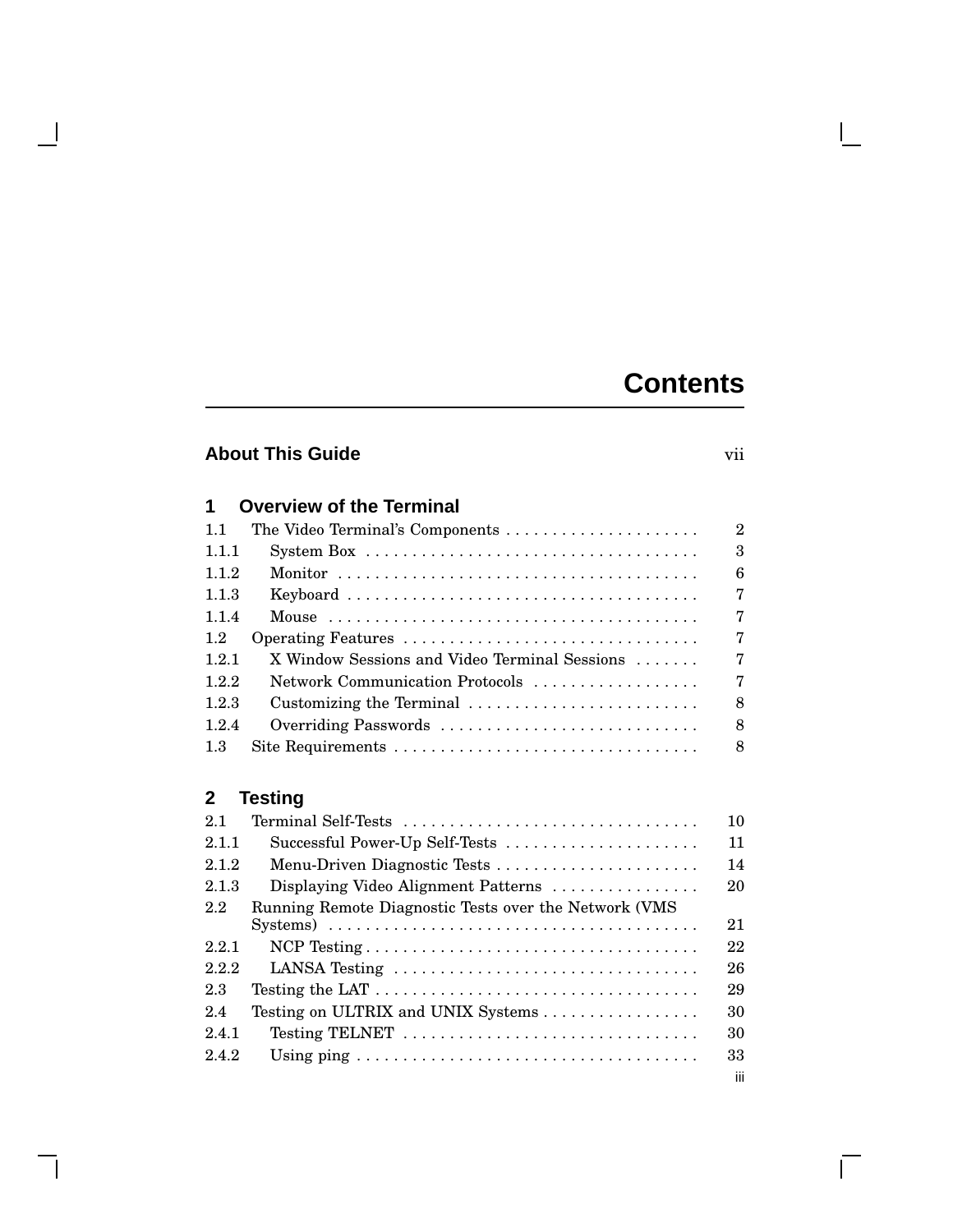#### iv Contents

 $\blacksquare$ 

## **3 Troubleshooting**

|       | -36 |
|-------|-----|
|       |     |
| 3.3.1 | 40  |
| 3.3.2 | 42  |
|       |     |

## **4 Removing and Replacing FRUs**

| 4.1 | $Cover \dots \dots \dots \dots \dots \dots \dots \dots \dots \dots \dots \dots \dots \dots \dots \dots$ | 51 |
|-----|---------------------------------------------------------------------------------------------------------|----|
| 4.2 | RAM Controller Board (VT1000 / VT1200 Only)                                                             | 52 |
| 4.3 | Image Board (DECimage 1200 Only)                                                                        | 53 |
| 4.4 |                                                                                                         | 54 |
| 4.5 |                                                                                                         | 56 |
| 4.6 | System Logic Board                                                                                      | 57 |
| 4.7 |                                                                                                         | 59 |
| 4.8 |                                                                                                         | 60 |
| 4.9 |                                                                                                         |    |

## **5 Starting a Session**

| 5.1           | Before You Start—Required Information                | 62 |
|---------------|------------------------------------------------------|----|
| 5.2           |                                                      | 63 |
| 5.3           | Starting a Session on an ULTRIX or UNIX System       | 66 |
| 5.4           |                                                      | 68 |
| $5.5^{\circ}$ |                                                      | 69 |
| 5.6           | Displaying the Customize Image Dialog Box (DECimage) | 71 |

 $\overline{\Box}$ 

## **A Related Documents**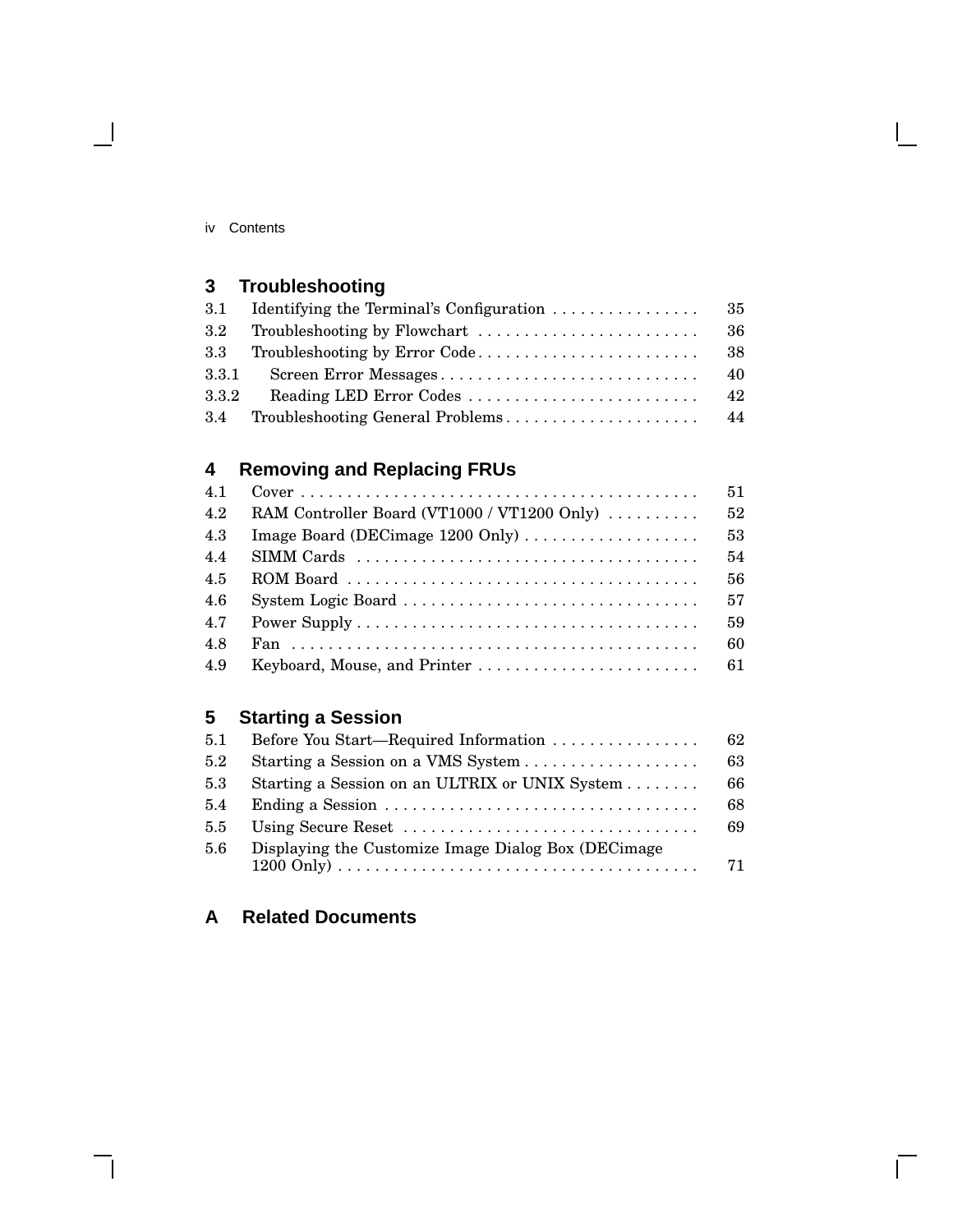#### Contents v

 $\overline{\Gamma}$ 

## **B Recommended Spares List**

## **Figures**

 $\overline{\phantom{a}}$ 

| $2\hbox{--}1$ | Terminal Manager Window                                                                     | 12 |
|---------------|---------------------------------------------------------------------------------------------|----|
| $3-1$         | Terminal Troubleshooting Flowchart                                                          | 37 |
|               |                                                                                             |    |
| Tables        |                                                                                             |    |
| $2\hbox{--}1$ |                                                                                             | 11 |
| $2 - 2$       | Level 1 Tests $\dots\dots\dots\dots\dots\dots\dots\dots\dots\dots\dots\dots\dots\dots\dots$ | 13 |
| $2\text{--}3$ | Diagnostics Dialog Box Buttons                                                              | 19 |
| $2 - 4$       |                                                                                             | 23 |
| $2 - 5$       | P3 Values to Specify Mode Bits                                                              | 24 |
| $3 - 1$       | Troubleshooting by Error Code                                                               | 38 |
| $3 - 2$       | Troubleshooting Error Code 13                                                               | 39 |
| $3 - 3$       | Level 0 Screen Error Messages                                                               | 40 |
| $3 - 4$       | Level 1 and Menu-Driven Screen Error Messages                                               | 41 |
| $3 - 5$       | LED Error Reporting Method                                                                  | 42 |
| $3 - 6$       | Troubleshooting the Terminal                                                                | 44 |
| A–1           | Related Documents                                                                           | 73 |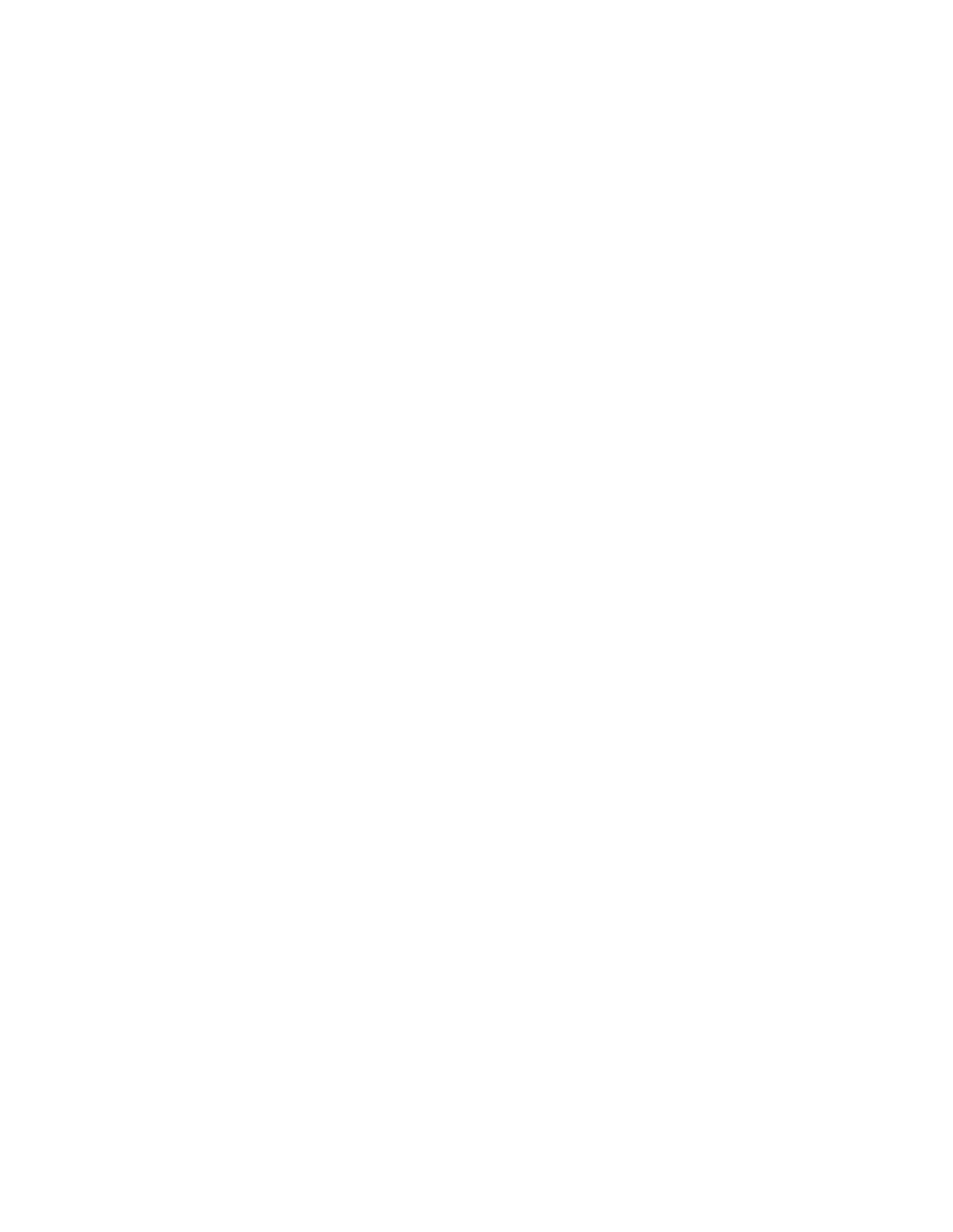**About This Guide**

This guide describes how to service the VT1000 video terminal, the VT1200 video terminal, and the DECimage 1200 video terminal. The guide uses the generic term *terminal* when describing information common to all three products.

## **Audience**

The guide is for Digital's Customer Services Engineers and qualified self-maintenance customers.

## **Organization**

The guide has five chapters that cover the following topics:

Terminal overview Testing the terminal Troubleshooting the terminal Removing and replacing field replaceable units (FRUs) Starting a session on the terminal

Appendices provide information on the following topics:

Modems, cables, and related documentation Recommended spares

## **Tools and Equipment**

You need the following tools to service the terminal: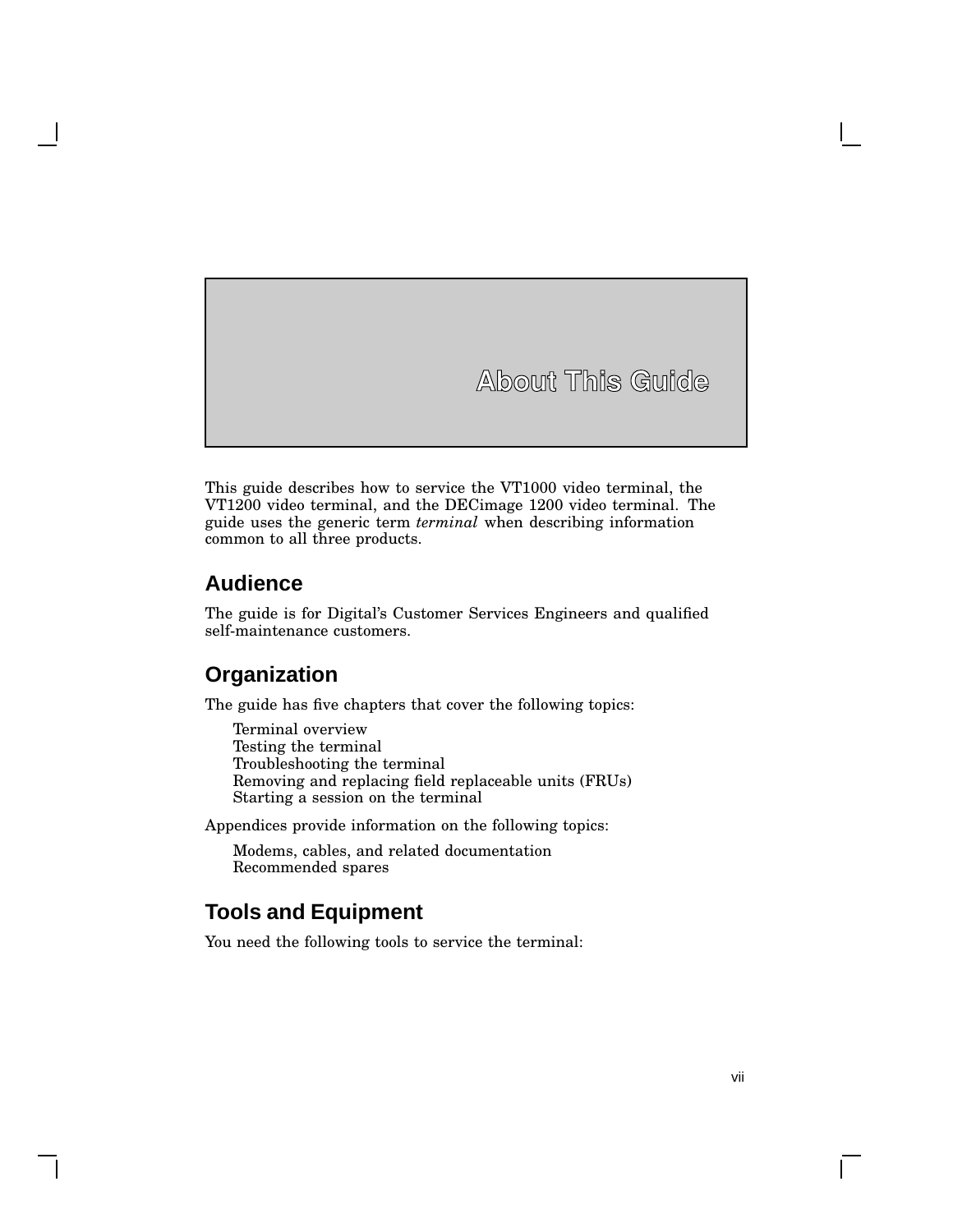#### viii About This Guide

 $\overline{\phantom{a}}$ 

| <b>Tools and Equipment</b>                                                                                             | Part<br><b>Number</b> |
|------------------------------------------------------------------------------------------------------------------------|-----------------------|
| Phillips screwdriver, number 2                                                                                         | 29-11005-00           |
| Wrist strap and antistatic mat<br>(included in Customer Services antistatic kit)                                       | 29-26246-00           |
| Two 6-pin, DEC-423 loopback connectors (modular jack)                                                                  | 12-25083-01           |
| Mouse loopback connector                                                                                               | 12-25628-01           |
| Two Ethernet terminators (H8225-00)                                                                                    | 12-26318-01           |
| ThinWire Ethernet T-connector (H8223-00)                                                                               | 12-25869-01           |
| Tools required for VR150, VR262, VR315, VR319, and VRE01<br>monitors (See the service documentation for each monitor.) |                       |

## **Conventions**

The following conventions are used in this guide:

| Convention        | <b>Meaning</b>                                                                                                                                                         |
|-------------------|------------------------------------------------------------------------------------------------------------------------------------------------------------------------|
| terminal          | Refers to the VT1000 terminal, the VT1200<br>terminal, and the DEC image 1200 terminal.                                                                                |
| mouse             | Refers to any pointing device, such as a mouse, a<br>puck, or a stylus.                                                                                                |
| MB1, MB2, and MB3 | MB1 indicates the left mouse button. MB2 indicates<br>the middle mouse button. MB3 indicates the right<br>mouse button. (The buttons can be redefined by the<br>user.) |
| Keyboard key      | Keys or switches that are labeled appear in a box.                                                                                                                     |
|                   | Example: Press the Return key.                                                                                                                                         |
| kev               | For Ctrl key sequences, hold down Ctrl and press the<br>other key.                                                                                                     |
| Cautions          | Provide information to prevent damage to<br>equipment or software.                                                                                                     |
| <b>Notes</b>      | Provide general information about the current topic.                                                                                                                   |
| PN                | This is an abbreviation for <i>part number</i> .                                                                                                                       |

 $\bar{\Gamma}$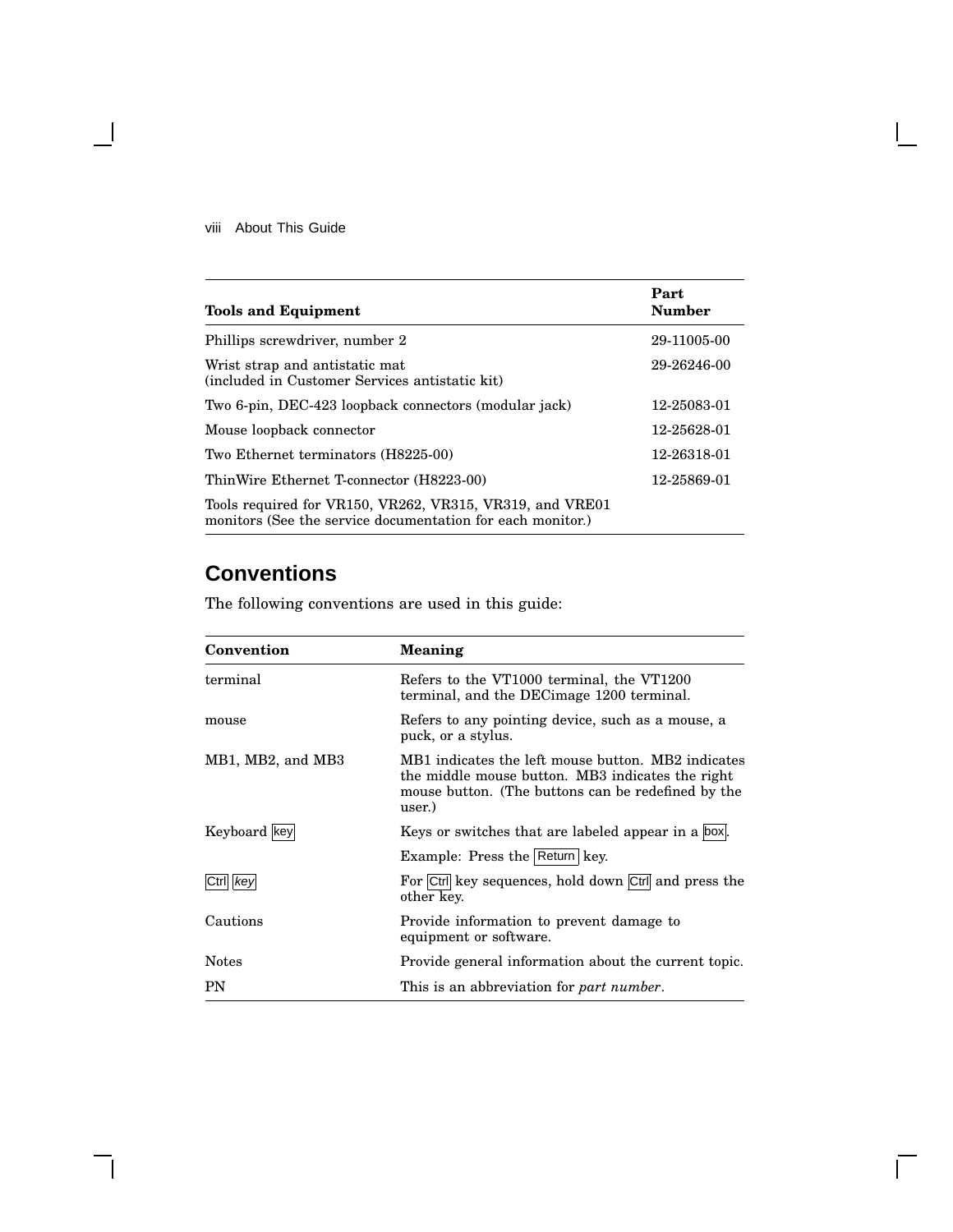# **1**

1

## **Overview of the Terminal**

This chapter provides an overview of the terminal's hardware and connectors, operating features, and site requirements.

You can use the terminal to:

- Connect to an Ethernet network through the terminal's ThinWire port.
- Connect directly to a computer through one of the terminal's two serial ports, like a traditional terminal.
- Display multiple video terminal (VTE) windows and applications over both the Ethernet and serial lines at the same time.
- Interact over an Ethernet network with multiple VTE window, DECwindows, and X window applications running under the VMS, ULTRIX, or UNIX operating system.
- Support the local area terminal (LAT) protocol for VMS systems and the transmission control protocol/Internet protocol (TCP/IP) for ULTRIX and UNIX systems.

#### **NOTE**

**To identify the terminal's hardware configuration, see Section 3.1.**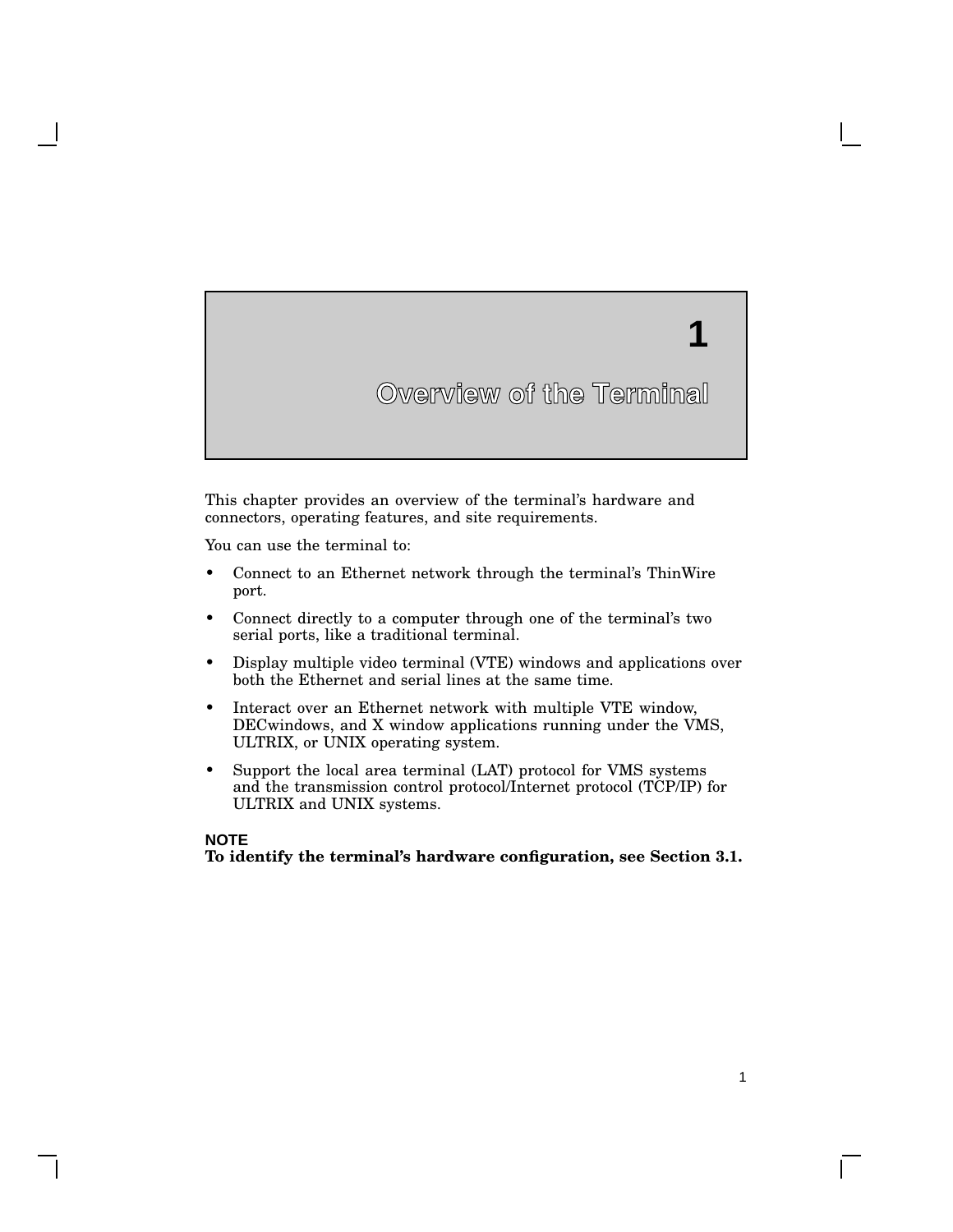## **1.1 The Video Terminal's Components**

The video terminal includes the following components:



| <b>Item</b> | Name             | <b>Description</b>                                                                |
|-------------|------------------|-----------------------------------------------------------------------------------|
| A           | Monitor          | VR150, VR262, VR315, VR319, or VRE01<br>electroluminescent (EL) flat panel        |
| 0           | System board LED | Red LED, visible through the ventilation slots<br>on the side of the system box   |
| ❸           | Terminal logo    | VT1000, VT1200, or DECimage 1200                                                  |
| Ø           | Mouse            |                                                                                   |
| 6           | Keyboard         | LK400 series                                                                      |
| ❺           | Keyboard LEDs    | Hold and lock indicators                                                          |
| ⋒           | Power supply LED | Green LED, visible through the ventilation slots<br>on the side of the system box |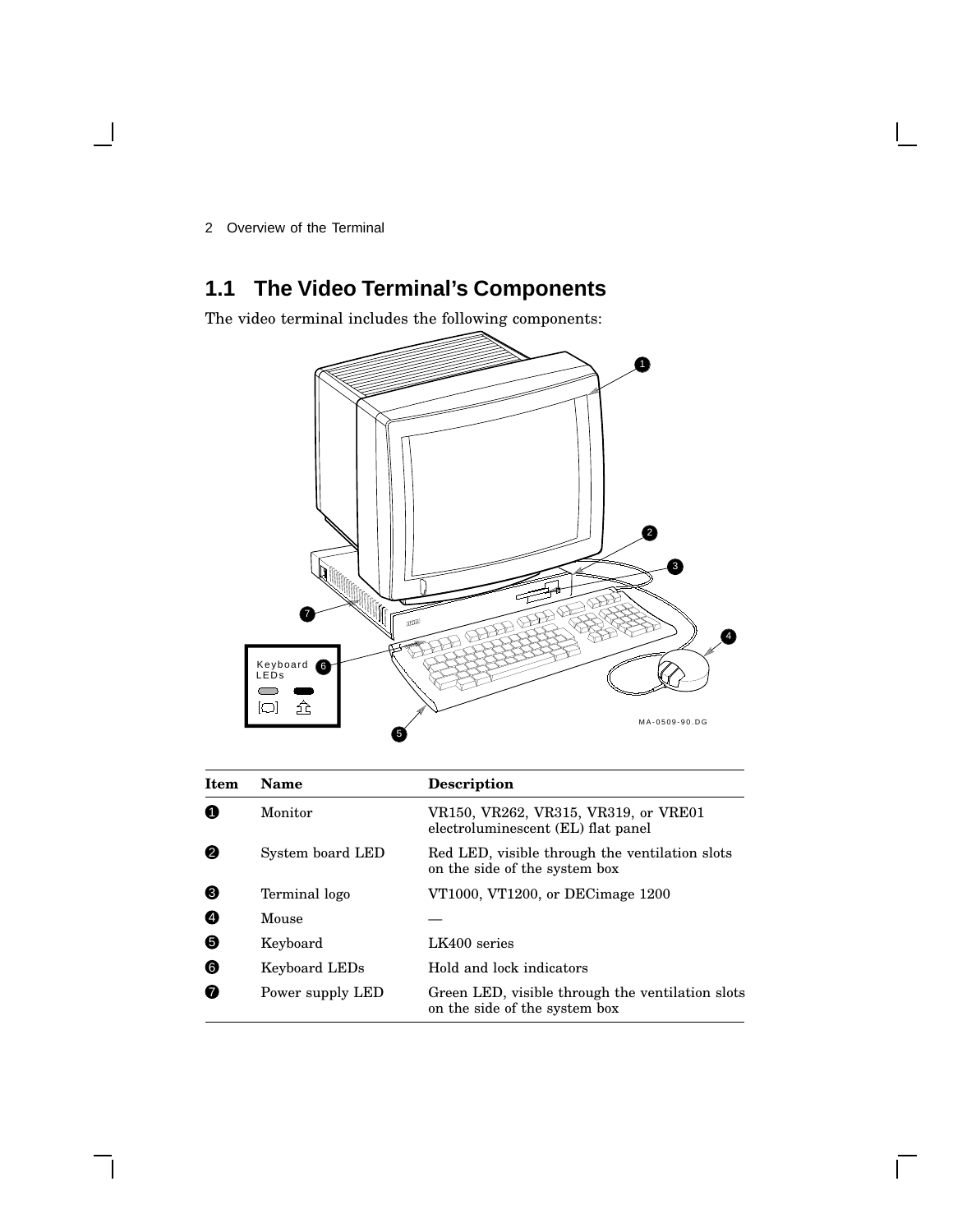### **1.1.1 System Box**

The system box provides the connectors for power, system communication, the keyboard, monitor, mouse, and a serial printer. The system box is  $368 \text{ mm } (14.5 \text{ in.}) \text{ deep} \times 394 \text{ mm } (15.5 \text{ in.}) \text{ wide} \times 57 \text{ mm } (2.25 \text{ in.})$ high. A cover panel attaches to the rear of the system box to conceal the connectors and cables.

#### **VT1000 and VT1200 System Box FRUs**

The system box contains the following field replaceable units (FRUs). Part numbers follow each FRU. Appendix B lists all part numbers.



| . . | $\sim$ , secin rogic society                                           |                     |
|-----|------------------------------------------------------------------------|---------------------|
| ❷   | SIMM card (installed on the other side of the<br>RAM controller board) | VX10X-MD            |
| ❸   | RAM controller board (optional in VT1000)                              | 54-19807-01         |
| Ð   | ROM memory board (VT1000/VT1200)                                       | 54-19803-01 (VX10A) |
| ❺   | Fan                                                                    | 70-26582-01         |
| ❻   | Power supply                                                           | H7109-A             |
|     |                                                                        |                     |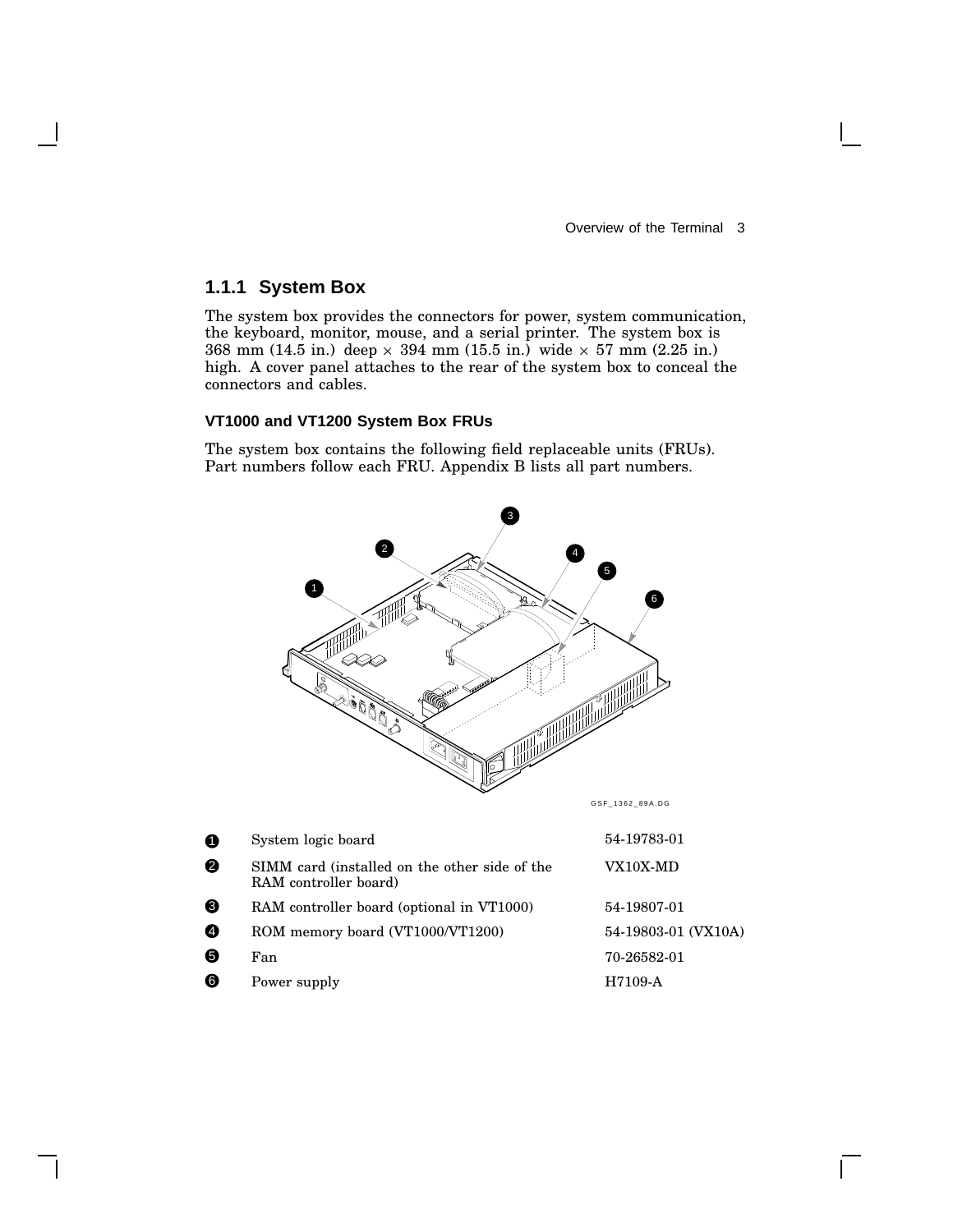### **DECimage 1200 System Box FRUs**

The DECimage 1200 system box contains the following field replaceable units (FRUs). Part numbers follow each FRU. Appendix B lists all part numbers.



MA-0510-90.DG

 $\mathsf{I}$ 

| 0 | System logic board                                            | 54-19783-01         |
|---|---------------------------------------------------------------|---------------------|
| ❷ | SIMM card (installed on the other side of the<br>image board) | VX10X-MD            |
| ❸ | Image board assembly                                          | 70-27988-02         |
| ❹ | ROM memory board (DECimage 1200)                              | 54-19803-03 (VX11A) |
| 6 | Fan                                                           | 70-26582-01         |
| ❻ | Power supply                                                  | H7109-A             |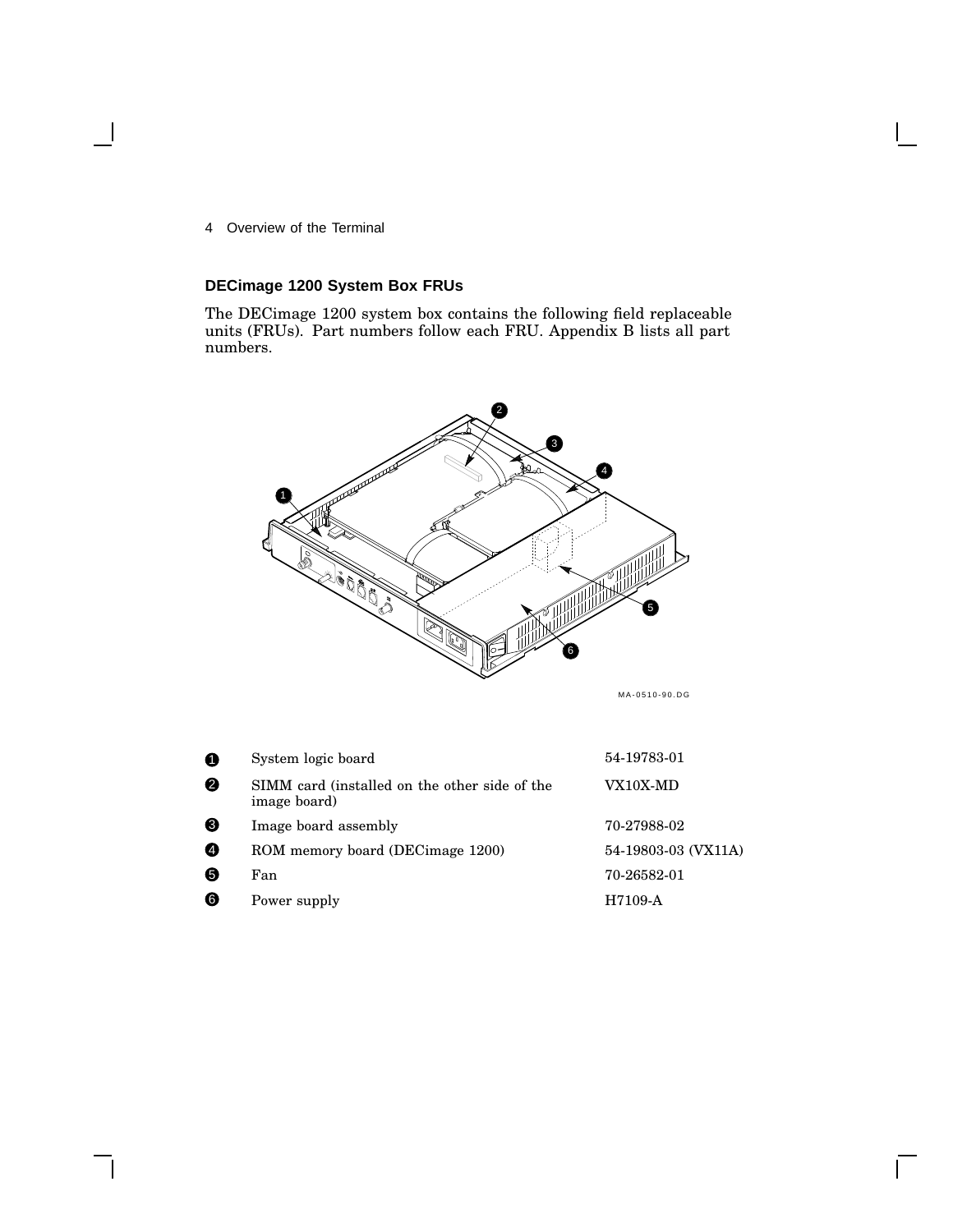#### **Memory**

The terminal has a memory capacity of 4 megabytes. The base system has 2 megabytes of RAM memory—1 megabyte of RAM on the system logic board and a 1-megabyte SIMM card on the controller board (a RAM controller board or image board).

SIMM stands for single in-line memory module. The controller board has slots for three 1-megabyte SIMM cards.

#### **System Box Connectors and Switches**

The following figure shows the connector panel on the rear of the system box:

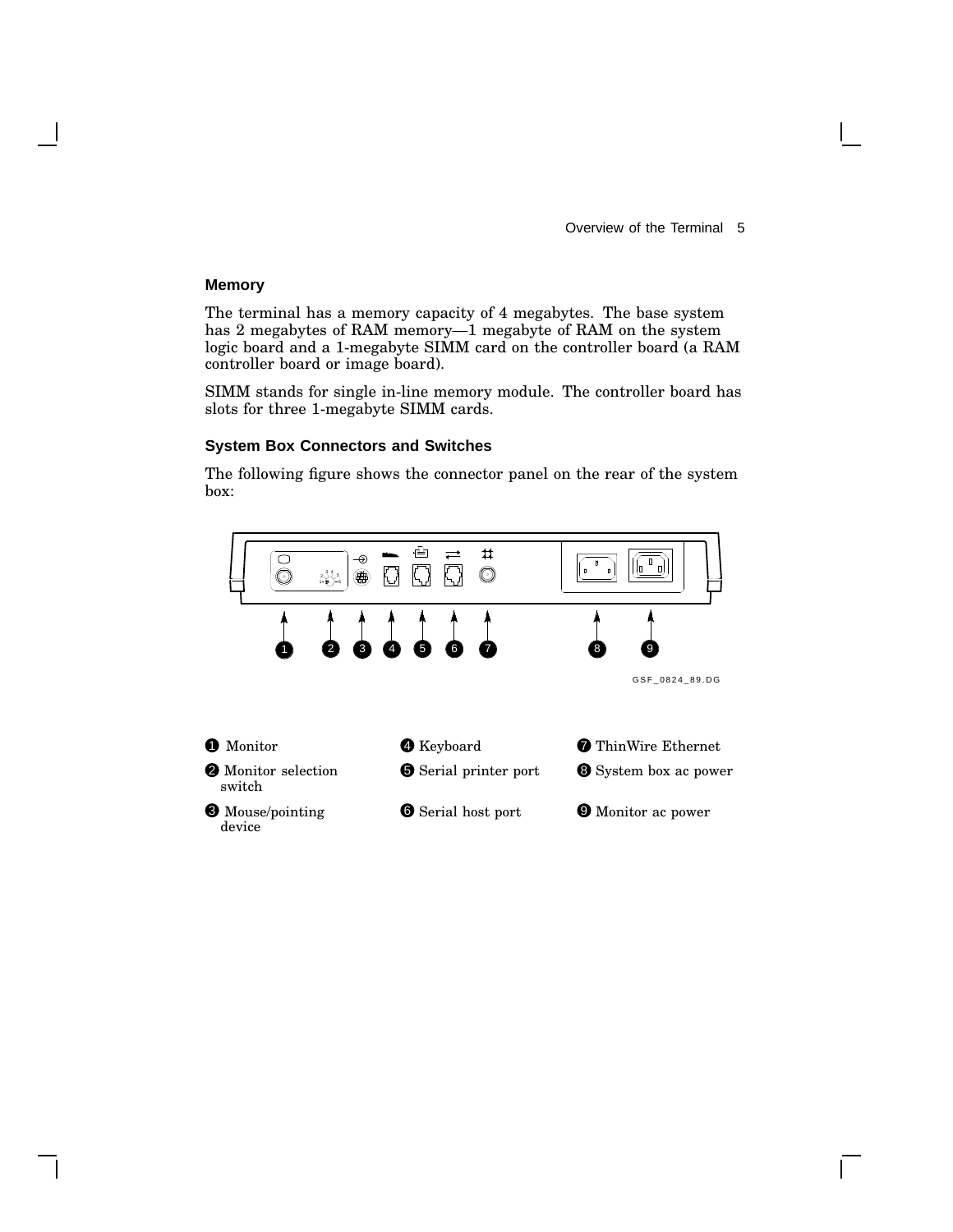#### **1.1.2 Monitor**

The terminal uses either a monochrome monitor (VR150, VR262, VR315, or VR319) or a VRE01 EL flat-panel display. For more information, see the service guide for each unit (Appendix B).

#### **Monitor Selection Switch**

Before power-up, make sure the monitor selection switch on the rear of the system box is set to match the monitor. To find the monitor's model number, check the labels on the rear of the monitor.

#### **NOTE**

#### **The terminal searches for the monitor selection switch position only during the power-up sequence.**

| <b>Monitor</b>   |   | <b>Position</b> Screen Size | <b>Resolution</b> |
|------------------|---|-----------------------------|-------------------|
| VR150 CRT        | 1 | $383$ mm $(15$ inch)        | 100 dots/inch     |
| VR319 CRT        | 2 | $482$ mm $(19$ inch)        | 100 dots/inch     |
| VR262 CRT        | 3 | $482$ mm $(19$ inch)        | 75 dots/inch      |
| VRE01 flat panel | 3 | $482$ mm $(19$ inch)        | 75 dots/inch      |
| VR315 CRT        | 5 | $383$ mm $(15$ inch)        | 100 dots/inch     |



LJ-00059-TI0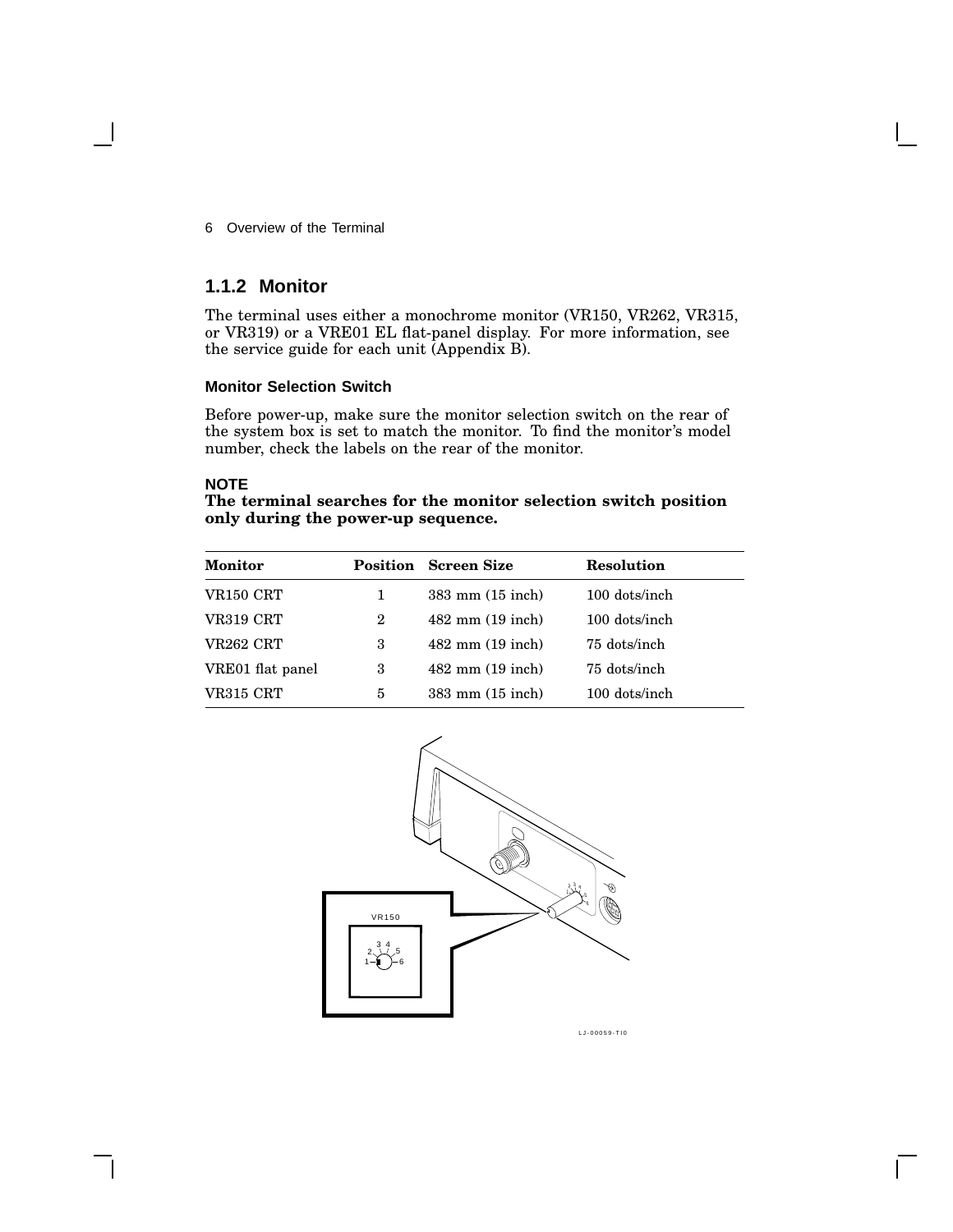#### **1.1.3 Keyboard**

The terminal uses the LK400 series keyboard. It has four groups of keys, two LED indicators, and two audible indicators—a keyclick and bell. The LK401-XX is the standard version, and the LK402-XX is the word processing version.

#### **1.1.4 Mouse**

The mouse is a three-button pointing device. The mouse lets you choose items from screen menus or move the cursor to different points on the screen.

## **1.2 Operating Features**

This section briefly describes terminal sessions, network protocols, and how to control feature settings on the terminal.

#### **1.2.1 X Window Sessions and Video Terminal Sessions**

The terminal lets you open two types of sessions on host computers:

#### **Video Terminal Session**

The terminal has a video terminal (VTE) window that lets you log into a host as you would on a conventional video terminal. The terminal's VTE window works like Digital's VT320 terminal.

#### **X Window Session**

The terminal lets you open X window sessions. To run an X window session, you log into a host and use that host's X window software.

You can open one X window session and several VTE sessions at the same time. Within the X window session, you can run multiple X window clients. Each X window client and VTE session appears in a separate window.

#### **1.2.2 Network Communication Protocols**

You can use the terminal with the VMS, ULTRIX, or UNIX operating systems. You can run video terminal sessions and X window sessions on any of these operating systems.

**For VMS systems:** The local area transport (LAT) protocol is the communication protocol.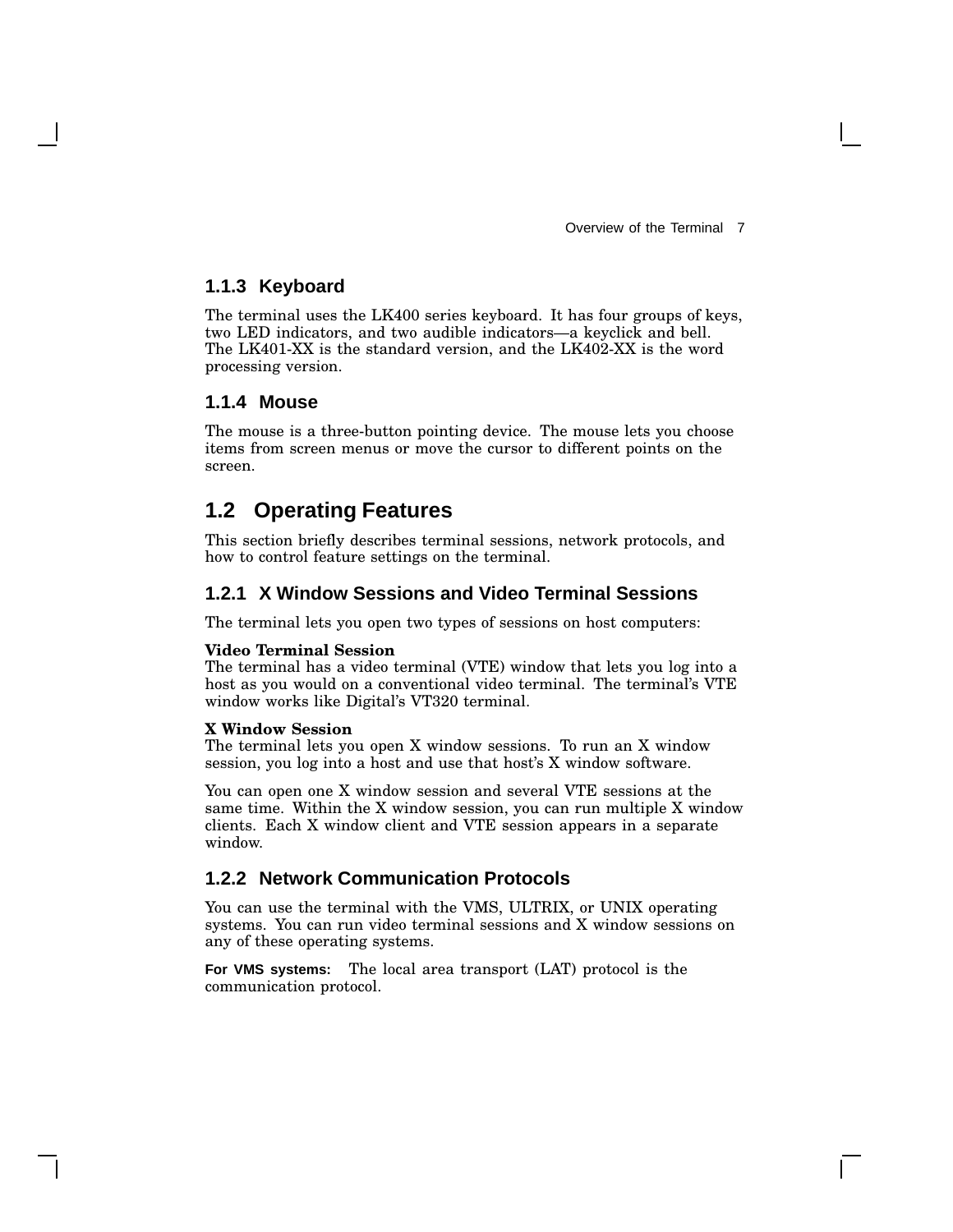**For ULTRIX and UNIX systems:** The transmission control protocol/Internet protocol (TCP/IP) is the communication protocol. The terminal can use the TCP/IP TELNET or LAT communication protocols to make video terminal connections to UNIX and ULTRIX-based host systems in a wide-area network.

#### **1.2.3 Customizing the Terminal**

The terminal has a Terminal Manager window with a Customize menu that lets users view and change the settings of the terminal's operating features. The terminal stores feature settings in nonvolatile RAM (NVR) memory. NVR retains the settings when the terminal is turned off, so the terminal can restore the settings when power is turned on again. The terminal can also restore factory-default settings from program memory (ROM).

Before you start a session, make sure you have the font path, group code, and specific addresses in use (Section 5.1).

#### **1.2.4 Overriding Passwords**

Performing a **Secure Reset** allows you to override saved passwords. You may need to perform a secure reset if a user locks the terminal's customize dialog boxes, then forgets the customize security password.

When you perform a secure reset from the Session pull-down menu, the terminal resets all customized settings to their factory defaults, except the **Secure Reset Count**.

Each time you perform a secure reset, the secure reset count in the Terminal Manager window increases by one.

To perform a secure reset, see Section 5.5.

### **1.3 Site Requirements**

The terminal requires certain system software and network hardware to operate. The system manager must ensure these requirements are met. An appendix in the terminal's *Installing and Using . . .* guide describes the required system management tasks for the terminal.

#### **Network Hardware Support**

The terminal requires one of the following physical connections to connect to a host computer system: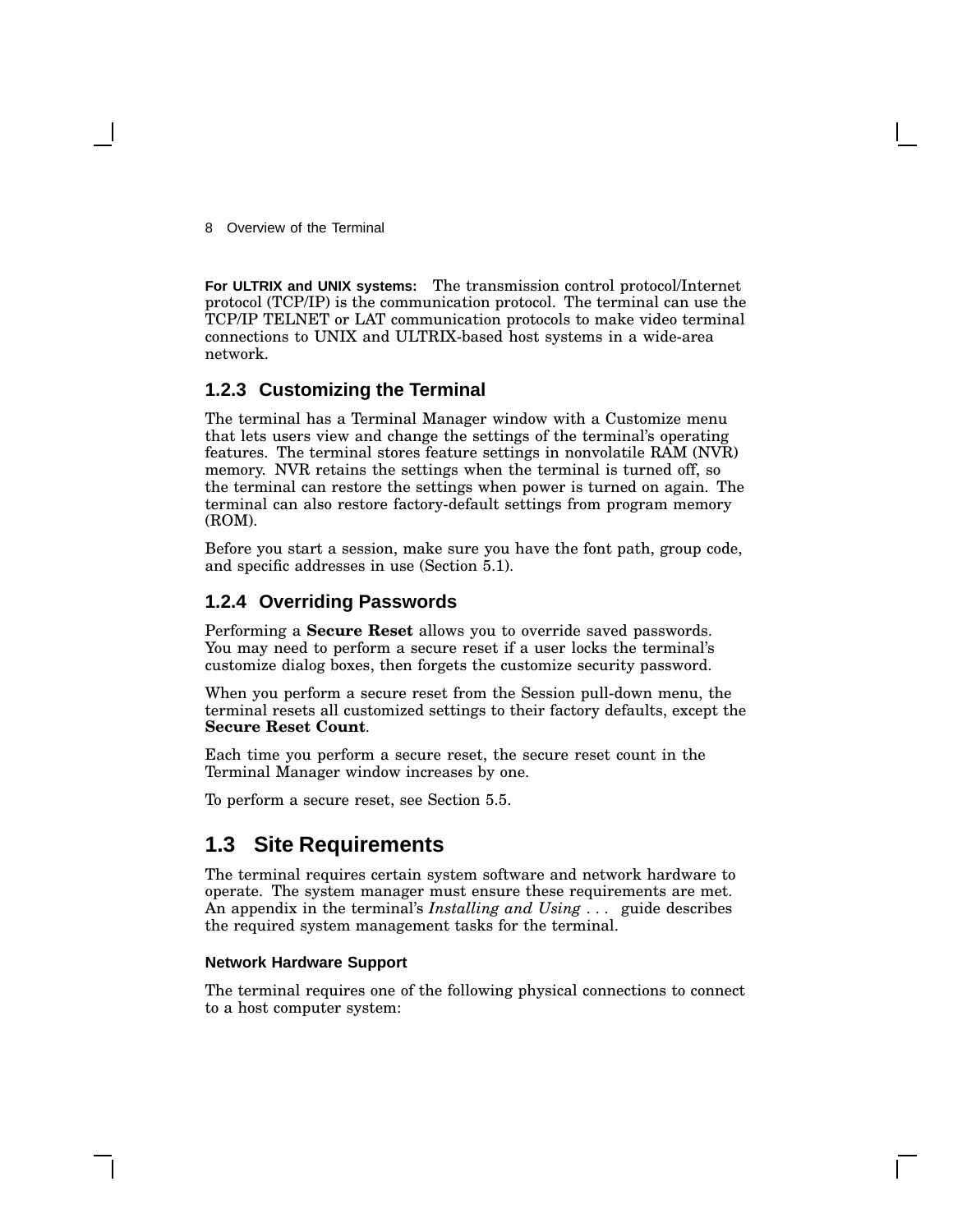$\mathbf{L}$ 

 $\Box$ 

| <b>ThinWire</b><br>connector | Lets the terminal operate with X window applications and<br>multiple video terminal (VTE) sessions, using either the LAT<br>or TCP/IP network protocol. You must use the ThinWire connector<br>to operate with X window or DEC windows software. |
|------------------------------|--------------------------------------------------------------------------------------------------------------------------------------------------------------------------------------------------------------------------------------------------|
| <b>Serial</b>                | Lets the terminal connect to a single host or terminal server as a                                                                                                                                                                               |
| line                         | traditional video terminal.                                                                                                                                                                                                                      |

### **System Software Support**

 $\overline{\phantom{a}}$ 

 $\overline{\phantom{a}}$ 

The following table summarizes the system resources needed to open X window sessions or video terminal (VTE) sessions:

| Operation                 | Operating<br><b>System</b>                                    | Communication<br>Protocol                |
|---------------------------|---------------------------------------------------------------|------------------------------------------|
| Video terminal<br>session | VMS Version 4.0 or higher                                     | <b>LAT</b>                               |
|                           | UNIX (any version)                                            | TELNET (TCP/IP)                          |
|                           | ULTRIX (any version)<br>UWS Version 2.2                       | TELNET (TCP/IP)<br>or LAT                |
| X window<br>session       | VMS Version 5.3-1 or higher                                   | <b>LAT</b>                               |
|                           | UNIX (any version)                                            | TCP/IP<br>TFTP (UDP) for font<br>service |
|                           | UWS Version 2.1 or higher<br>(includes ULTRIX Version<br>3.1) | TCP/IP<br>TFTP (UDP) for font<br>service |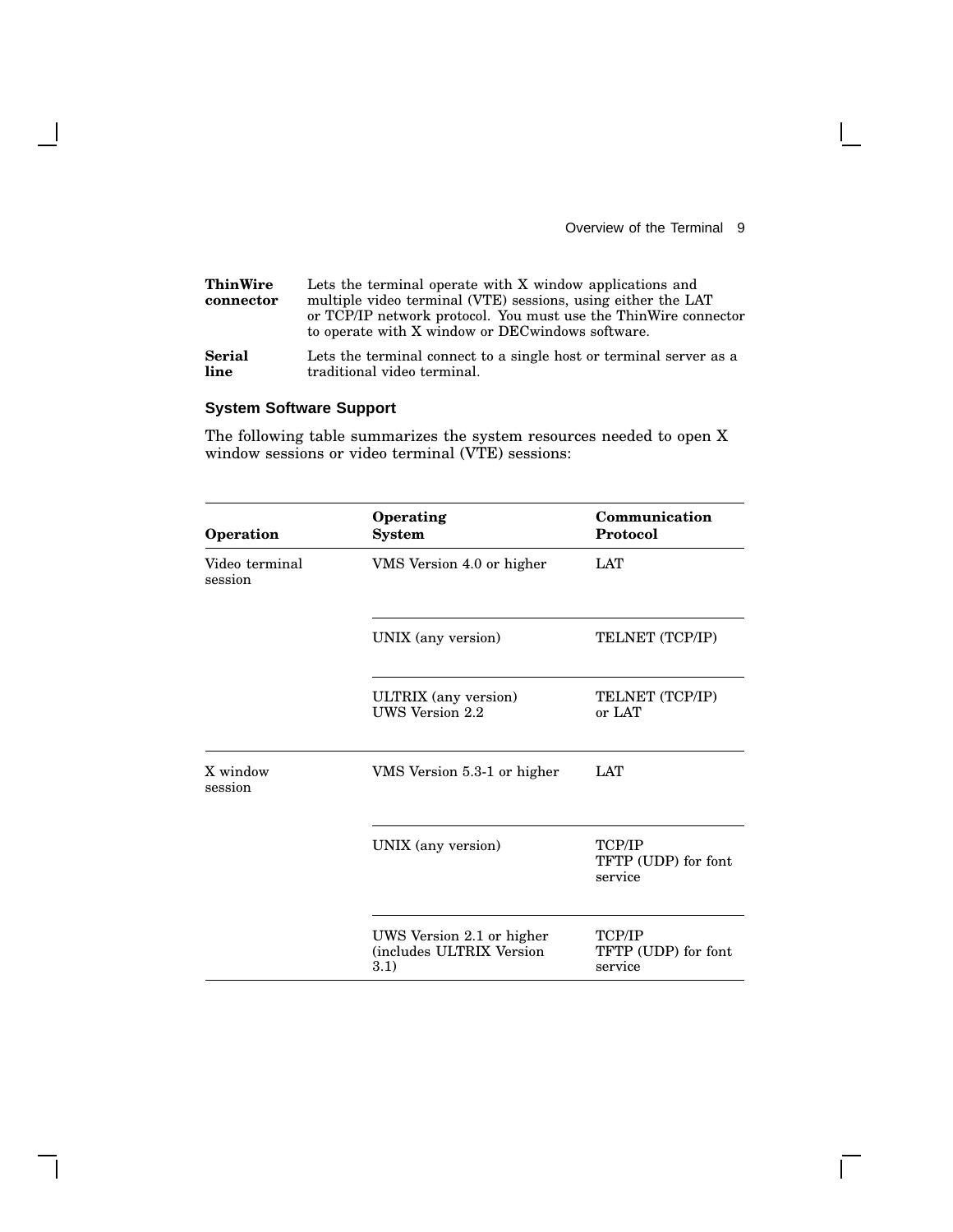This chapter describes how to:

- Run the terminal's built-in self-tests and menu-driven diagnostic tests.
- Display video alignment patterns on the monitor.
- Run remote diagnostic tests on the terminal over the network.
- Test the LAT.

**2**

**Testing**

Test TELNET and network hardware on UNIX and ULTRIX systems.

To test the monitor, see the monitor's service guide.

## **2.1 Terminal Self-Tests**

The terminal has a series of self-tests to help you isolate failures to faulty field replaceable units (FRUs). You can run self-tests in three ways.

- Automatically during power-up
- Using menu-driven diagnostics
- Using remote diagnostics on the network

The terminal automatically performs basic self-tests during power-up. You can run more extensive self-tests by using the terminal's Diagnostics dialog box and connecting loopback connectors to specific ports. Remote diagnostics let you test the terminal from a remote host.

#### **NOTE**

**Running the menu-driven diagnostic tests resets the terminal and quits all session activity.**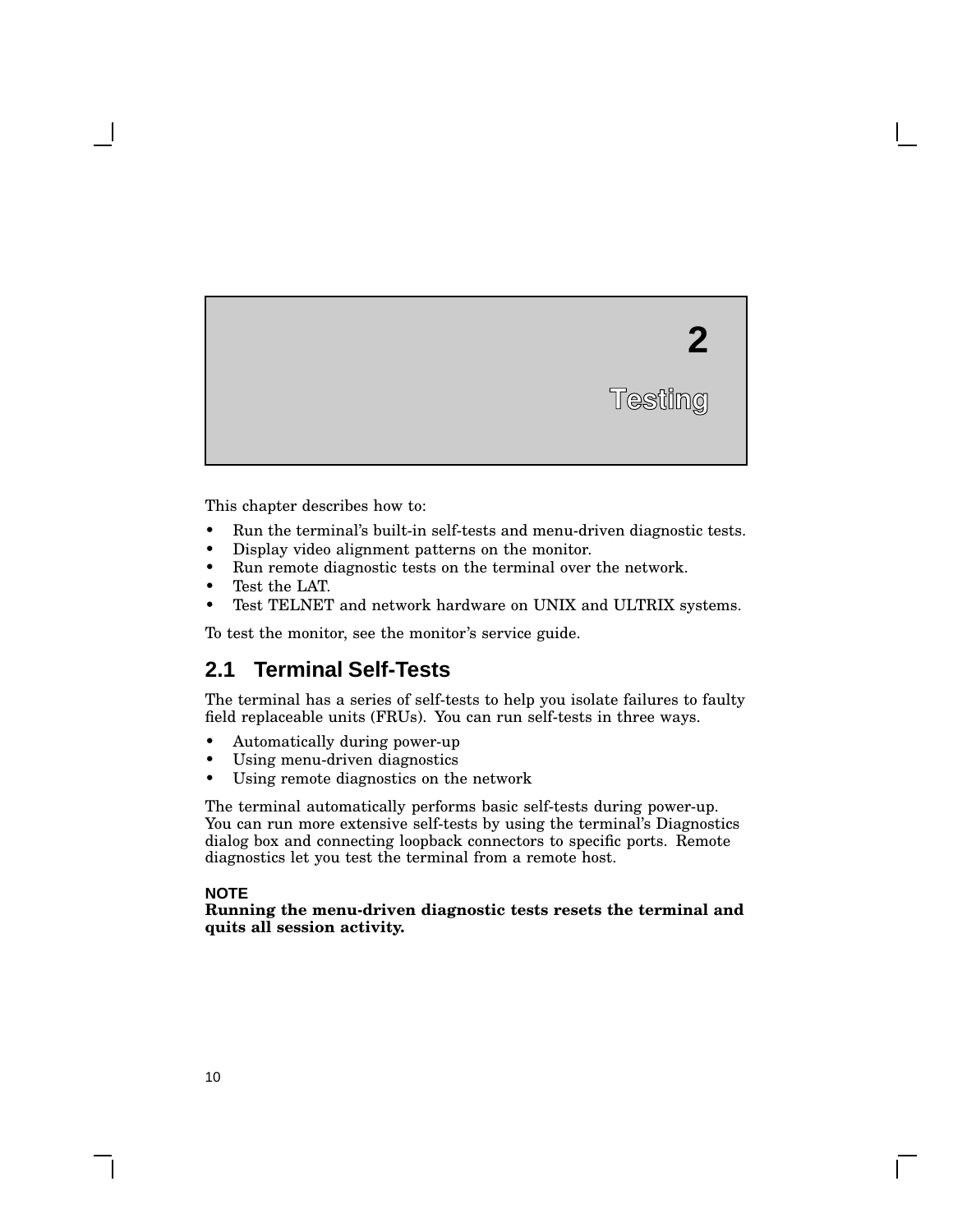#### **If a test finds an error:**

- 1. Record the error code.
- 2. Find the error code and suggested solution in Table 3–1.
- 3. Repeat the tests in this chapter to ensure the terminal operates correctly.

The terminal will not service any interrupts or commands, except as necessary to perform testing.

#### **2.1.1 Successful Power-Up Self-Tests**

Power-up self-tests run each time you turn on the power switch on the system box. There are two levels of power-up self-tests —level 0 and level 1. Level 0 tests run first, followed by level 1 tests. Failure of some power-up tests may prevent the terminals from running.

#### **Level 0 Testing**

When you turn on the terminal, level 0 testing begins. When level 0 testing completes successfully (within 5 seconds), the operating system starts and level 1 testing begins automatically.

Table 2–1 lists the eight level 0 tests.

| Simple CPU test   | Video control register test                          |
|-------------------|------------------------------------------------------|
| ROM checksum test | I/O data path test                                   |
| RAM test          | Illegal monitor test                                 |
| Interrupt test    | Ethernet port (LANCE) not reset on power-<br>up test |

#### **Table 2–1 Level 0 Tests**

#### **Level 1 Testing**

Level 1 testing begins by displaying various patterns on the screen.

Next, a pie graph display appears to indicate the progress of level 1 testing. As each test finishes, a segment of the pie fills in.

When level 1 testing completes successfully (within 25 seconds of powerup):

- The keyboard bell rings.
- The keyboard LEDs turn off.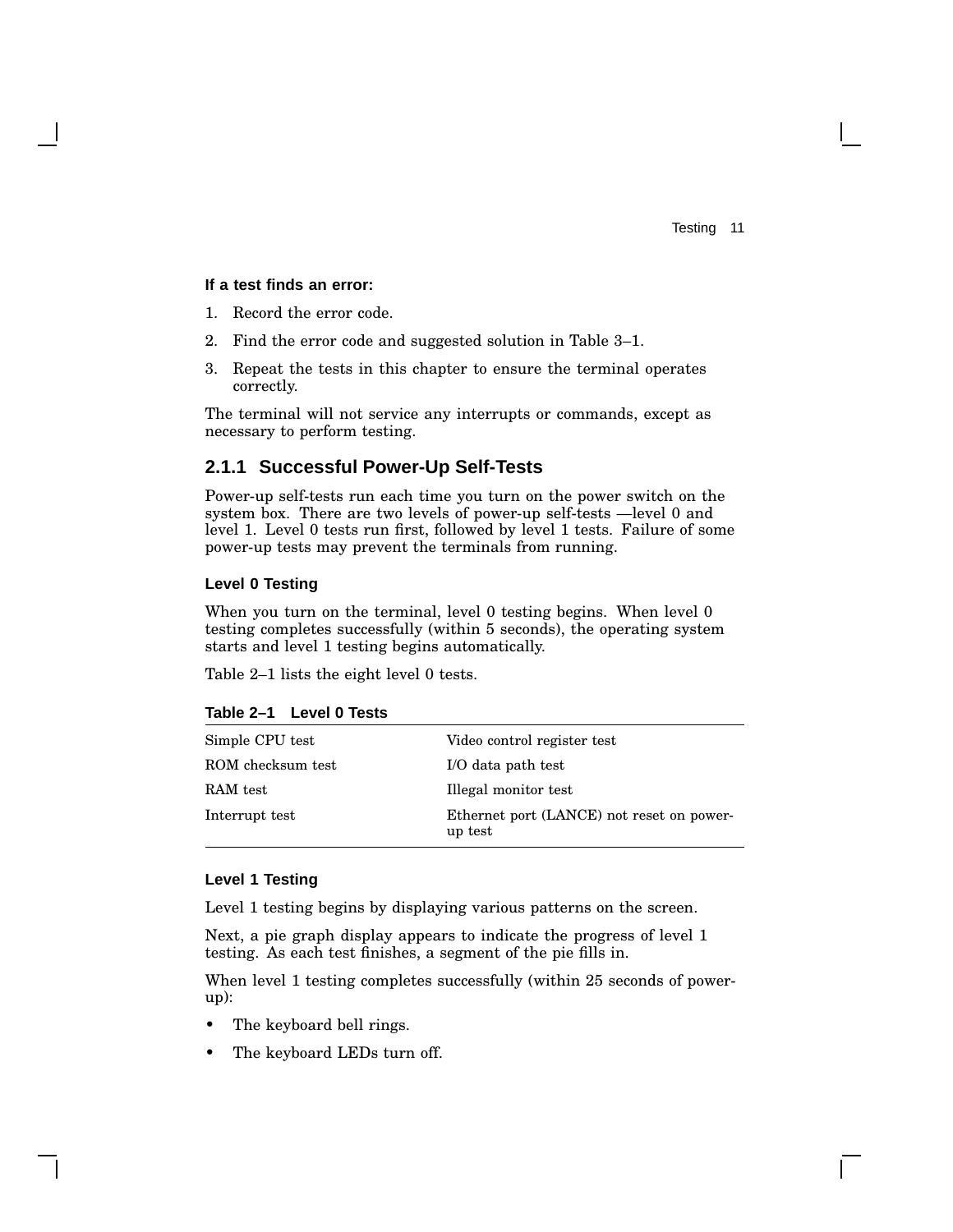- The system logic board LED turns off.
- The pie graph is replaced by the Terminal Manager window (Figure 2–1). The Terminal Manager title bar displayed on your terminal indicates the software version running.
- The diagnostic summary box in the window contains the message:

All Diagnostics Passed

MA−0813−90.RAGS

**Figure 2–1 Terminal Manager Window**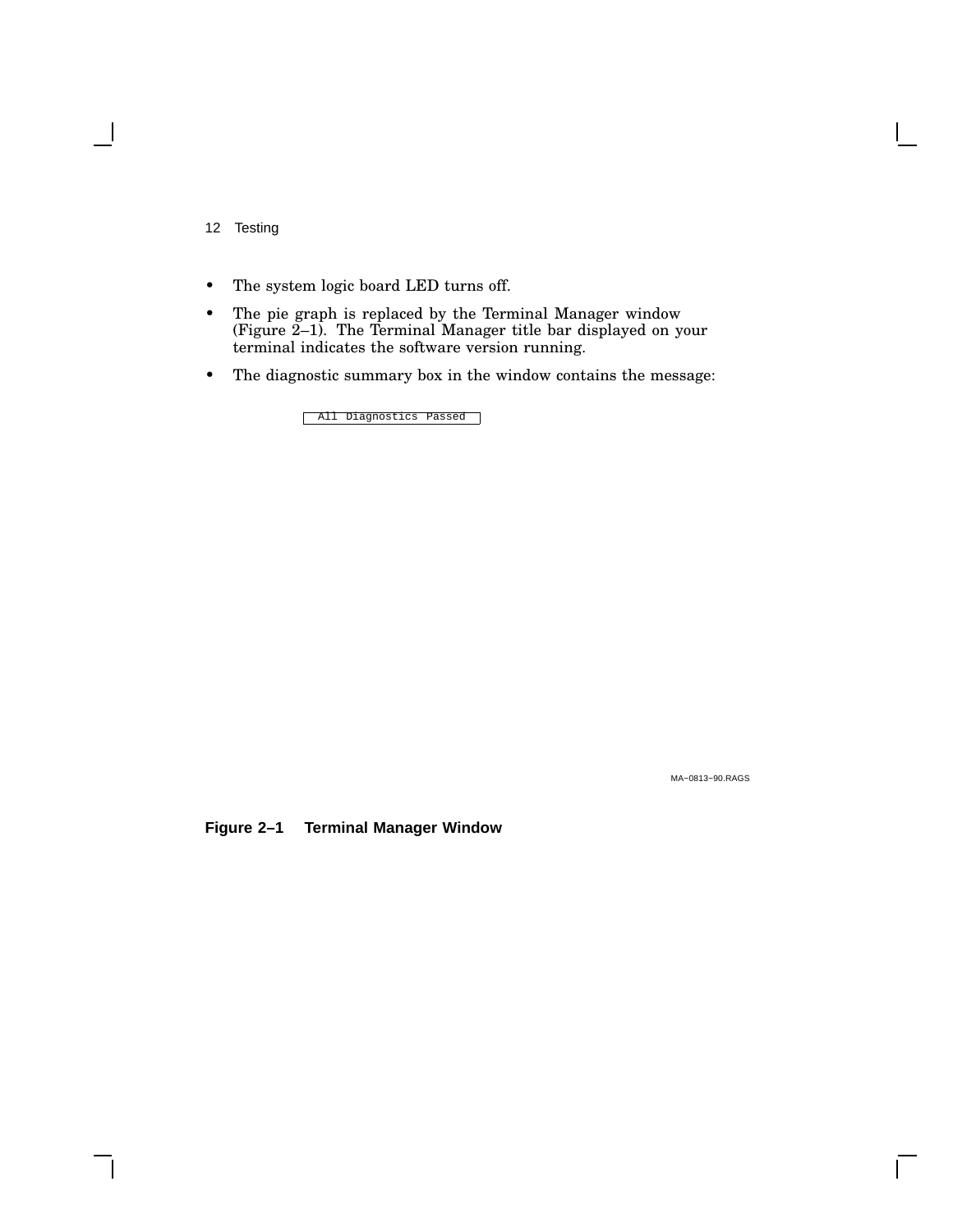$\mathbf{L}$ 

Table 2–2 lists the 15 level 1 tests.

| Video RAM test               | DUART1 timer test          |
|------------------------------|----------------------------|
| Video test                   | Keyboard port test         |
| NVR checksum test            | Mouse port test            |
| Ethernet address ROM test    | DUART2 timer test          |
| Option RAM test (if present) | Ethernet port (LANCE) test |
| Host port test               | Mouse test                 |
| Printer port test            | Keyboard test              |
| Image test (if installed)    |                            |

#### **Table 2–2 Level 1 Tests**

#### **System Logic Board LED Power-Up Sequence**

When the terminal powers up, the red LED on the system logic board turns on. At the start of level 0 testing, the LED turns off. If level 0 completes successfully, the LED turns on again. The operating system then performs level 1 testing. If level 1 testing is successful, the LED turns off. The following diagram shows the complete sequence:

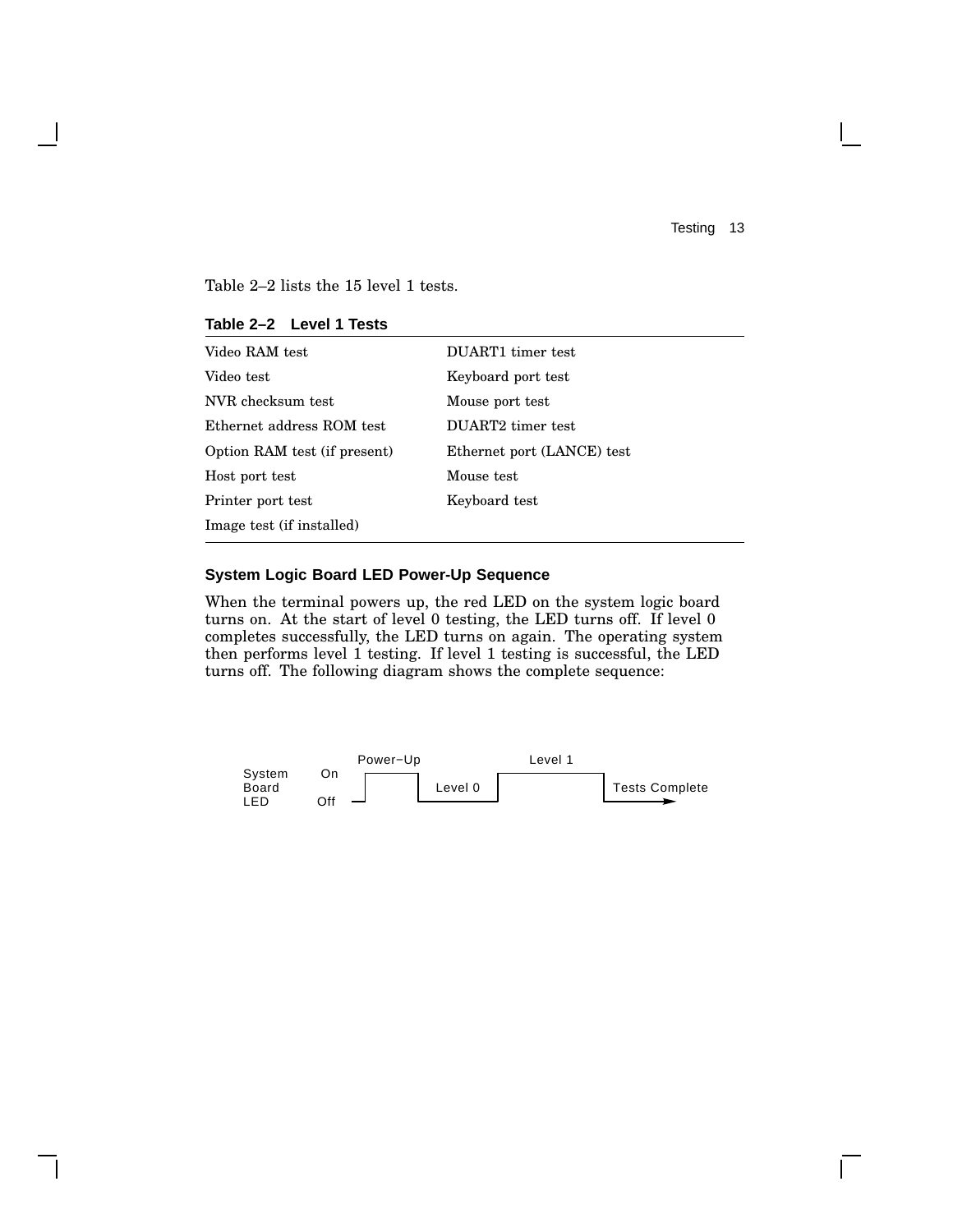#### **2.1.2 Menu-Driven Diagnostic Tests**

Menu-driven diagnostic self-tests let you test each device again after the power-up self-tests are complete. You can test devices individually, a few at a time, or all together in sequence. Use menu-driven diagnostics to:

- Perform external loopback testing.
- Verify the terminal's operation after making repairs.

#### **CAUTION**

**Menu-driven diagnostics cancel current host connections, cause a software reset, and write messages on the screen.**

#### **Loopback Connectors**

The loopback test can check the driver and receiver hardware of the following ports on the rear of the system box:

| Port          | <b>Loopback Connector</b>                                      | <b>Part Number</b>         |
|---------------|----------------------------------------------------------------|----------------------------|
| Host port     | 6-pin loopback connector, MMJ<br>$(H3103-00)$                  | 12-25083-01                |
| Printer port  | 6-pin loopback connector, MMJ<br>$(H3103-00)$                  | 12-25083-01                |
| Mouse port    | Mouse loopback connector                                       | 12-25628-01                |
| Ethernet port | Ethernet T-connector (H8223-00)<br>with terminators (H8225-00) | 12-25869-01<br>12-26318-01 |

The following figure shows the loopback connectors. Install the appropriate connector on each port you want to test.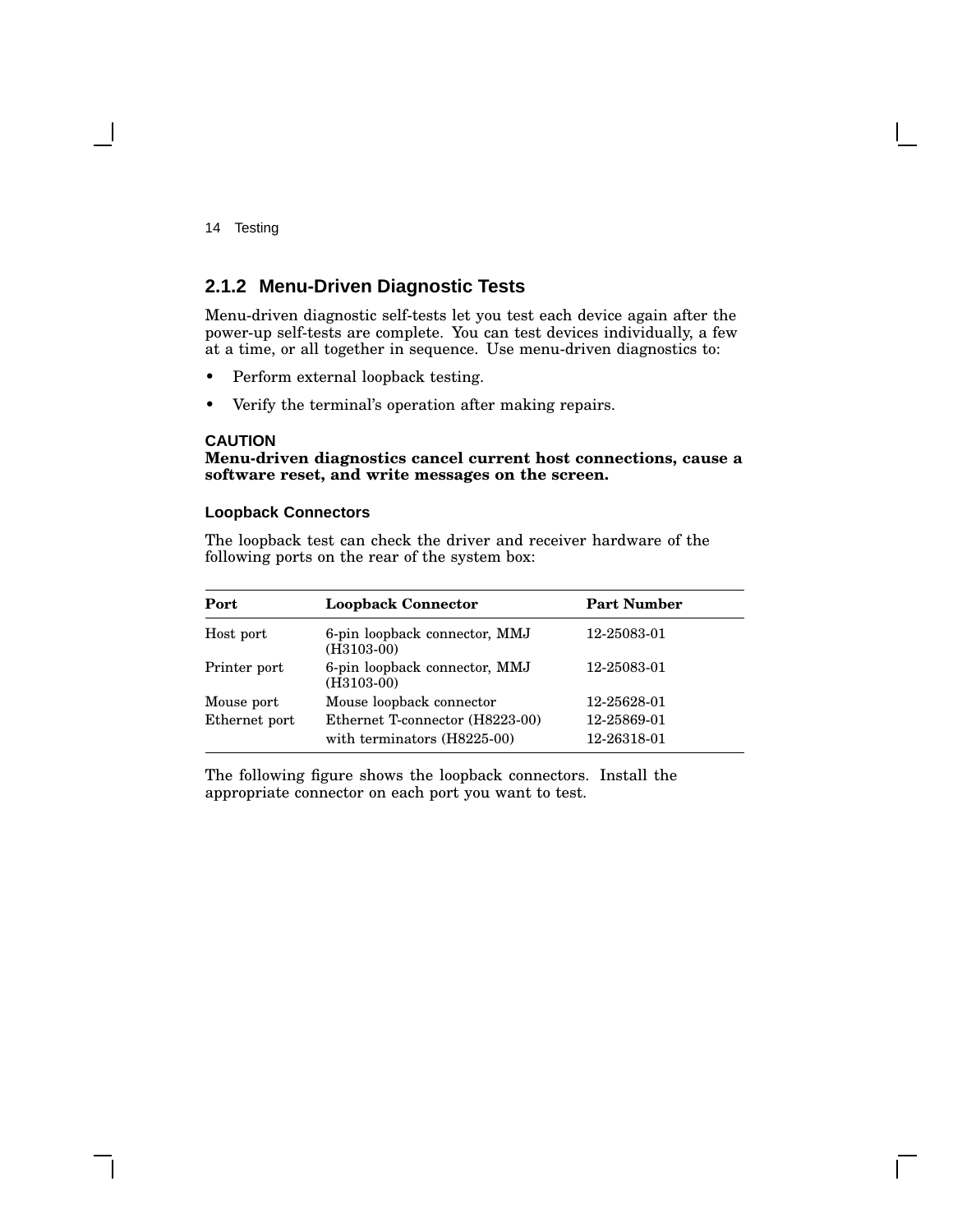

#### **To run menu-driven diagnostics:**

The terminal must complete the power-up self-tests and display the Terminal Manager window. You run menu-driven diagnostic tests from the terminal's Diagnostics dialog box. Use the following procedure to display the Diagnostics dialog box and choose tests:

#### **NOTE**

#### **Running the menu-driven diagnostic tests resets the terminal and quits all session activity.**

- 1. Turn on the terminal. After the power-up self-tests are complete, the Terminal Manager window appears.
- 2. Press and hold down the Shift and Ctrl keys on the keyboard.
- 3. With your other hand, move the mouse until the pointer is on the **Session** menu name in the Terminal Manager's menu bar.
- 4. Click and hold the left mouse button, known as mouse button 1 (MB1). The Session pull-down menu appears.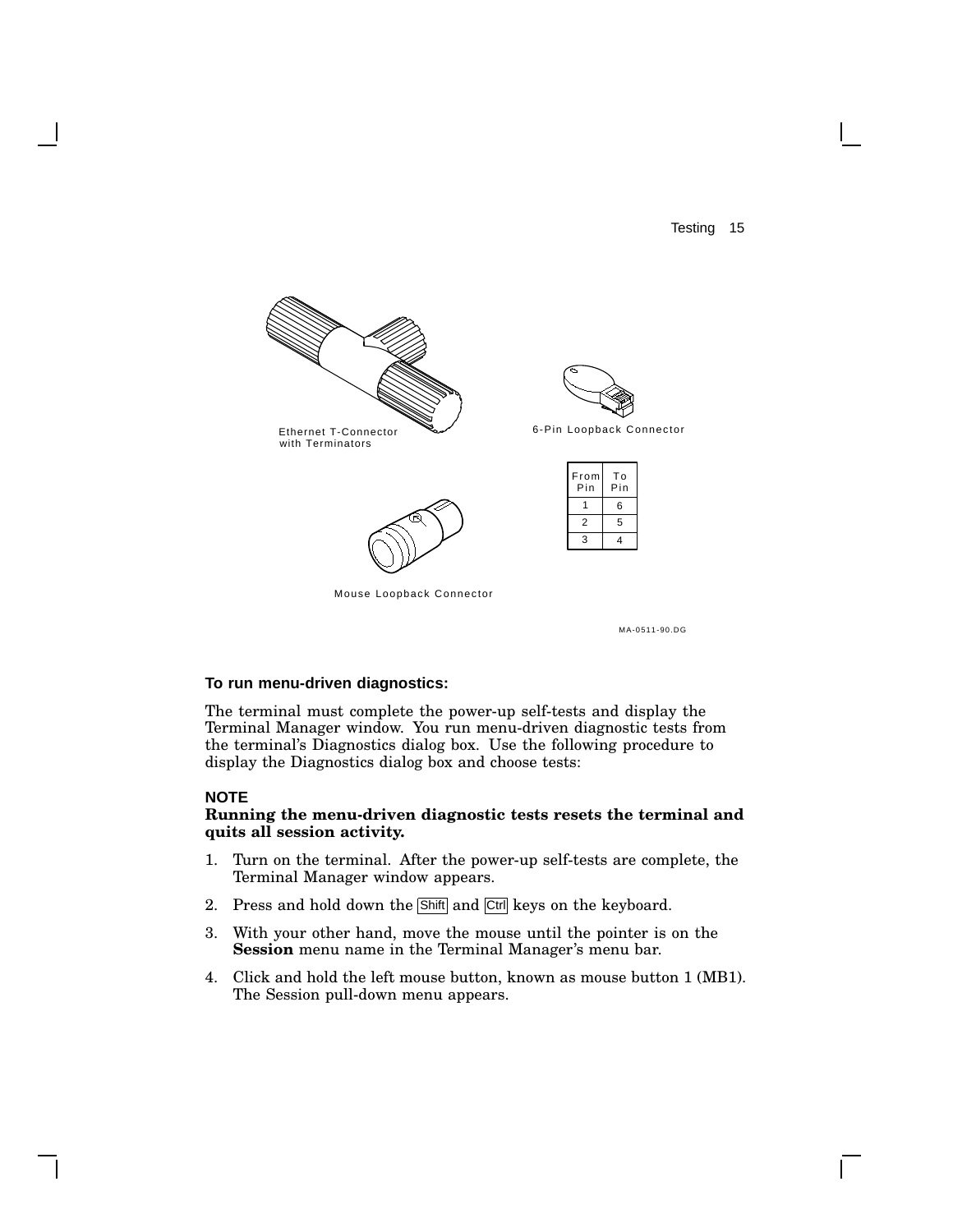| <b>Session</b>              |
|-----------------------------|
| Quit                        |
| <b>Secure Reset</b>         |
| Diagnostics                 |
| Screen of H's               |
| <b>Circle Cross - Hatch</b> |
| <b>All White</b>            |

MA-0762-90.DG

 $\mathsf{I}$ 

#### **NOTE If the user has chosen the left-handed settings for the mouse, MB1 is the button on the right.**

- 5. Release the Shift and Ctrl keys.
- 6. Move the mouse pointer down to the **Diagnostics . . .** menu item.
- 7. Release MB1. The Diagnostics dialog box appears.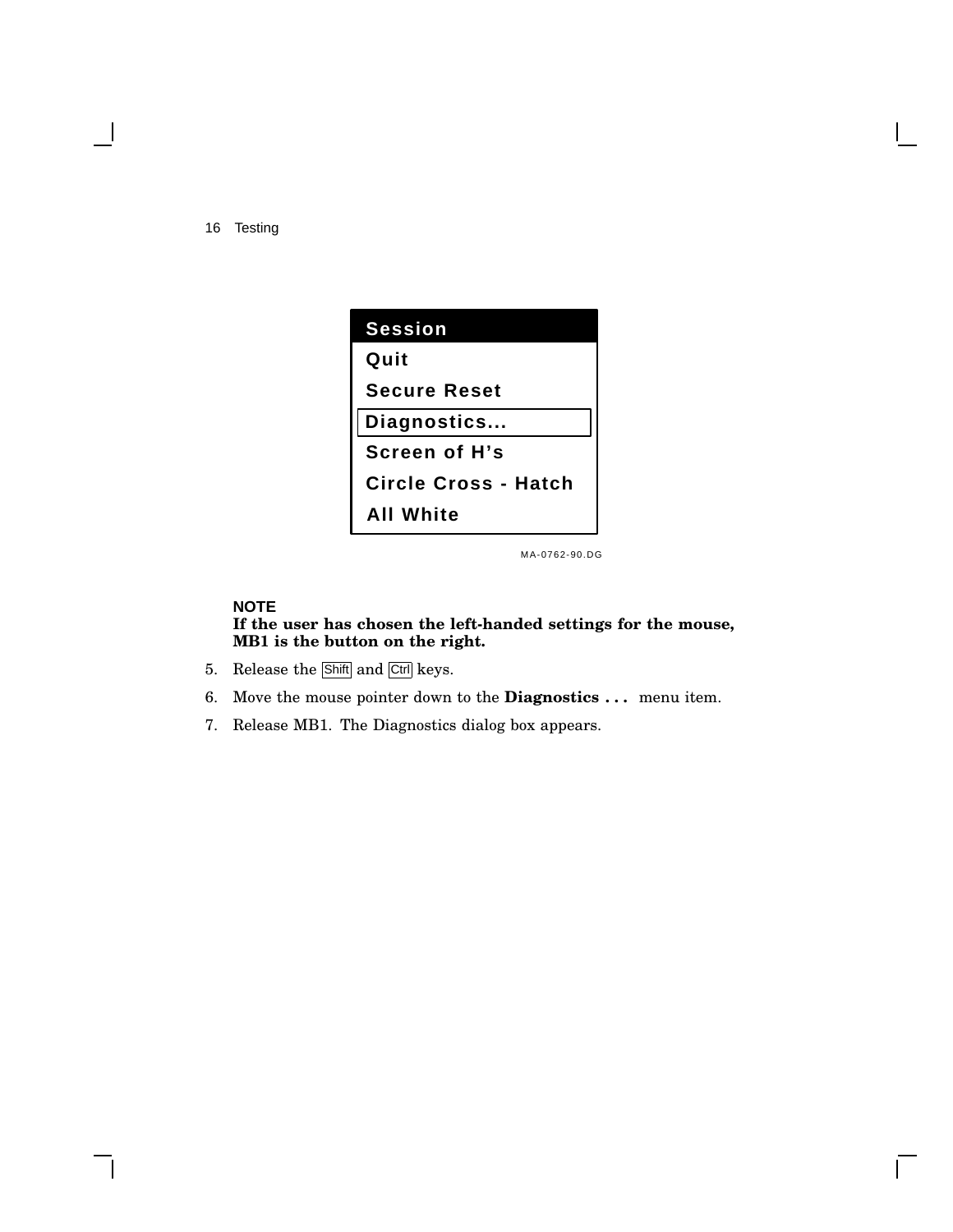$\overline{\Gamma}$ 

**NOTE**

 $\overline{\phantom{a}}$ 

 $\overline{\phantom{a}}$ 

**The Image Hardware Test is only listed in the dialog box for a DECimage 1200 terminal.**

MA−0512−90.RAGS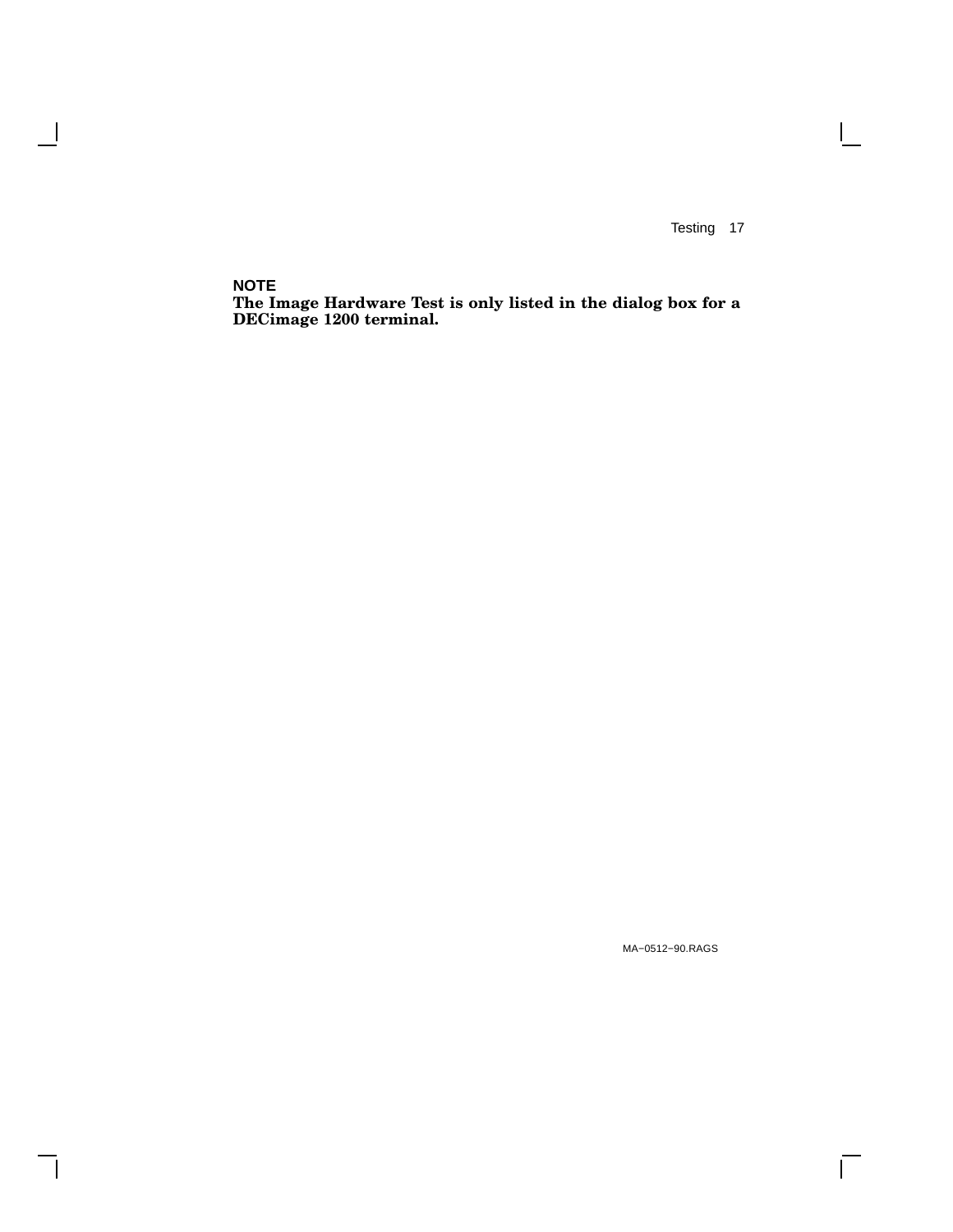8. From the Diagnostics dialog box, choose the devices to test. Table 2–3 describes all the choices.

| To run $\ldots$              | Do this $\dots$                                                                              |
|------------------------------|----------------------------------------------------------------------------------------------|
| One or more individual tests | Move the pointer to the button next to the desired<br>test. Click on MB1.                    |
|                              | To start the tests, click on the <b>Run Selected</b><br>Tests button or press Return.        |
| All tests                    | Click on the <b>Run All Tests</b> button.                                                    |
| Loopback tests               | At the rear of the system box, install loopback<br>connectors on the ports you want to test. |
|                              | Click on the <b>Perform External Loopback on</b><br><b>Port Tests button.</b>                |
|                              | Click on either the <b>Run Selected Tests</b> button<br>or <b>Run All Tests</b> button.      |

#### **If the test(s) run successfully:**

The following message appears in the diagnostic messages box at the bottom of the screen:

All Diagnostics Passed

#### **If an error occurs:**

The keyboard bell does not ring at the end of testing. The diagnostic displays error codes in three places:

- In the diagnostic summary box
- On the keyboard LEDs (one time, not repeatedly)
- On the system logic board LED (one time, not repeatedly)

To troubleshoot the error:

- 1. Record the error code.
- 2. Find the error code and suggested solution in Table 3–1.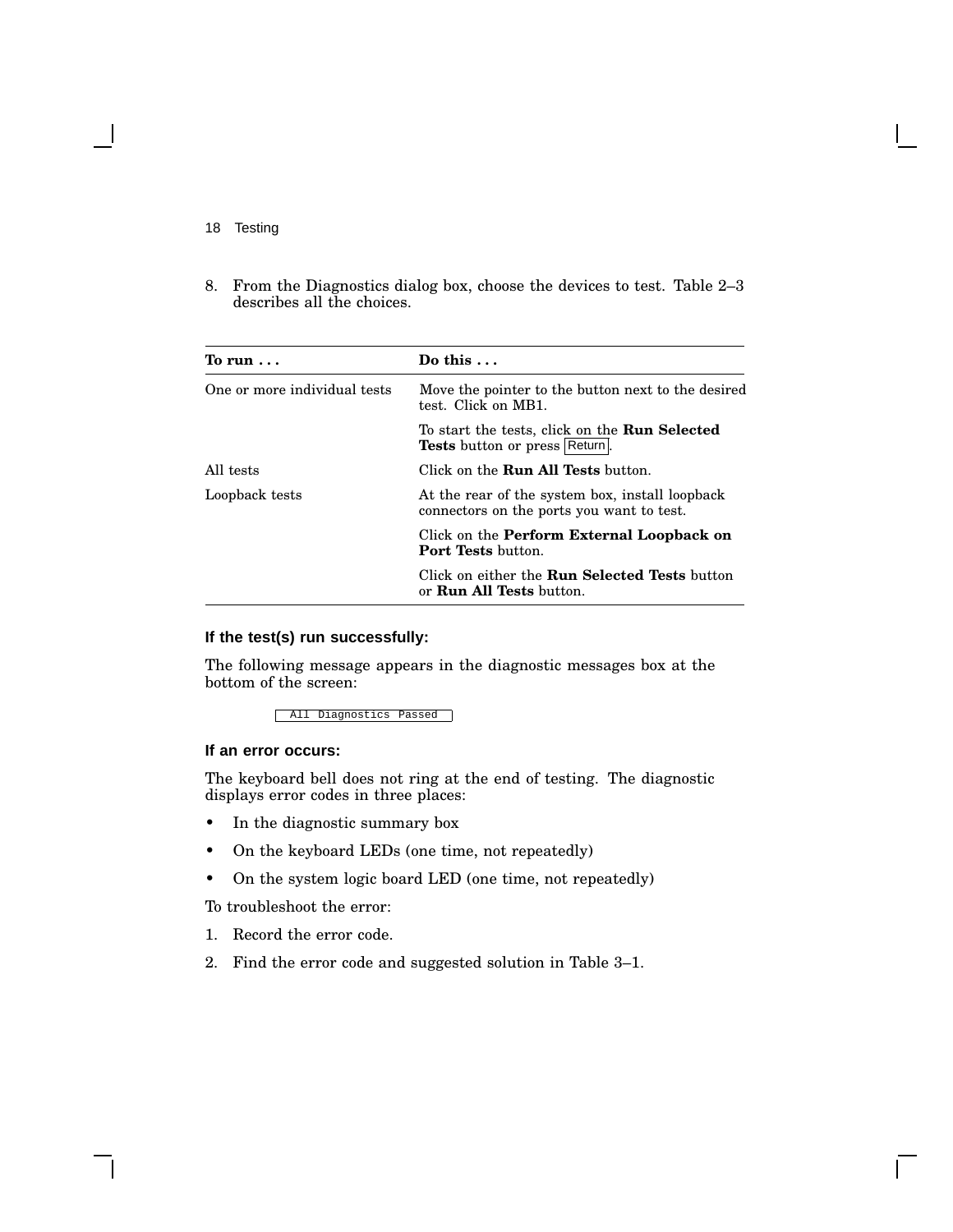$\overline{\Gamma}$ 

3. Repeat the tests in this chapter to ensure the terminal operates correctly.

| <b>Button</b>             | <b>Function</b>                                                                                                                                                                                                                                                |  |
|---------------------------|----------------------------------------------------------------------------------------------------------------------------------------------------------------------------------------------------------------------------------------------------------------|--|
| <b>ROM Checksum Test</b>  | Verifies the checksum of the program ROM.                                                                                                                                                                                                                      |  |
| NVR Checksum Test         | Verifies the checksum of the NVR.                                                                                                                                                                                                                              |  |
| Ethernet Address ROM Test | Verifies the format and checksum of the Ethernet<br>address ROM.                                                                                                                                                                                               |  |
| <b>RAM</b> Test           | Verifies the RAM data and address paths.                                                                                                                                                                                                                       |  |
| Video RAM Test            | Verifies the video RAM data and address paths.                                                                                                                                                                                                                 |  |
| Video Test                | Verifies the horizontal and vertical<br>synchronization, video path, and attributes logic<br>by displaying a specific pattern.                                                                                                                                 |  |
| Keyboard Test             | Firmware requests that the keyboard do its<br>self-test and display any error code.                                                                                                                                                                            |  |
| Mouse Test                | Firmware requests that the mouse or tablet do<br>its self-test and display any error code.                                                                                                                                                                     |  |
| Image Hardware Test       | Firmware verifies the image board functions. The<br>image board and the image ROM board must be<br>installed to run this test.                                                                                                                                 |  |
| <b>Host Port Test</b>     | Verifies the internal data paths of the host port's<br>universal asynchronous receiver transmitter<br>(UART) by using its local loopback mode. If you<br>also choose the external loopback test, this test<br>checks the driver and receiver hardware as well. |  |
| Printer Port Test         | Verifies the internal data path of the printer port<br>UART by using its local loopback mode. If you<br>also choose the external loopback test, this test<br>checks the driver and receiver hardware as well.                                                  |  |
| <b>Ethernet Port Test</b> | Verifies the internal data path of the Ethernet<br>chip set by using its local loopback mode. If you<br>also choose the external loopback test, this test<br>checks the driver and receiver hardware as well.                                                  |  |
| Keyboard Port Test        | Verifies the internal data paths of the keyboard<br>UART by using its local loopback mode. There is<br>no external loopback test for the keyboard port.                                                                                                        |  |

**Table 2–3 Diagnostics Dialog Box Buttons**

 $\mathbf \mathbf I$ 

 $\mathsf{l}$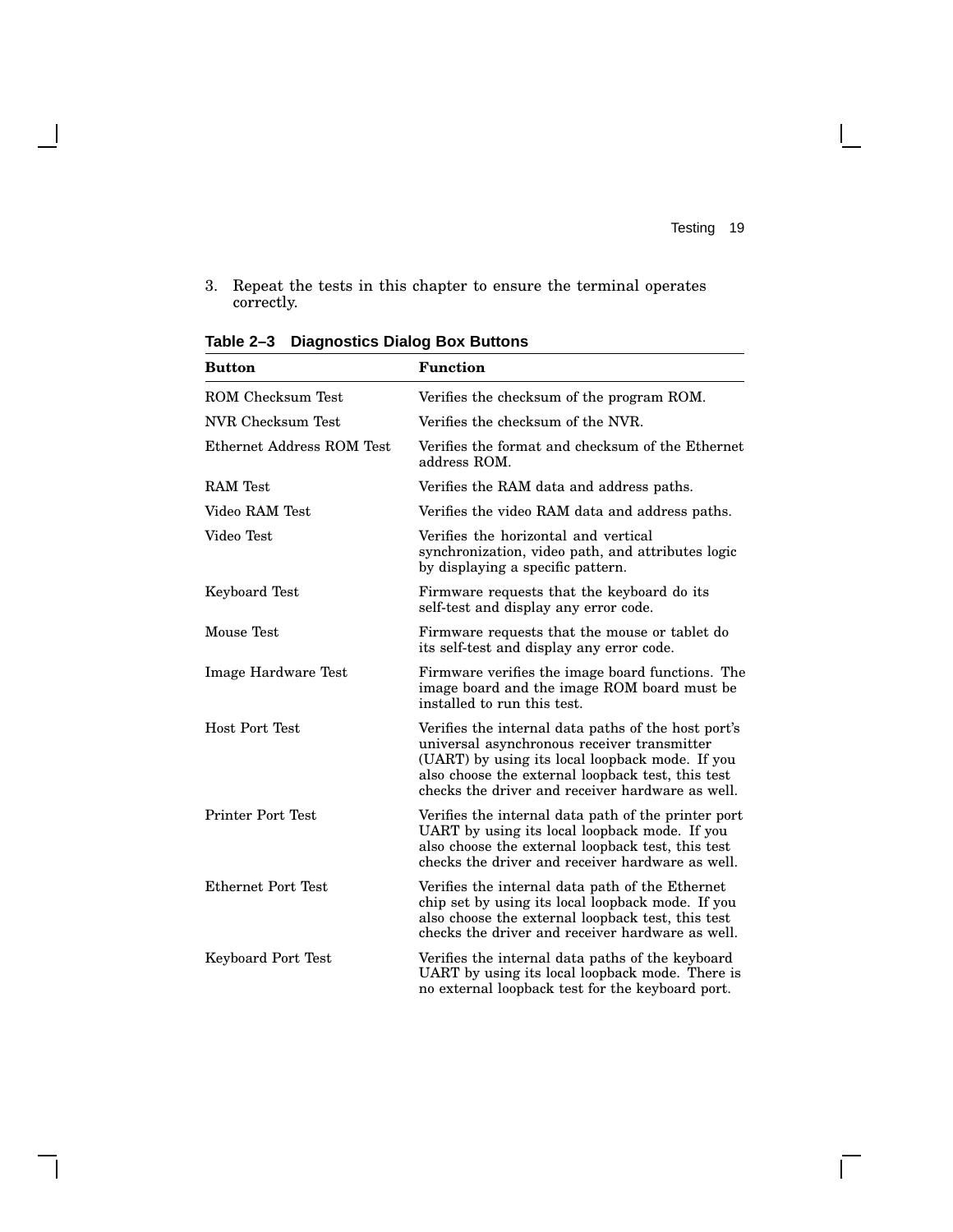**Table 2–3 (Cont.) Diagnostics Dialog Box Buttons**

| <b>Button</b>                              | <b>Function</b>                                                                                                                                                                                         |
|--------------------------------------------|---------------------------------------------------------------------------------------------------------------------------------------------------------------------------------------------------------|
| Mouse Port Test                            | Verifies the internal data paths of the mouse<br>UART by using its local loopback mode. If you<br>also choose the external loopback test, this test<br>checks the driver and receiver hardware as well. |
| Perform External Loopback<br>on Port Tests | Allows diagnostics to run external loopback tests<br>on the host, printer, Ethernet, and mouse ports.                                                                                                   |
| Forever Loop On Tests                      | Repeats the chosen test(s) until an error is<br>detected or you turn off the terminal.                                                                                                                  |
| <b>Run Selected Tests</b>                  | Runs the chosen tests. You can also press Return<br>to perform the same function.                                                                                                                       |
| Run All Tests                              | Runs all tests once, with or without external<br>loopbacks.                                                                                                                                             |

### **2.1.3 Displaying Video Alignment Patterns**

The terminal can display the following video alignment patterns for adjusting the monitor display:

| Screen of H's      | Fills the entire active area with uppercase letter H's (to<br>adjust focus).                                                  |
|--------------------|-------------------------------------------------------------------------------------------------------------------------------|
| Circle Cross-hatch | Fills the screen with a crosshatch pattern and draws a<br>large circle in the middle (to show linearity and aspect<br>ratio). |
| All White          | Displays the entire active area as white or positive video<br>(for adjusting the active area).                                |

#### **To choose the patterns:**

Display the Session menu from the Terminal Manager window.

- 1. Turn on the terminal. The Terminal Manager window appears.
- 2. Press and hold down the Shift and Ctrl keys on the keyboard.
- 3. With your other hand, move the mouse until the pointer is on the **Session** menu name in the Terminal Manager's menu bar.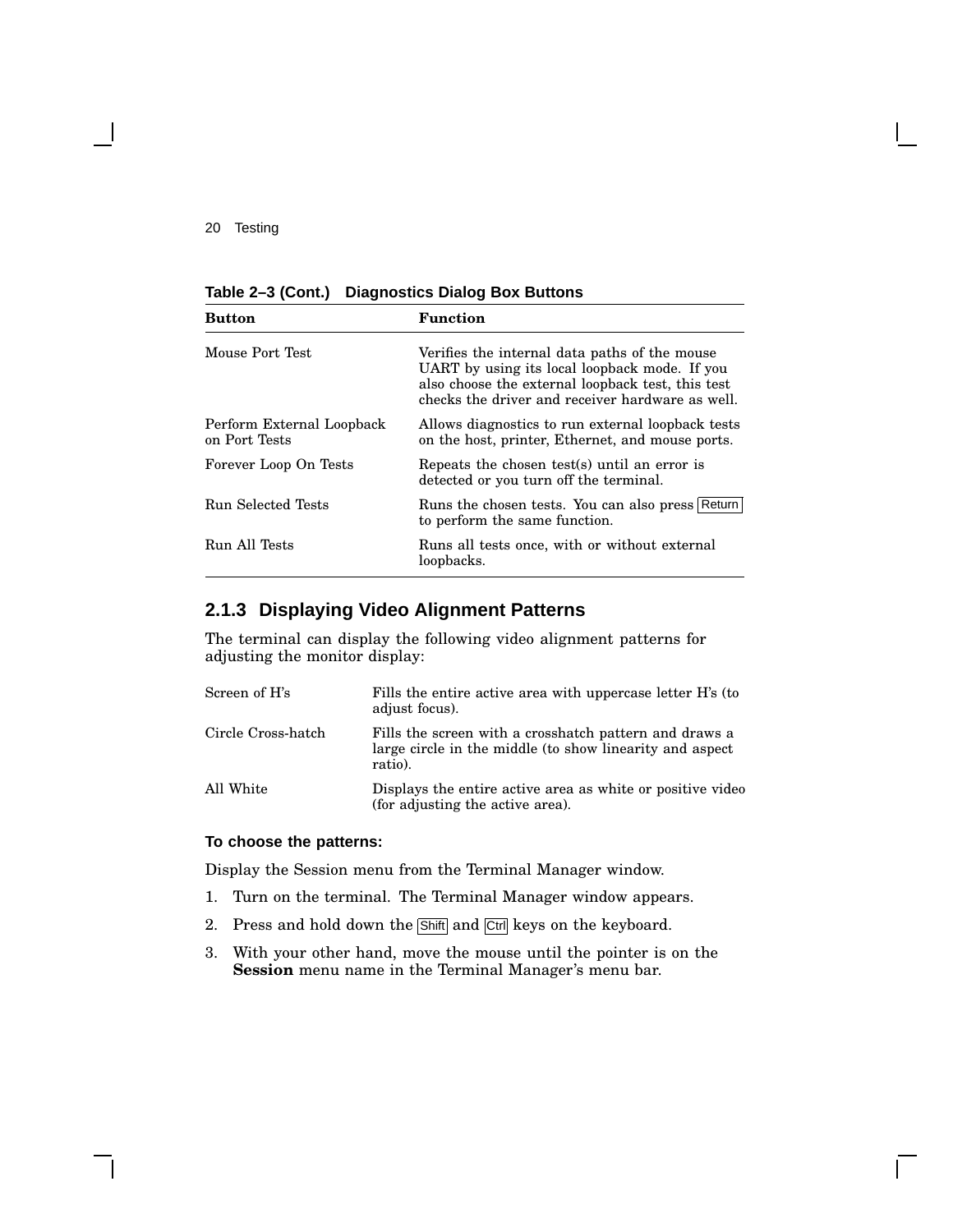4. Click and hold the left mouse button, known as mouse button 1 (MB1). The Session pull-down menu appears.

#### **NOTE If the user has chosen the left-handed settings for the mouse, MB1 is the button on the right.**

- 5. Release the Shift and Ctrl keys.
- 6. Move the mouse pointer down to the name of the desired pattern.
- 7. Release MB1. The chosen pattern appears.
- 8. Press any key on the keyboard to refresh the screen.

### **2.2 Running Remote Diagnostic Tests over the Network (VMS Systems)**

The terminals have built-in support for the Ethernet maintenance operations protocol (MOP). You can test the terminal remotely from any host system that supports the MOP version 3.0 console carrier protocol. VMS host software that implements the console carrier protocol includes

- Network control protocol (NCP)
- Local area network service application (LANSA)

The following sections describe how to test the terminal with NCP and LANSA.

You use MOP to:

- Verify the terminal's connection to the network.
- Verify that the terminal can communicate with other nodes.
- Test the terminal from a remote console and display an error message with error code.

#### **Remote Test Requirements**

Reset the terminal by turning the power off and on, or by selecting **Quit** from the Session pull-down menu. Make sure that:

- The power switch on the system box is on.
- The terminal is connected to the same Ethernet network as the remote console.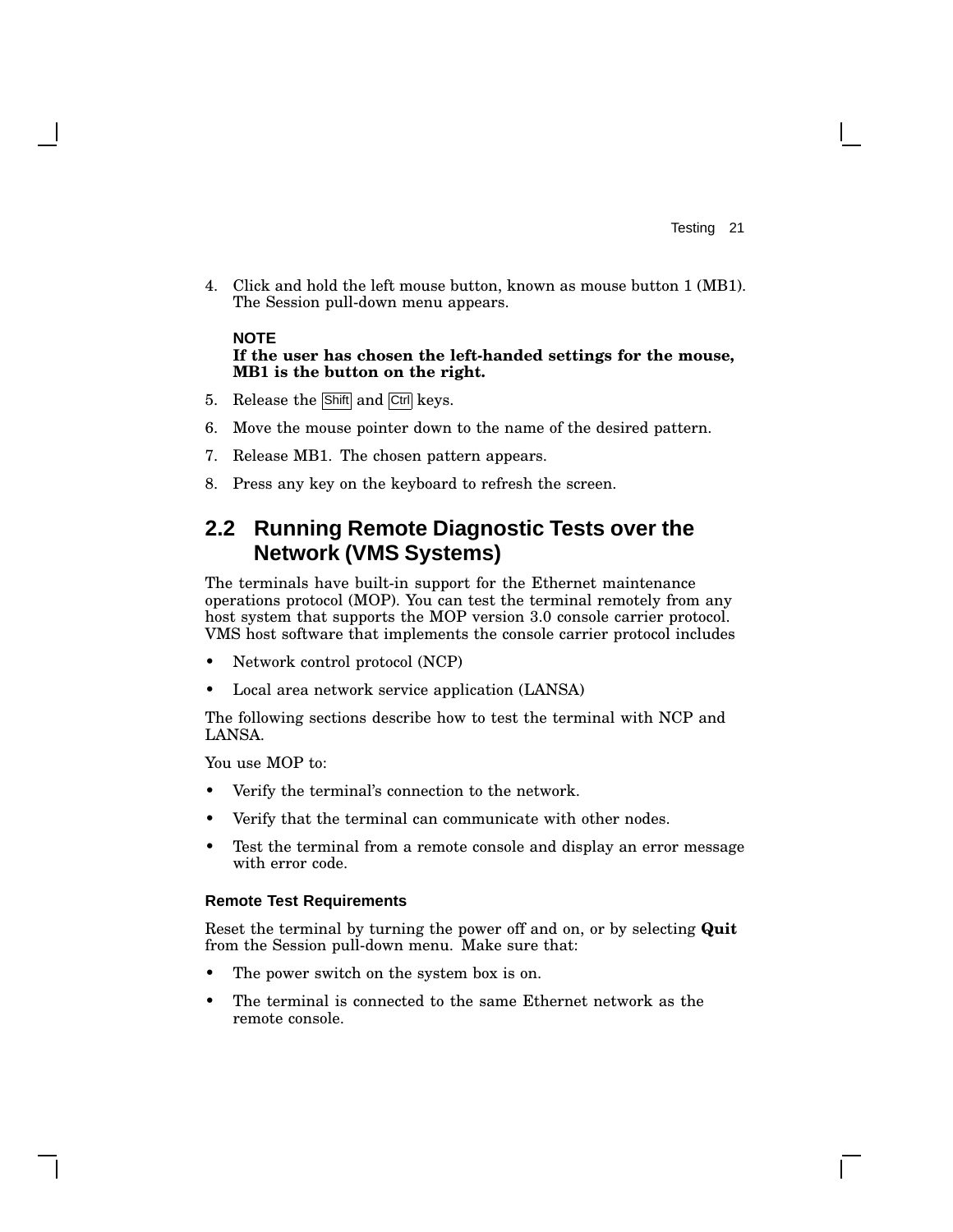• The terminal does not have any active work (no open windows).

#### **2.2.1 NCP Testing**

To run diagnostics on the terminal from a remote console, use the network control protocol (NCP) as follows:

1. Enable NCP by entering one of the following commands:

\$ **MCR NCP** or

\$ **RUN SYS\$SYSTEM:NCP**

The NCP> prompt appears.

2. Make a logical connection between the remote console and the terminal, using the CONNECT VIA command. The command format is

CONNECT VIA circuit-id PHYSICAL ADDRESS terminal's\_Ethernet\_address

For example:

NCP> **CONNECT VIA bna-0 PHYSICAL ADDRESS 08-00-00-34-00-7D**

To determine the *circuit-id*, use the following command:

NCP> **SHOW KNOWN CIRCUIT**

To determine the *terminal's\_Ethernet\_address*, ask the user to read it from the Terminal Manager window.

When you successfully connect to the terminal, the following message appears:

Console connected (press CTRL/D when finished)

3. Press the Return key to display the following prompt:

DWT>>>

DWT stands for DECwindows terminal (VT1000, VT1200, or DECimage 1200).

4. Enter HELP to display the commands available.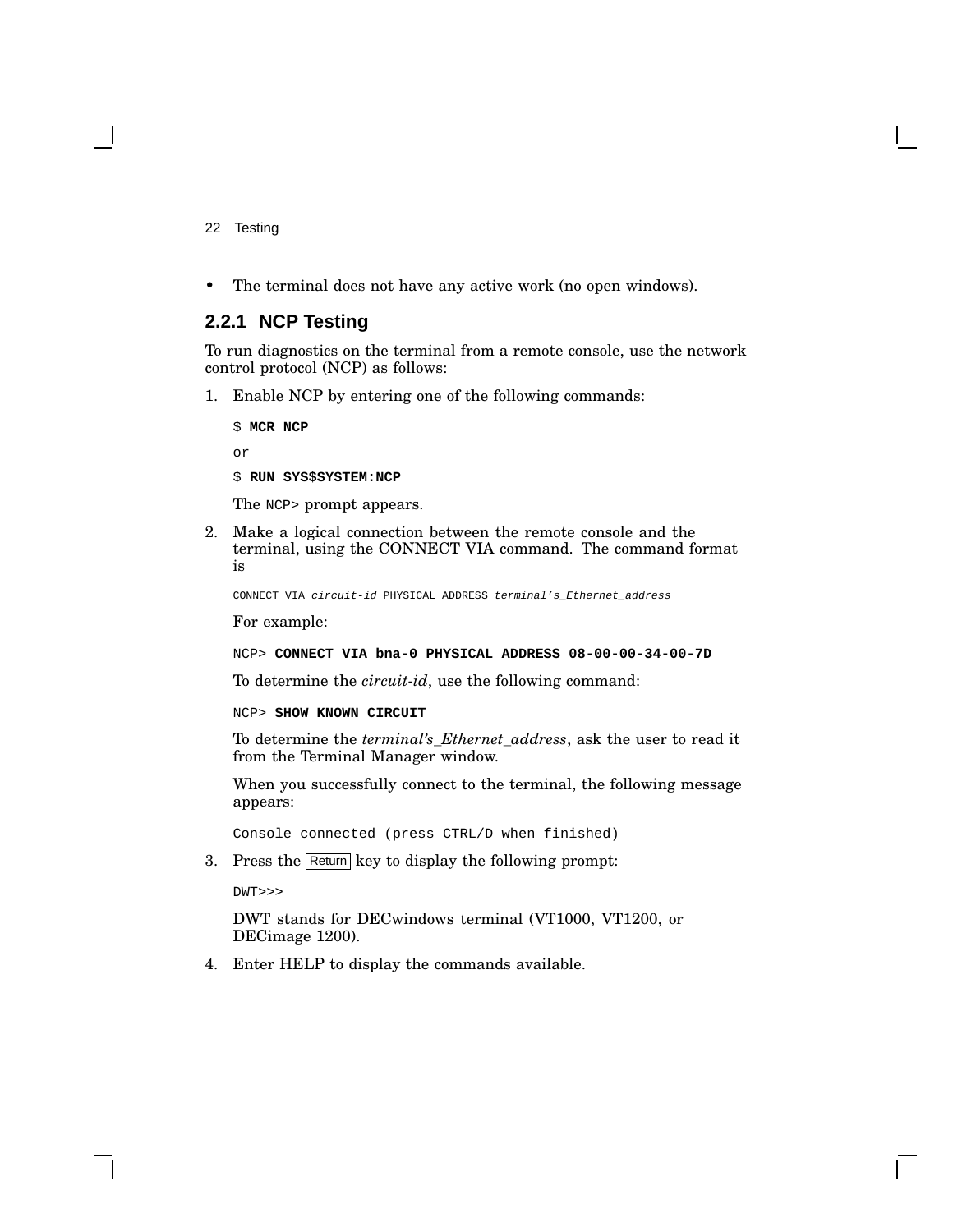$\Box$ 

#### DWT>>>**HELP**

 $\mathsf{l}$ 

DECwindows Terminal Remote Console

| Commands available:                                                                        |                                                                                                                                                                 |
|--------------------------------------------------------------------------------------------|-----------------------------------------------------------------------------------------------------------------------------------------------------------------|
| <b>TNTT</b><br>SHOW<br>TEST $<$ P $1$ > $\lceil$ $<$ P $2$ > $<$ P $3$ > $\rceil$<br>HET.P | Initialize the system.<br>Show the terminal's system configuration.<br>Execute test(s) pl through p2.<br>Mode bits are specified by p3.<br>Type this help text. |
|                                                                                            |                                                                                                                                                                 |

- 5. Enter a TEST command. The TEST command accepts three parameters.
	- *P1* Specifies the test to run, 0–19 (Table 2–4).
	- *P2* Used with *P1* to specify a range of tests (*P1*–*P2*).
	- *P3* Specifies one or more mode bits to control execution of the self-test modules (Table 2–5).

#### **Table 2–4 NCP Tests**

| <b>Test</b>   |                            |
|---------------|----------------------------|
| <b>Number</b> | <b>Description</b>         |
| $\theta$      | ROM checksum test          |
| 1             | NVR checksum test          |
| $\mathbf{2}$  | Video RAM test             |
| 3             | Main memory test           |
| 4             | Host port test             |
| 5             | Printer port test          |
| 6             | DUART 2 channel A          |
| 7             | Mouse port test            |
| 8             | Keyboard test              |
| 9             | Ethernet port test         |
| 10            | Mouse test                 |
| 11            | Video test                 |
| 12            | Ethernet ROM checksum test |
| 13            | <b>DUART</b> timer1 test   |
| 14            | DUART timer2 test          |
| 15            | Optional RAM SIMM 1 test   |
| 16            | Optional RAM SIMM 2 test   |
| 17            | Optional RAM SIMM 3 test   |
| 18            | Video oscillator test      |
| 19            | Image hardware test        |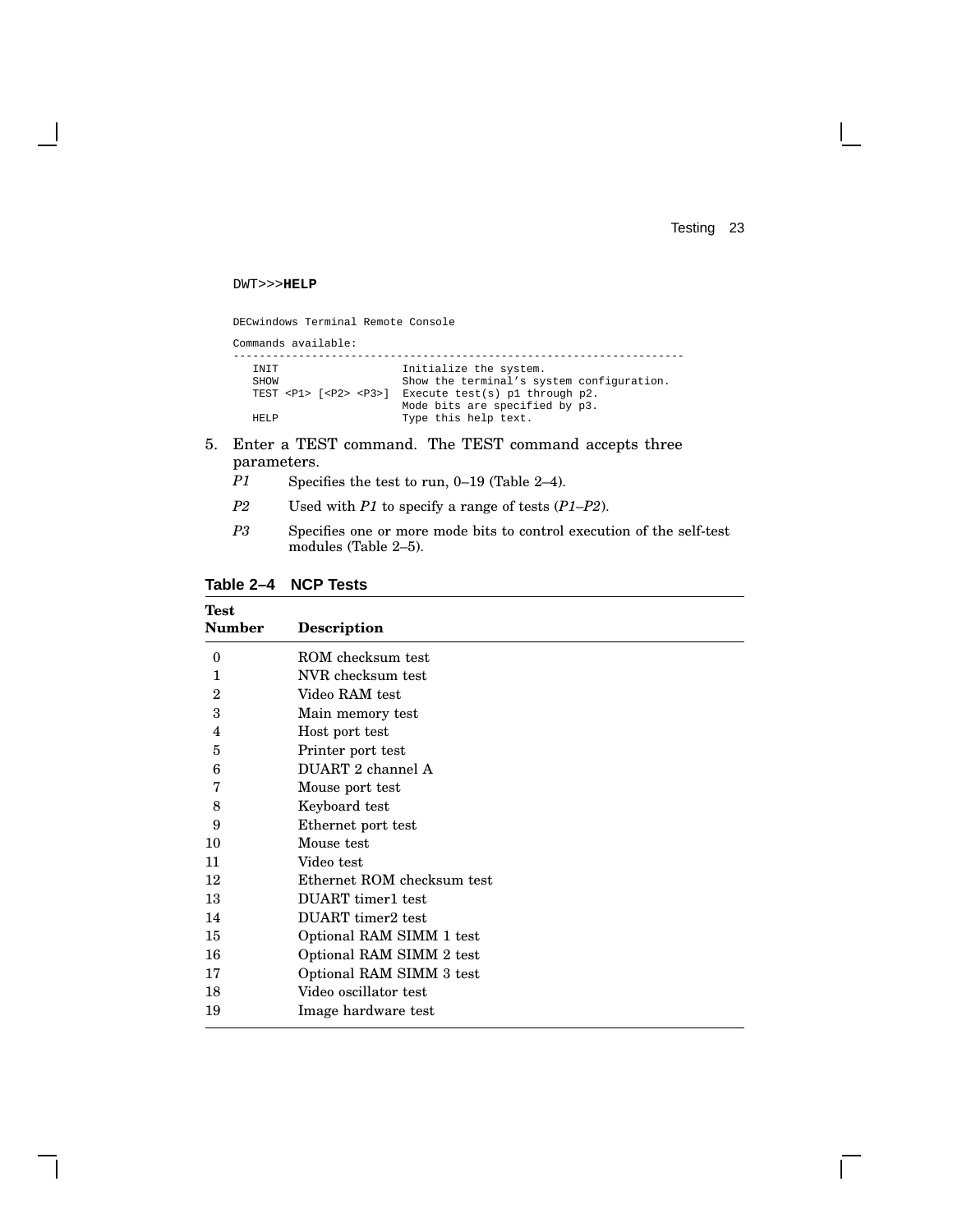| <b>Bit</b><br><b>Position</b> | P3 Value | <b>Description</b>                     |
|-------------------------------|----------|----------------------------------------|
| $\theta$                      | 1        | External loopback: host port.          |
| $\mathbf{1}$                  | 2        | External loopback: printer port.       |
| $\overline{2}$                | 4        | External loopback: mouse port.         |
| 3                             | 8        | LANCE loopback: Ethernet port.         |
| $\overline{4}$                | 16       | Test all baud rates.                   |
| 5                             | 32       | Do not exercise modem control signals. |

**Table 2–5 P3 Values to Specify Mode Bits**

#### **Examples**

#### **NOTE NCP may time out while waiting for the terminal to perform selftests. The timeout period of NCP version Phase V is adjustable.**

- To run test number 5 with mode bits 4 and 1 specified:
	- 1. Calculate the *P3* value to specify mode bits 4 and 1.



2. Enter the command:

DWT>>> **TEST 5 5 18**

• To run all tests without mode bits:

DWT>>> **TEST 0 18**

• To run a single test (for example, test 16):

DWT>>> **TEST 16**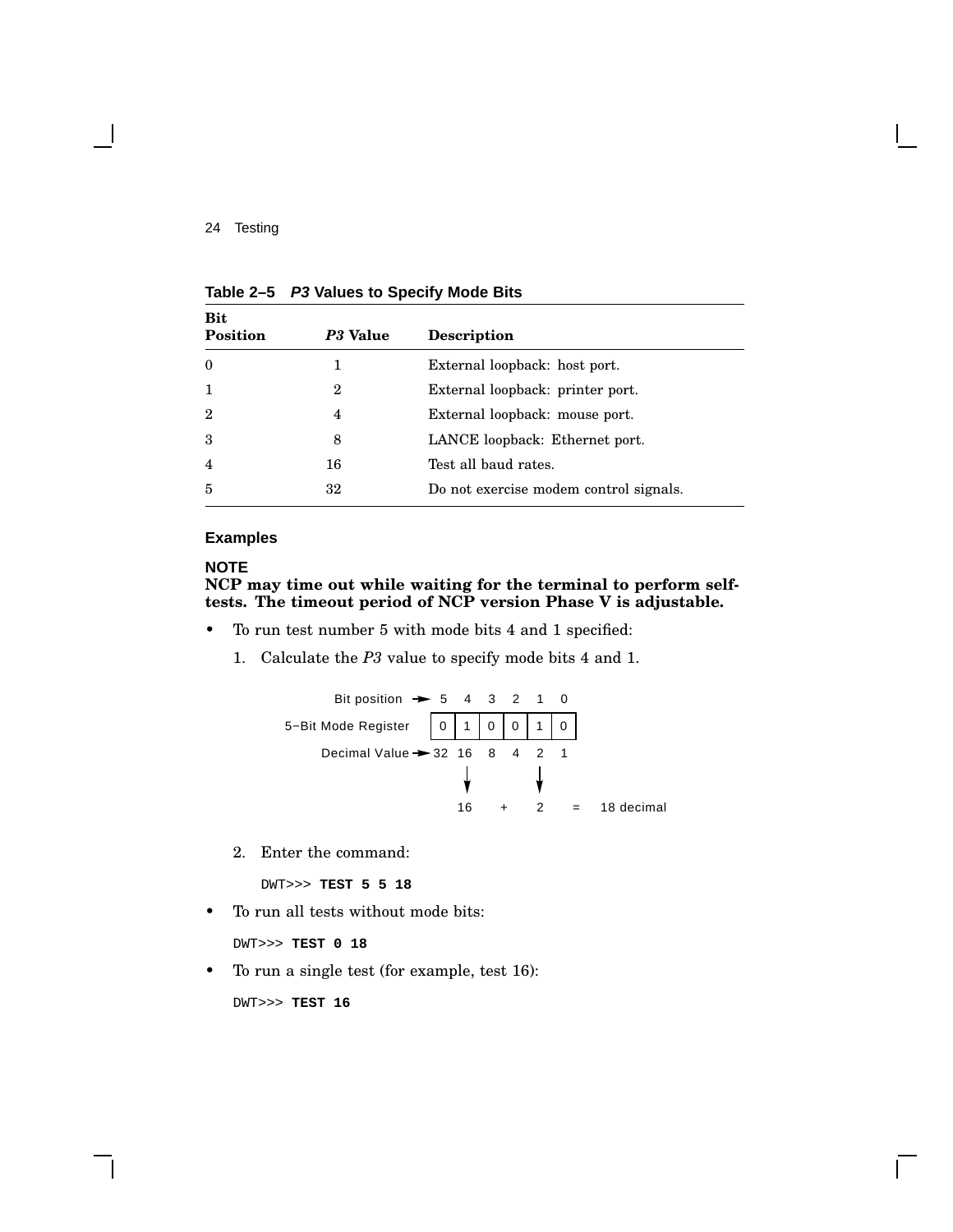#### **If the test is successful:**

The terminal displays an OK message.

Testing... OK DWT>>>

#### **If an error occurs:**

The application displays an error message. To troubleshoot the error:

- 1. Record the error code.
- 2. Find the error code and suggested solution in Table 3–1.
- 3. Repeat the tests in this chapter to ensure the terminal operates correctly.

In the following example, the error code is 13.

```
Testing...
Test 16 Failed
Optional RAM Simm 2 Error - 13
```
DIAGNOSTIC MAILBOX:

```
--------------------------------------
test_type: 00FFFF8E
test_mode: 00000000
test_result: 00000008
error_ext0: 00000000
error_ext1: 00000008
error_ext2: 00000000
error_ext3: 3F000000
error_ext4: 3F1FFFF0
error_ext5: 00000000
error_ext6: 00000000
diag_hld: 00FDFE8E
memory_bss: 0021F2D0<br>test_cnt: 00000001
test_cnt:
test_f_cnt: 00000001
memory_lth: 00000000
video_dydx: 03600400
num_of_lnks: 00000000
```
DWT>>>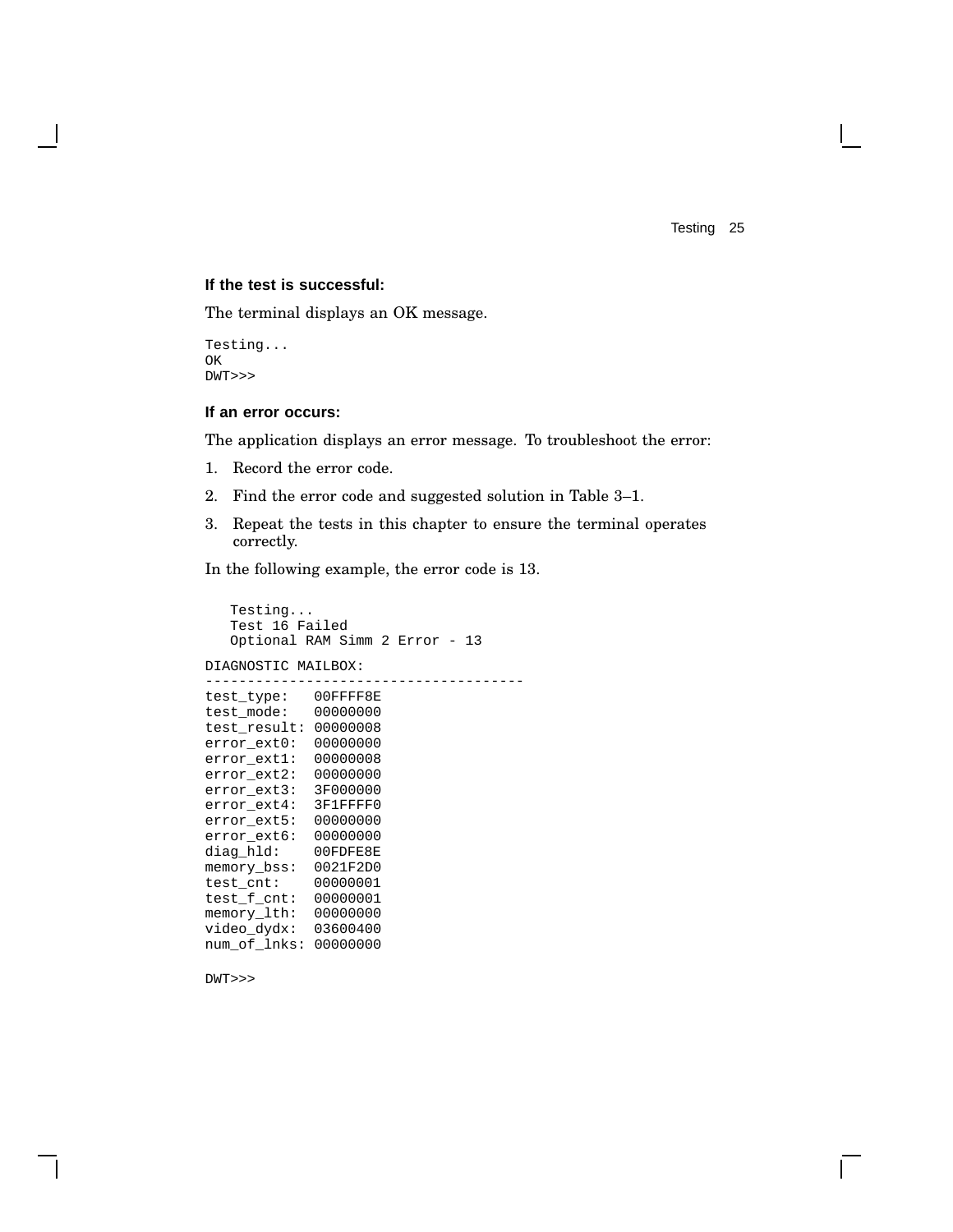#### **To exit NCP:**

Enter the following command:

DWT>>> Ctrl D

#### **2.2.2 LANSA Testing**

To run remote diagnostics on the terminal using the local area network service application (LANSA):

- Enable LANSA.
- Use the LANSA menus to select and run the tests.

#### **NOTE**

Next

Next

#### **Before running LANSA, make sure it is available and supported on your system.**

To enable LANSA, enter the following command:

\$ **RUN LANSA**

LANSA displays a series of menus. The following example shows how to reach the test menu. In the example, the terminal to be tested is on a node named Mamal.

|        | 1. node status<br>2. select node<br>3. modify database<br>4. exit |           |  |
|--------|-------------------------------------------------------------------|-----------|--|
|        |                                                                   | CHOICE: 2 |  |
|        |                                                                   |           |  |
| screen |                                                                   |           |  |
|        | 1. exit                                                           |           |  |
|        | 2. Chris                                                          |           |  |
|        | 3. Mamal                                                          |           |  |
|        | 4. Elisa                                                          |           |  |
|        | 5. Jim                                                            |           |  |
|        | 6. Orrin                                                          |           |  |
|        |                                                                   | CHOICE: 3 |  |
| screen |                                                                   |           |  |

Functions available for Mamal

- 1. sysid request
- 2. counter request
- 3. privileged functions
- 4. loop
- 5. display tests
- 6. exit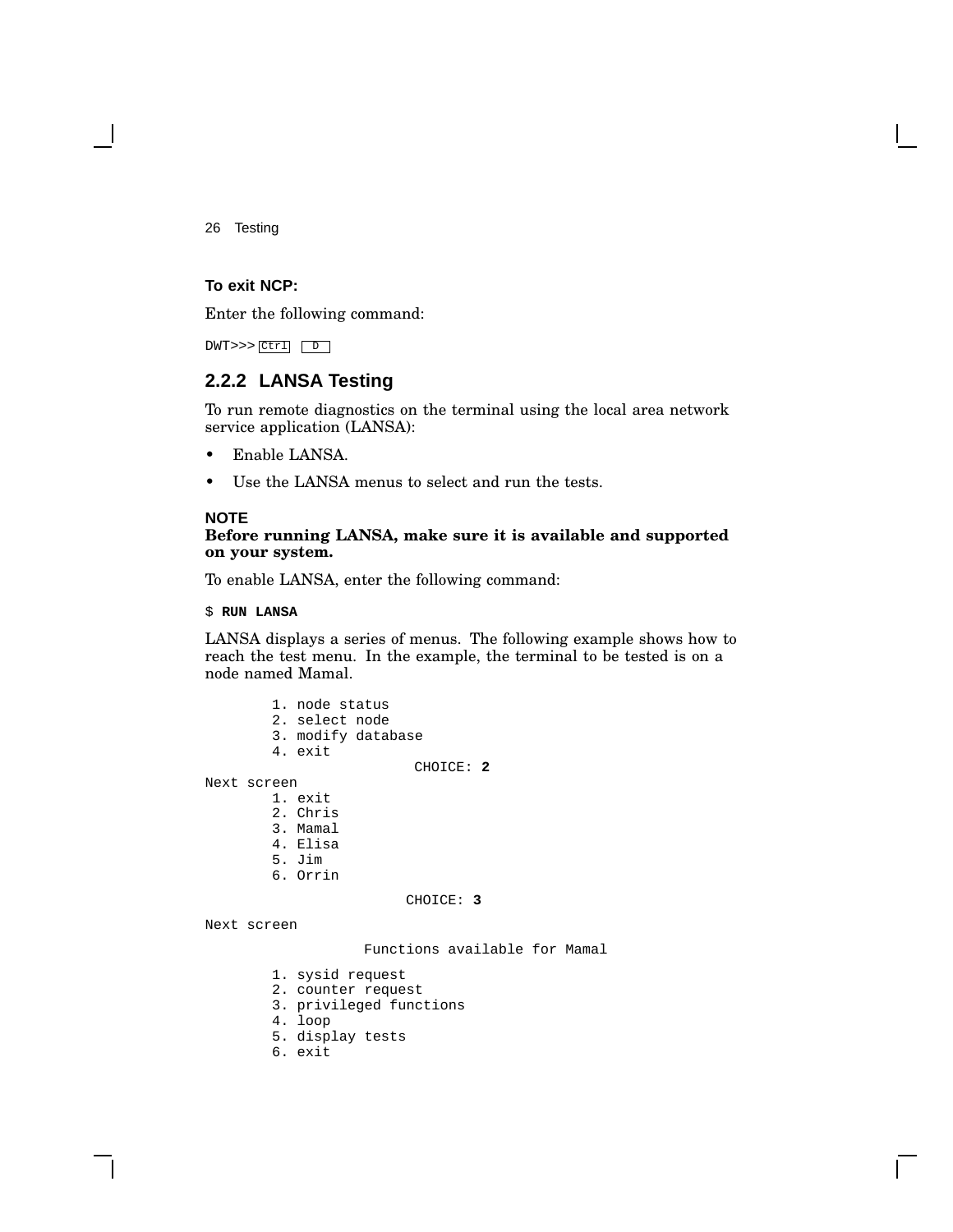```
CHOICE: 3
Enter Password
```
Next screen

Select privileged function for Mamal

- 1. invoke test
- 2. show configuration
- 3. remote console
- 4. boot
- 5. exit

#### CHOICE: **1**

Next screen

Available privileged tests for Mamal

| 1. T 0   | ROM checksum test                   |
|----------|-------------------------------------|
| 2. T 1   | NVR checksum test                   |
| 3. T 2   | Video RAM test                      |
| 4. T 3   | Main memory test                    |
| 5. T 4   | Host port test                      |
| 6. T 5   | Printer port test                   |
| 7. T 6   | DUART 2 channel a                   |
| 8. T 7   | Mouse port test                     |
| 9. T 8   | Keyboard test                       |
| 10. T 9  | Ethernet port test                  |
| 11. T 10 | Mouse test                          |
|          | 12. T 11 Video Test                 |
|          | 13. T 12 Ethernet ROM checksum test |
| 14. T 13 | DUART timer1 test                   |
| 15. T 14 | DUART timer2 test                   |
| 16. T 15 | Optional RAM Simm 1 test            |
| 17. T 16 | Optional RAM Simm 2 test            |
| 18. T 17 | Optional RAM Simm 3 test            |
| 19. T 18 | Video oscillator test               |
| 20. T 19 | Image test                          |
|          |                                     |

CHOICE: **19**

PERFORMING TEST, PLEASE WAIT....

#### **If the test is successful:**

The application displays an OK message.

Testing... OK DWT>>>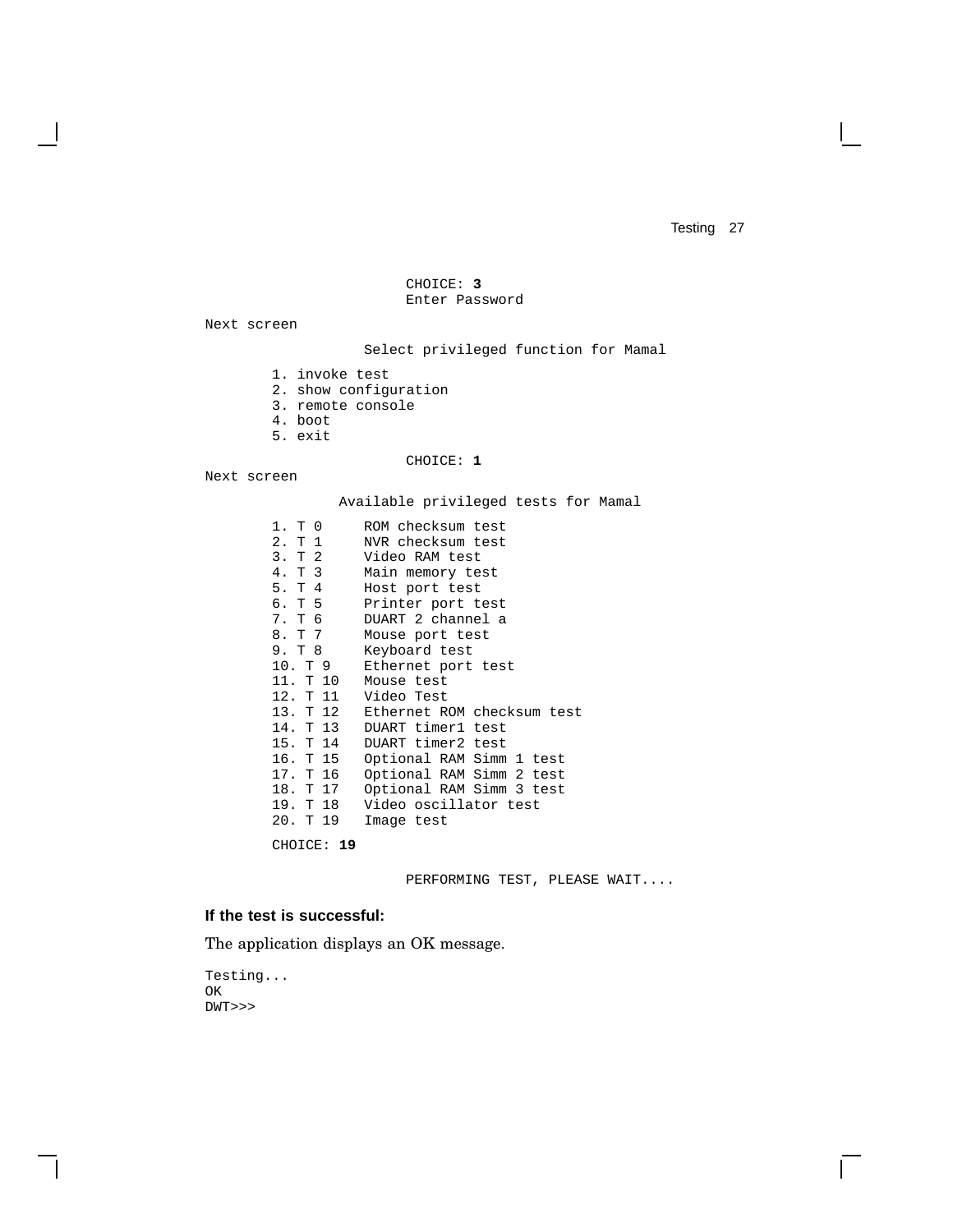#### **If an error occurs:**

The application displays the error message. To troubleshoot the error:

- 1. Record the error code.
- 2. Find the error code and suggested solution in Table 3–1.
- 3. Repeat the tests in this chapter to ensure the terminal operates correctly.

In the following example, the error code is 13.

```
Testing...
Test 16 Failed
Optional RAM Simm 2 Error - 13
  DIAGNOSTIC MAILBOX:
  ------------------
test_type: 00200000
test_mode: 00000000
test_result: 00200000
error_ext0: 00800000
error_ext1: 55555555
error_ext2: 55555555
error_ext3: 00000019
error_ext4: 00000000
error_ext5: 000000FE
error_ext6: 00000000<br>diag_hld: 00200000
diag_hld:
memory_bss: 0021F2D0<br>test cnt: 00000001
test_cnt:
test_f_cnt: 00000001
memory_lth: 00000000
video_dydx: 03600400
num_of_lnks: 00000000
```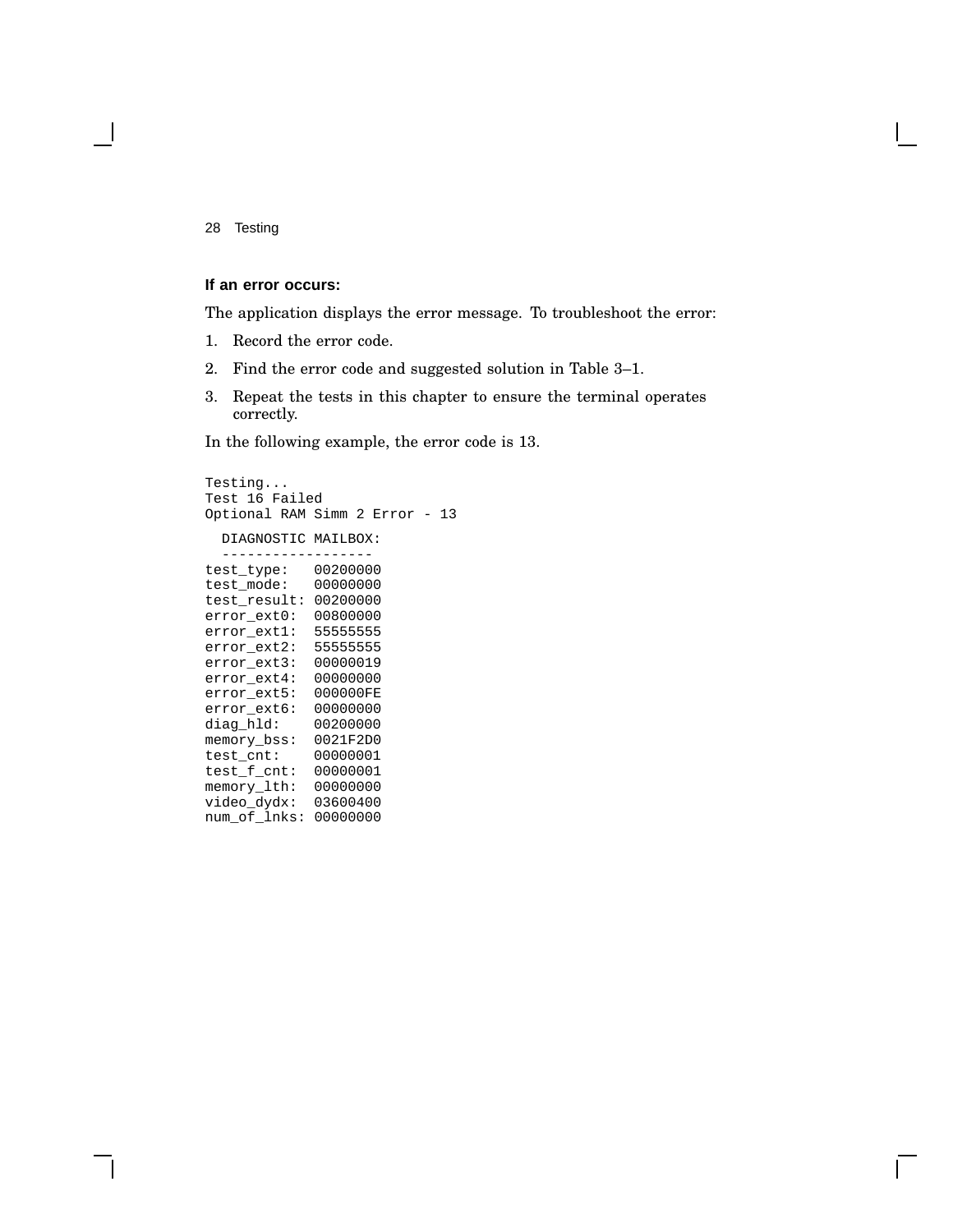## **2.3 Testing the LAT**

The LATCP utility allows you to control and obtain information from the LAT port driver (LTDRIVER). Using the LATCP, you can do the following:

- Start and stop the LAT port driver.
- Specify configuration characteristics for your service node and its services.
- Modify and display configuration characteristics.
- Show system counters on the host computer.

To enable LATCP on a VMS system, enter one of the following commands:

```
$ MCR LATCP
```
or

```
$ RUN SYS$SYSTEM:LATCP
```
The application displays the LCP> prompt.

#### **Examples**

• The following command shows the server characteristics for two terminals:

#### LCP> **SHOW SERVER**

LCP Server Characteristics for LAT\_08002B12D6FD

Ethernet address = 08-00-2B-12-D6-FD Server is active The Music Contract Active users = 1 Link name = LAT\$LINK

LCP Server Characteristics for LAT\_08002B11D26E

Ethernet address = 08-00-2B-11-D2-6E Server is active **Active** Active users = 4 Link name = LAT\$LINK

• The following command shows the port characteristics for a node named TRACKS: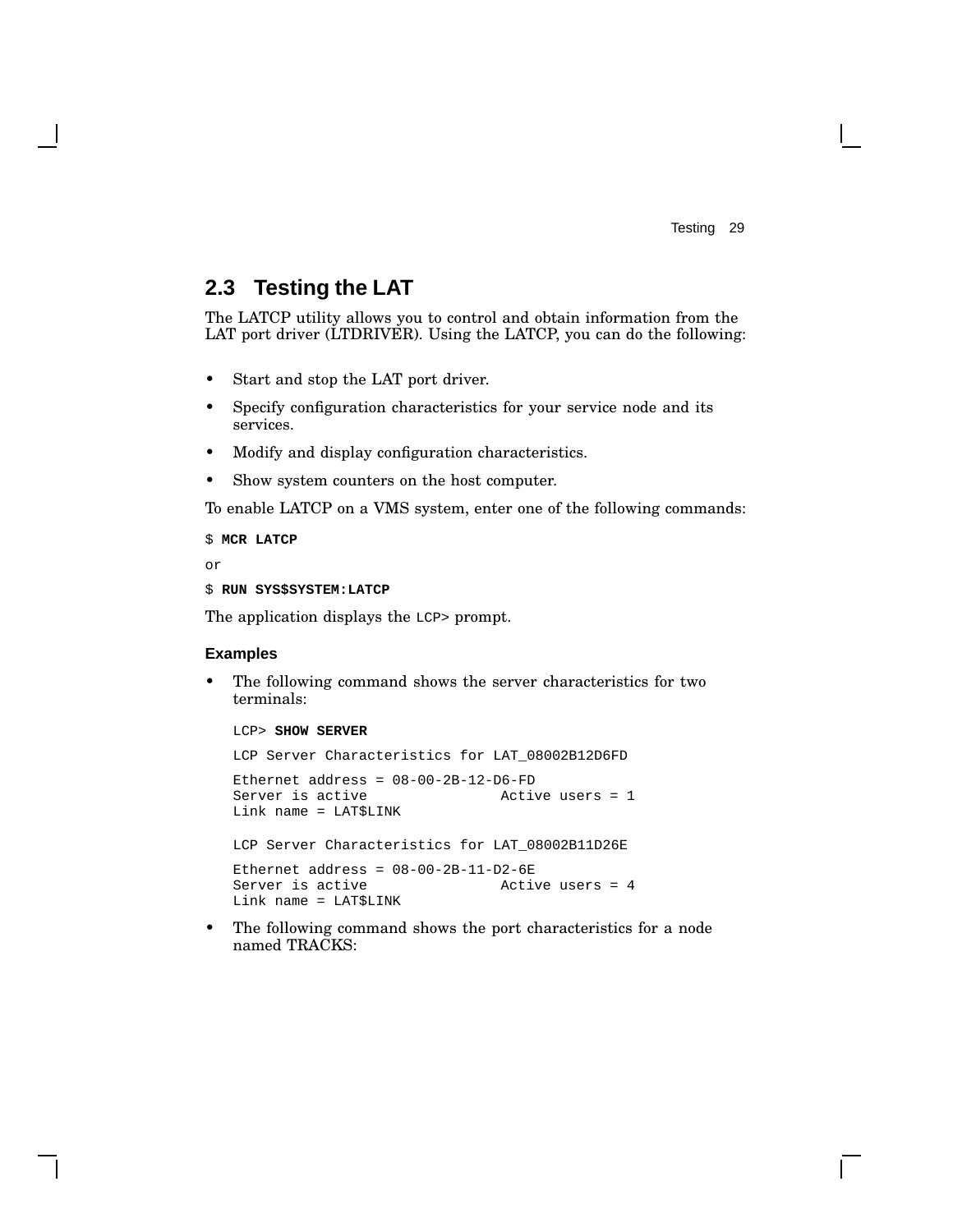```
LCP> SHOW PORT
Local Port Name = LTA1: (interactive)
Specified Remote Service Name = TRACKS
Actual Remote Node Name = LAT_08002B12D6FD
Link Name = LAT$LINK
Local Port Name = LTA6: (interactive)
Specified Remote Service Name = TRACKS
Actual Remote Node Name = LAT_08002B11D26E
Link Name = LAT$LINK
Local Port Name = LTA7: (interactive)
Specified Remote Service Name = TRACKS
Actual Remote Node Name = LAT_08002B11D26E
Link Name = LAT$LINK
Port Name = LTA11: (application)
Specified Remote Node Name = LAT_08002B11D26E
Specified Remote Service Name = X$SERVER
Actual Remote Node Name = LAT_08002B11D26E
Link Name = LAT$LINK
Local Port Name = LTA12: (application)
Specified Remote Node Name = LAT_08002B11D26E
Specified Remote Service Name = X$SERVER
Actual Remote Node Name = LAT_08002B11D26E
Link Name = LAT$LINK
LCP>
```
## **2.4 Testing on ULTRIX and UNIX Systems**

The following sections describe methods for testing the status of TELNET and network hardware.

#### **2.4.1 Testing TELNET**

To test TELNET, you can start a session on a TELNET terminal window and enter the host name **VT0STAT** or **VT0STATS**.

• If you enter VT0STAT, the terminal verifies that TCP is up and running. The following message should appear in the Terminal Manager window:

TCP is up and running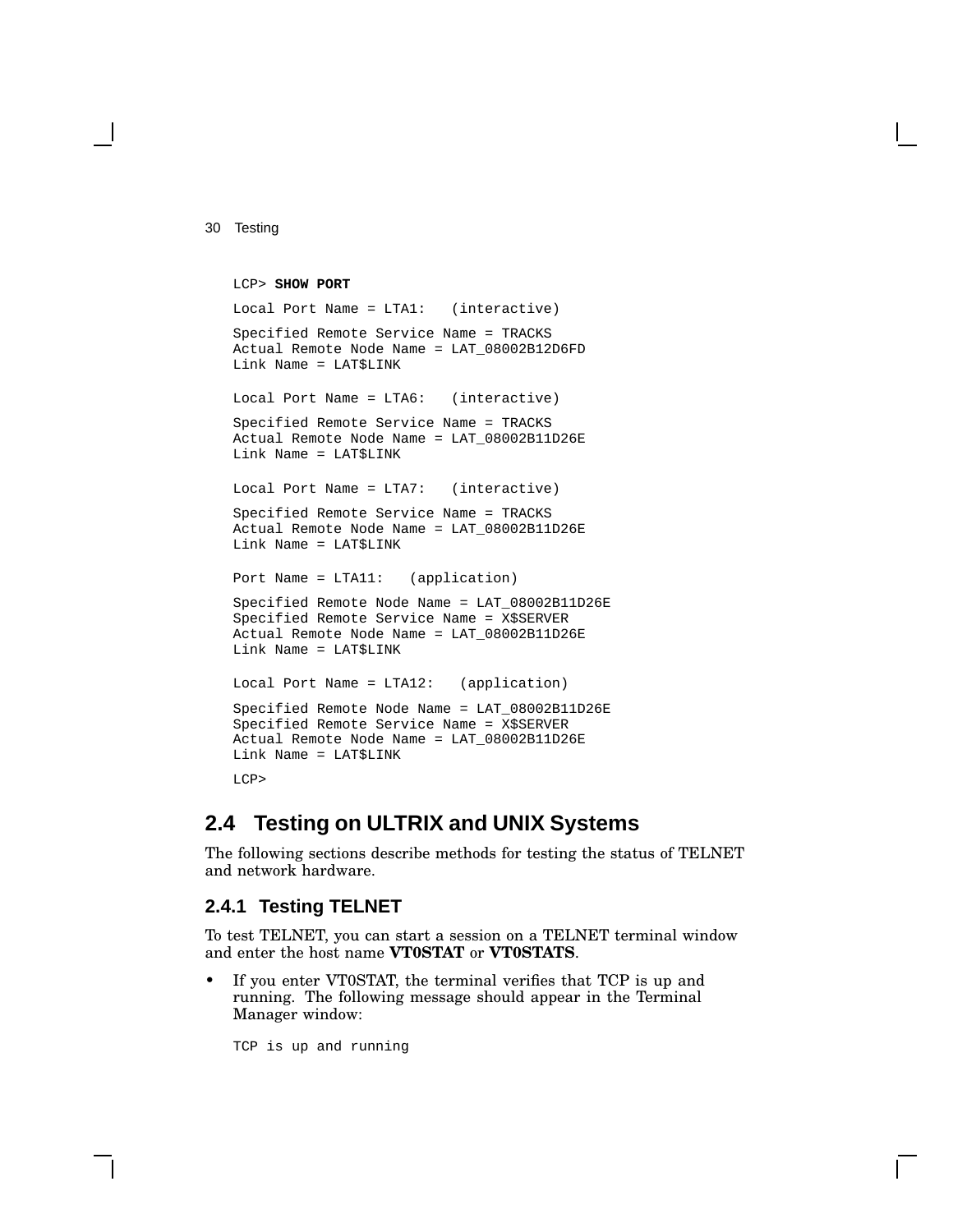• If you enter VT0STATS, a VTE window displays the following information:

```
TCP STATS:
       0 connections initiated
       1 connections accepted
       1 connections established
       0 connections dropped
       0 embryonic connections dropped
       0 conn. closed (includes drops)
       3 segs where we tried to get rtt
       2 times we succeeded
       1 delayed acks sent
       0 conn. dropped in rxmt timeout
       0 retransmit timeouts
       0 persist timeouts
       0 keepalive timeouts
       0 keepalive probes sent
      0 connections dropped in keepalive
       4 total packets sent
       3 data packets sent
     634 data bytes sent
       0 data packets retransmitted
       0 data bytes retransmitted
       2 ack-only packets sent
       0 window probes sent
       0 packets sent with URG only
       0 window update-only packets sent
       0 control (SYN|FIN|RST) packets sent
       5 total packets received
       1 packets received in sequence
       4 bytes received in sequence
       0 packets received with ccksum errs
       0 packets received with bad offset
       0 packets received too short
       0 duplicate-only packets received
       0 duplicate-only bytes received
       0 packets with some duplicate data
       0 dup. bytes in part-dup. packets
       0 out-of-order packets received
       0 out-of-order bytes received
       0 packets with data after window
       0 bytes rcvd after window
       0 packets rcvd after close
       0 rcvd window probe packets
       0 rcvd duplicate acks
       0 rcvd acks for unsent data
       4 rcvd ack packets
    1659 bytes acked by rcvd acks
       0 rcvd window update packets
UDP STATS:
       0 incomplete headers
       0 bad data length fields
```
bad checksums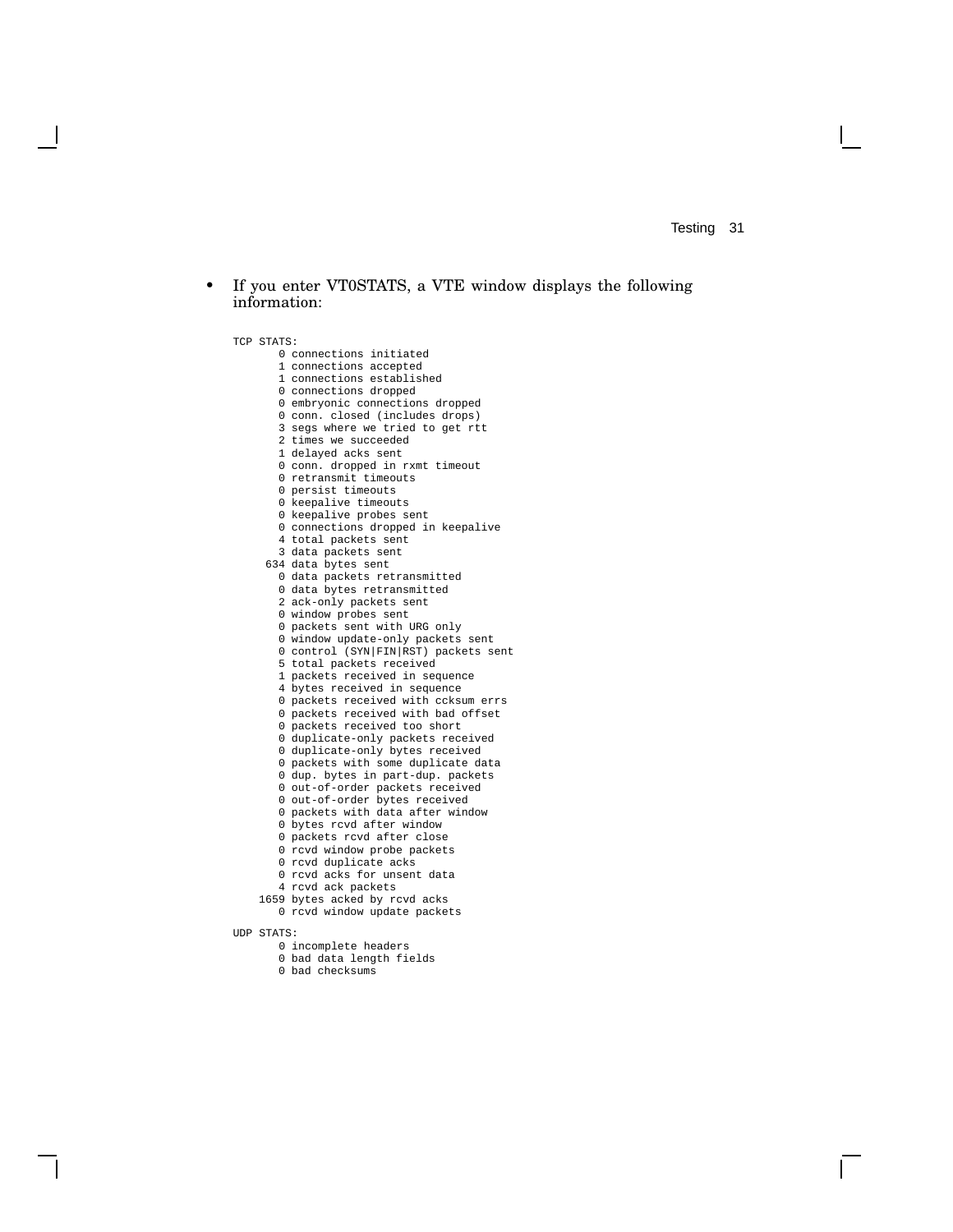IP STATS: total packets received bad header checksums smaller than minimum size data size < data length header length < data size data length < header length fragments received fragments dropped (dup or out of space) fragments dropped after timeout packets forwarded packets not forwardable redirects sent ROUTING STATS: bogus redirect calls 0 routes created by redirects routes modified by redirects lookups which failed lookups satisfied by a wildcard LANCE STATS: Count of Memory errors 0 Packets greater than 1100 bytes Buffer Error on Receive Bytes received CRC Errors on rcv Framing Errors on rcv Multicast bytes received Multicast packets received Overflow errors Tot packets received Packets lost, no system resources Packets lost, no user resources Unrecognized destination on rcv Babble errors on xmit Tot bytes transmitted Buffer Error counter Packets xmitted without heartbeat Packets deferred Packets xmitted with loss of carrier Packets xmitted with a late collision Multicast bytes transmitted Packets xmitted > 1 retry Multicast packets xmitted Packets xmitted w/1 retry Tot packets transmitted Packets not xmitted after 15 retries Packets xmitted with underflow error ICMP STATS: calls to icmp\_error errors not generated 'cuz old message was icmp messages with bad code fields messages < minimum length bad checksums messages with bad length Input histogram:

destination unreachable: 39

```
0 message responses generated
```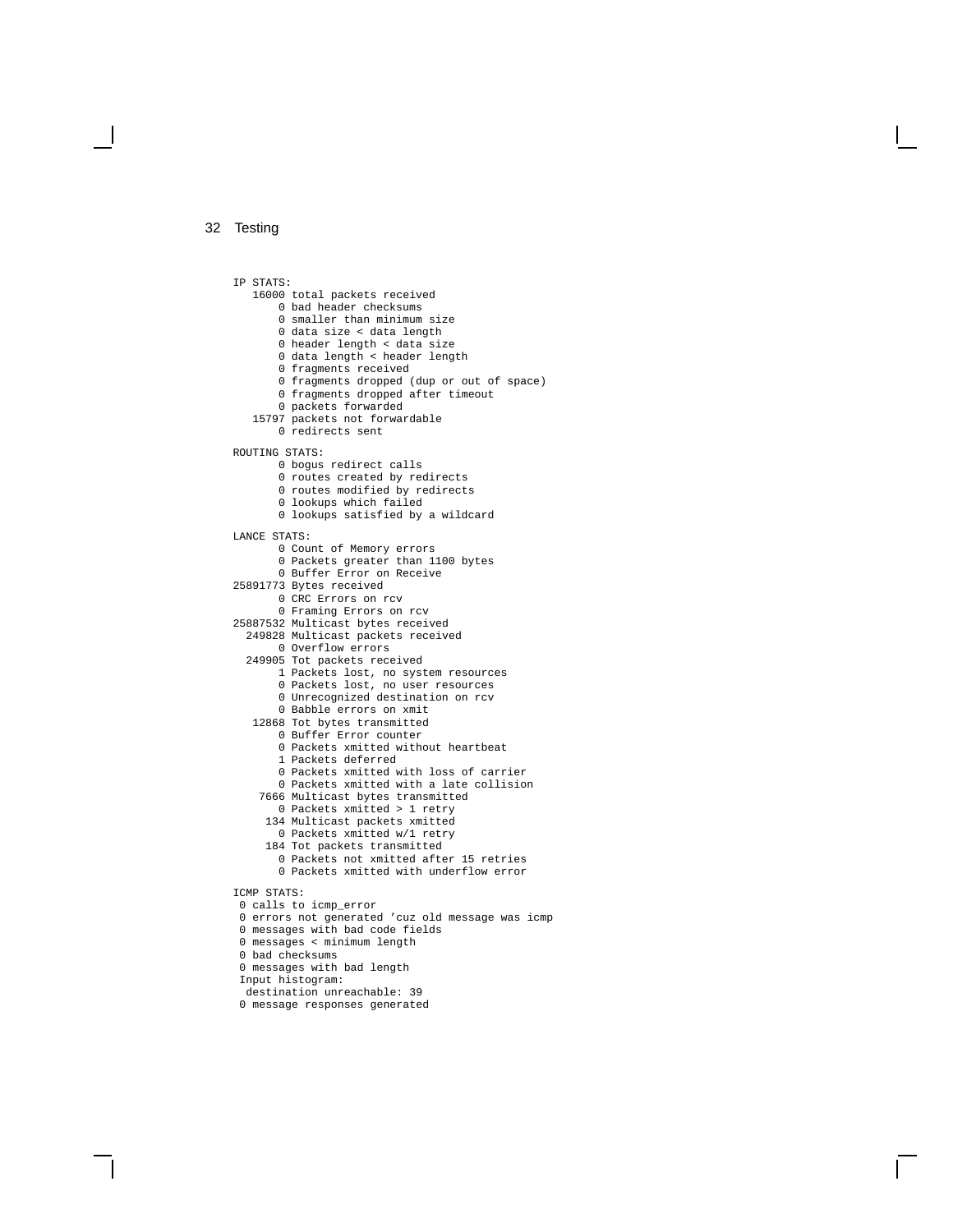```
Active Internet connections
PCB Proto Recv-Q Send-Q Local Address Foreign Address (state)<br>609860 0 591 xds8.dsg.dec.com.771 aguru.dsg.dec.com.1058 E
  609860 0 591 xds8.dsg.dec.com.771 aguru.dsg.dec.com.1058 ESTABLISHED<br>60A460 0 0.0.0.0.771 0.0.0.0.0
  60A460 0 0 0.0.0.0.771 0.0.0.0.0 LISTEN
                           0 0.0.0.0.6000SLEEPs:
\&selwait == 0 \times 97EA0
   PCB name event awakened prio BFs<br>575610 Inetd 97EA0 0 26
    575610 Inetd 97EA0 0 26
MBUF statistics:
18/128 mbufs in use:
6 mbufs allocated to data
 1 mbufs allocated to packet headers
 3 mbufs allocated to socket structures
 6 mbufs allocated to protocol control blocks
1 mbufs allocated to routing table entries
 1 mbufs allocated to interface addresses
0/16 mapped pages in use
0 interface pages allocated
32 Kbytes allocated to network (8% in use)
0 requests for memory denied
0 requests for memory delayed
0 calls to protocol drain routines
-END-
```
#### **2.4.2 Using ping**

You can use the UNIX ping command to verify the network hardware, Internet protocol (IP), and ICMP layers. Tracking a single-point hardware or software failure on the Internet network can be difficult.

The ping command sends ICMP ECHO\_REQUEST packets to network hosts. The ping command utilizes the ICMP protocol's mandatory ECHO\_ REQUEST datagram to elicit an ICMP ECHO\_RESPONSE from a host or gateway. ECHO\_REQUEST datagrams have an IP and ICMP header, followed by a destruct time value and an arbitrary number of pad bytes to fill out the packet. The default length of a datagram length is 64 bytes, but you can change the length with the ping command.

Entering ping host name without any options will either report host is alive or no answer from host. Options to the ping command report additional statistics. See your UNIX system documentation for details.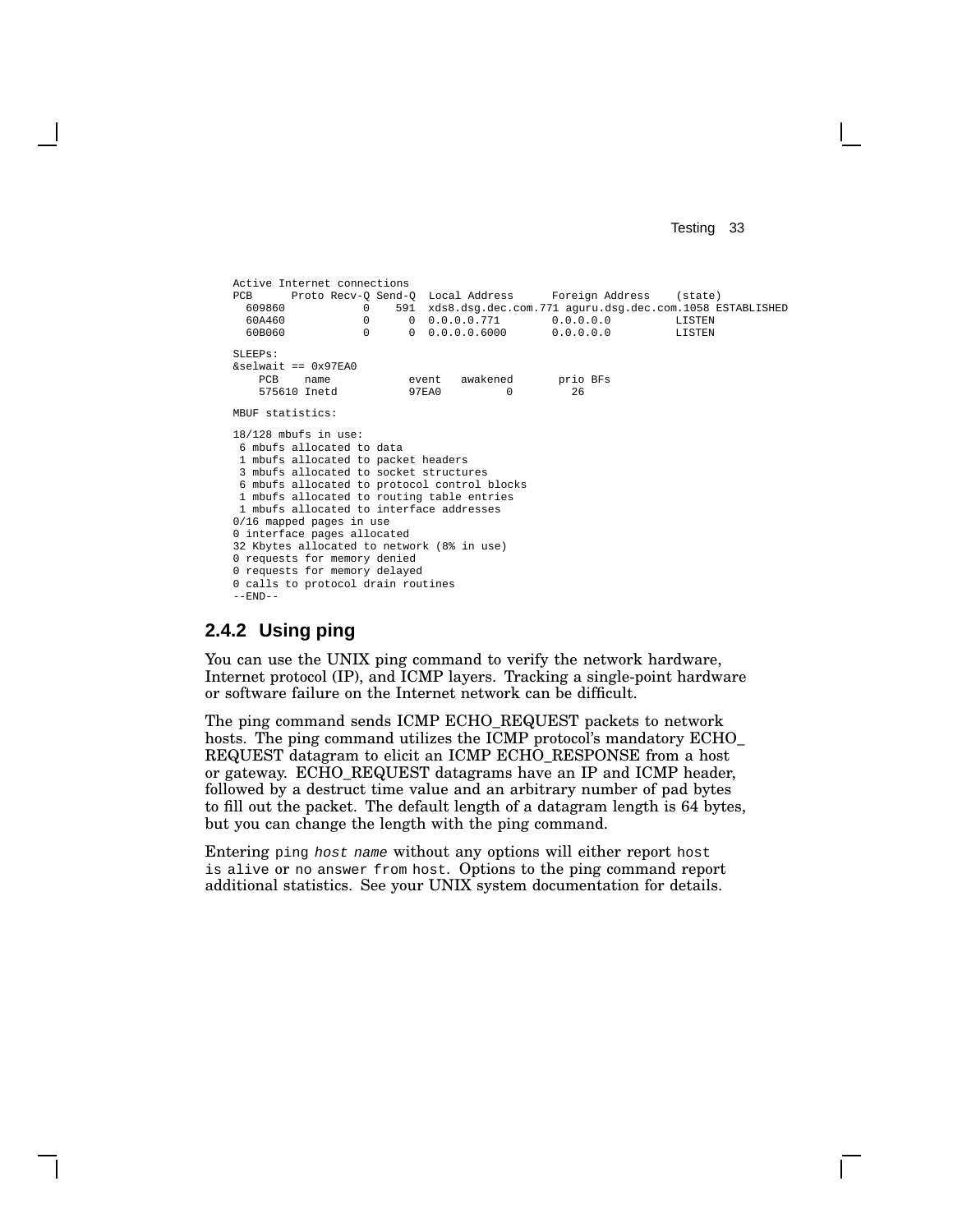$\overline{\phantom{a}}$ 

## **Command syntax**

/etc/ping [options] host [datasize[npackets]]

| Option | <b>Function</b>                                                                                                                                                                                                                                                          |
|--------|--------------------------------------------------------------------------------------------------------------------------------------------------------------------------------------------------------------------------------------------------------------------------|
| -d     | Turn on the SO_DEBUG flag on the socket.                                                                                                                                                                                                                                 |
| $-1$   | Provide a long output that gives more statistical information.                                                                                                                                                                                                           |
| $-r$   | Bypass the normal routing tables and send directly to a host on<br>an attached network. If the host is not on a directly attached<br>network, an error is returned. You can use this option to "ping" a<br>local host through an interface that has no route through it. |
| $-V$   | Provide verbose output. This option lists other received ICMP<br>packets beside ECHO_RESPONSE.                                                                                                                                                                           |

Г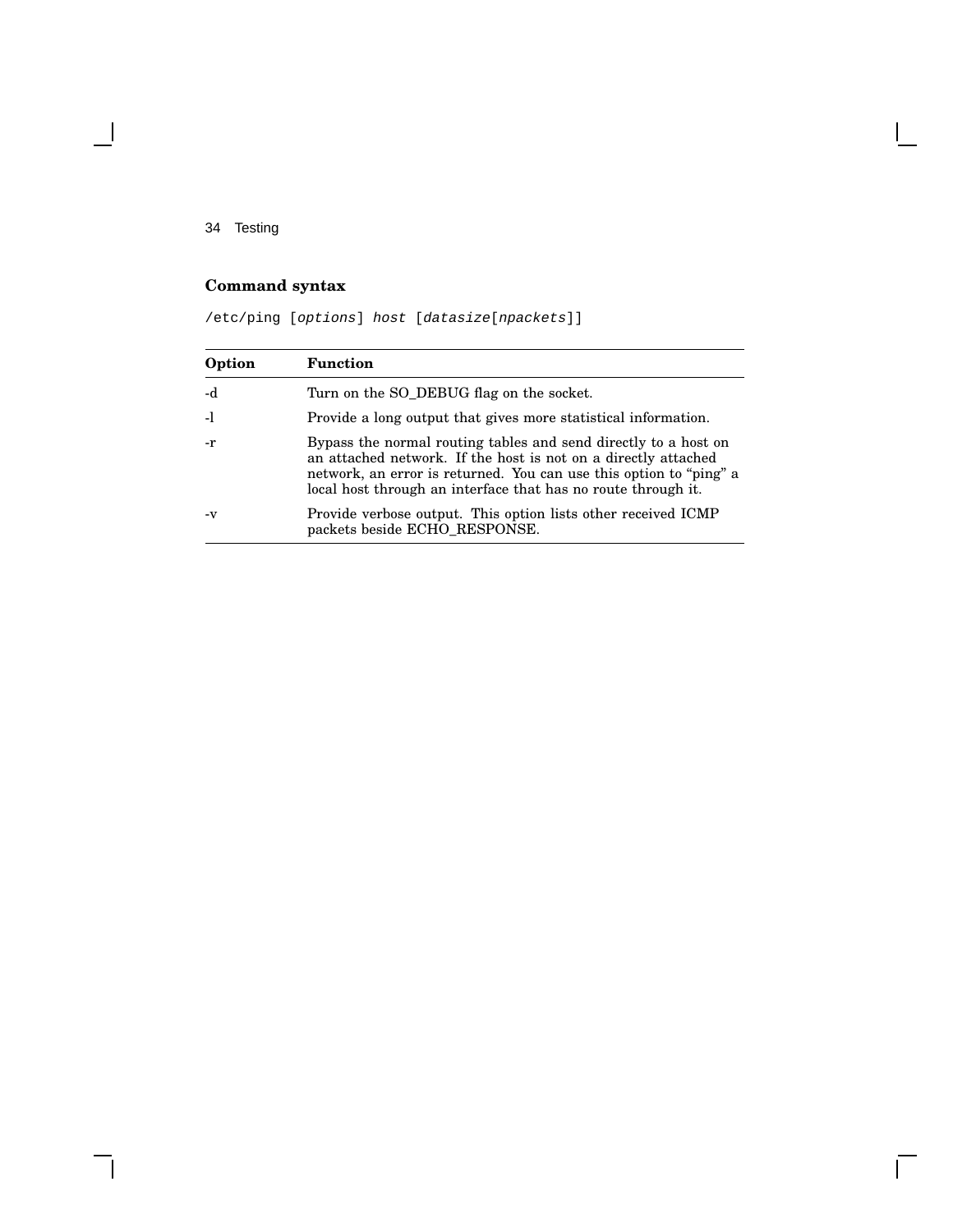# **3**

**Troubleshooting**

This chapter describes how to troubleshoot the terminal by:

- Using a flowchart.
- Using error codes displayed by the terminal.
- Checking a table of general problems.

# **3.1 Identifying the Terminal's Configuration**

You can identify the terminal's hardware configuration by checking the firmware revision level.

| To identify this terminal | Check the title bar in the                                                      |
|---------------------------|---------------------------------------------------------------------------------|
| VT1000<br>VT1200          | Terminal Manager's window (Figure 2–1).                                         |
| DECimage 1200             | Customize Image dialog box (Section 5.6) from<br>the Terminal Manager's window. |

 $\mathbf{I}$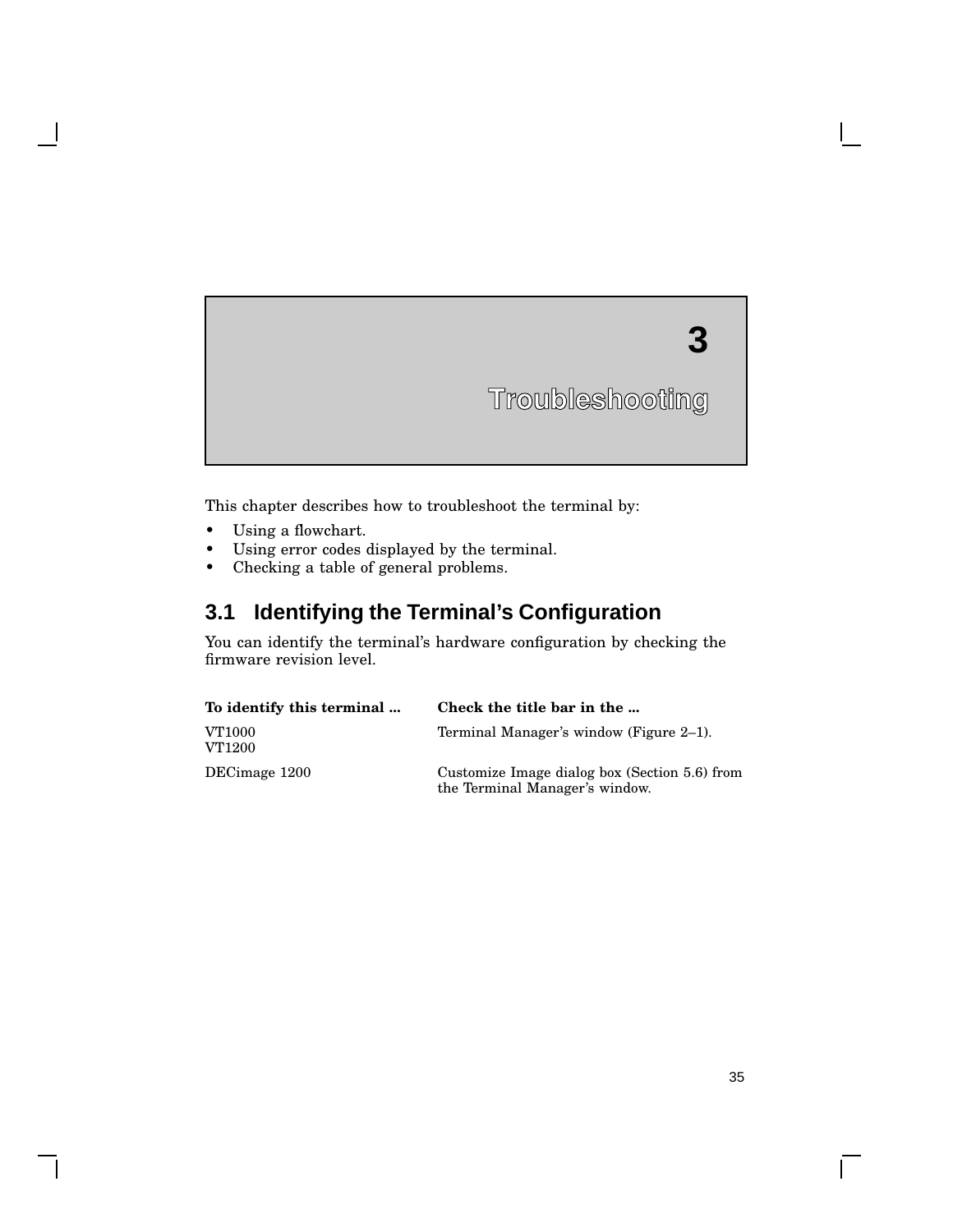# **3.2 Troubleshooting by Flowchart**

Figure 3–1 is a flowchart to help you diagnose and troubleshoot the terminal's operating problems. When you turn on the terminal:

- The two keyboard LEDs blink only during keyboard testing or to report an error.
- The system logic board LED turns on and off. To see the LED, look through the ventilation slits on the side of the system box (Section 1.1).
- The monitor displays a pie graph representing the progress of the self-tests.

At the end of a successful power-up sequence:

- The keyboard bell rings.
- The keyboard LEDs turn off.
- The system logic board LED turns off.
- The pie graph is replaced by the Terminal Manager window (Figure 2–1)
- The diagnostic summary box contains the message:

All Diagnostics Passed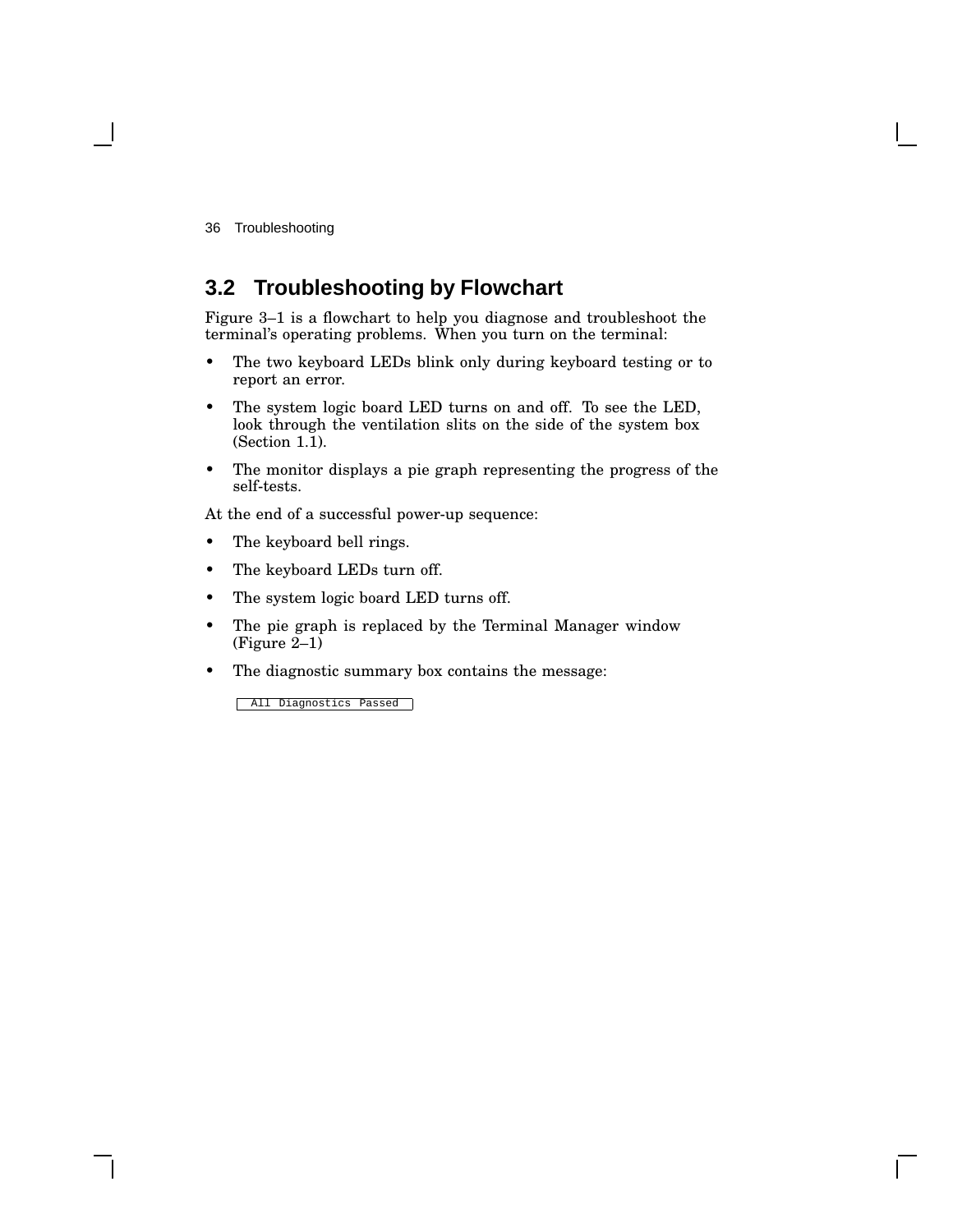$\overline{\Gamma}$ 



**Figure 3–1 Terminal Troubleshooting Flowchart**

 $\overline{\phantom{a}}$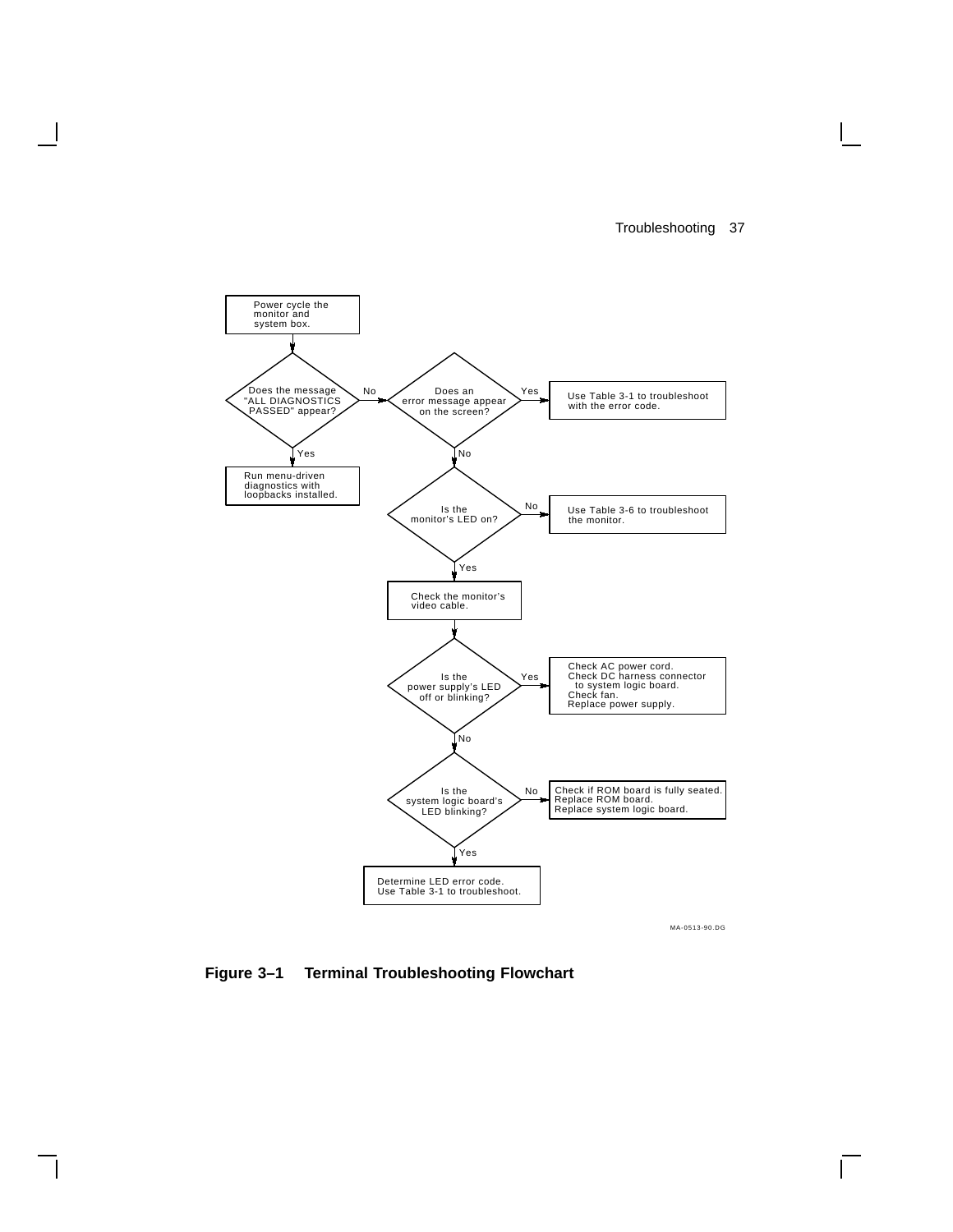# **3.3 Troubleshooting by Error Code**

If the terminal's self-tests find an error, the terminal displays an error message on the screen and an LED error code on the keyboard LEDs and system logic board LED. Table 3–1 lists all error codes reported in screen error messages, keyboard LEDs, and the system logic board LED.

To troubleshoot errors, turn the system box's power switch off and on, then note any screen error messages or LED error codes. Section 3.3.1 lists all screen error messages. If the screen error message is unavailable, see Section 3.3.2 to read the LED error codes. Then find the error code and recommended solution in Table 3–1.

| <b>Error</b><br>Code | Solution <sup>*</sup>                                                                                                                                                                                                                                              |  |
|----------------------|--------------------------------------------------------------------------------------------------------------------------------------------------------------------------------------------------------------------------------------------------------------------|--|
| 11                   | Replace the system logic board (4.6).                                                                                                                                                                                                                              |  |
| 12                   | Replace the ROM board (4.5).                                                                                                                                                                                                                                       |  |
| 13                   | See Table 3-2.                                                                                                                                                                                                                                                     |  |
| 14                   | Run the NVR Checksum Test from the Diagnostics dialog box (2.1.2).<br>If the same error occurs, replace the system logic board (4.6).                                                                                                                              |  |
| 15                   | Replace the system logic board (4.6).                                                                                                                                                                                                                              |  |
| 16                   | Replace the system logic board (4.6).                                                                                                                                                                                                                              |  |
| 17                   | Replace the system logic board (4.6).                                                                                                                                                                                                                              |  |
| 18                   | Replace the system logic board (4.6).                                                                                                                                                                                                                              |  |
| 19                   | Replace the system logic board (4.6).                                                                                                                                                                                                                              |  |
| 21                   | Replace the system logic board (4.6).                                                                                                                                                                                                                              |  |
| 22                   | Replace the system logic board (4.6).                                                                                                                                                                                                                              |  |
| 23                   | Replace the system logic board (4.6).                                                                                                                                                                                                                              |  |
| 24                   | Check the Ethernet T-connector or daisy chain for proper termination.<br>Install a T-connector with two terminators (no Ethernet cable), then<br>turn the system box's power switch off and on. If the same error<br>occurs, replace the system logic board (4.6). |  |
|                      | If error code 28 occurs after error code 24, the Ethernet is only<br>partially terminated. Again, check the Ethernet T-connector or daisy<br>chain for proper termination.                                                                                         |  |

**Table 3–1 Troubleshooting by Error Code**

Section numbers follow the solution.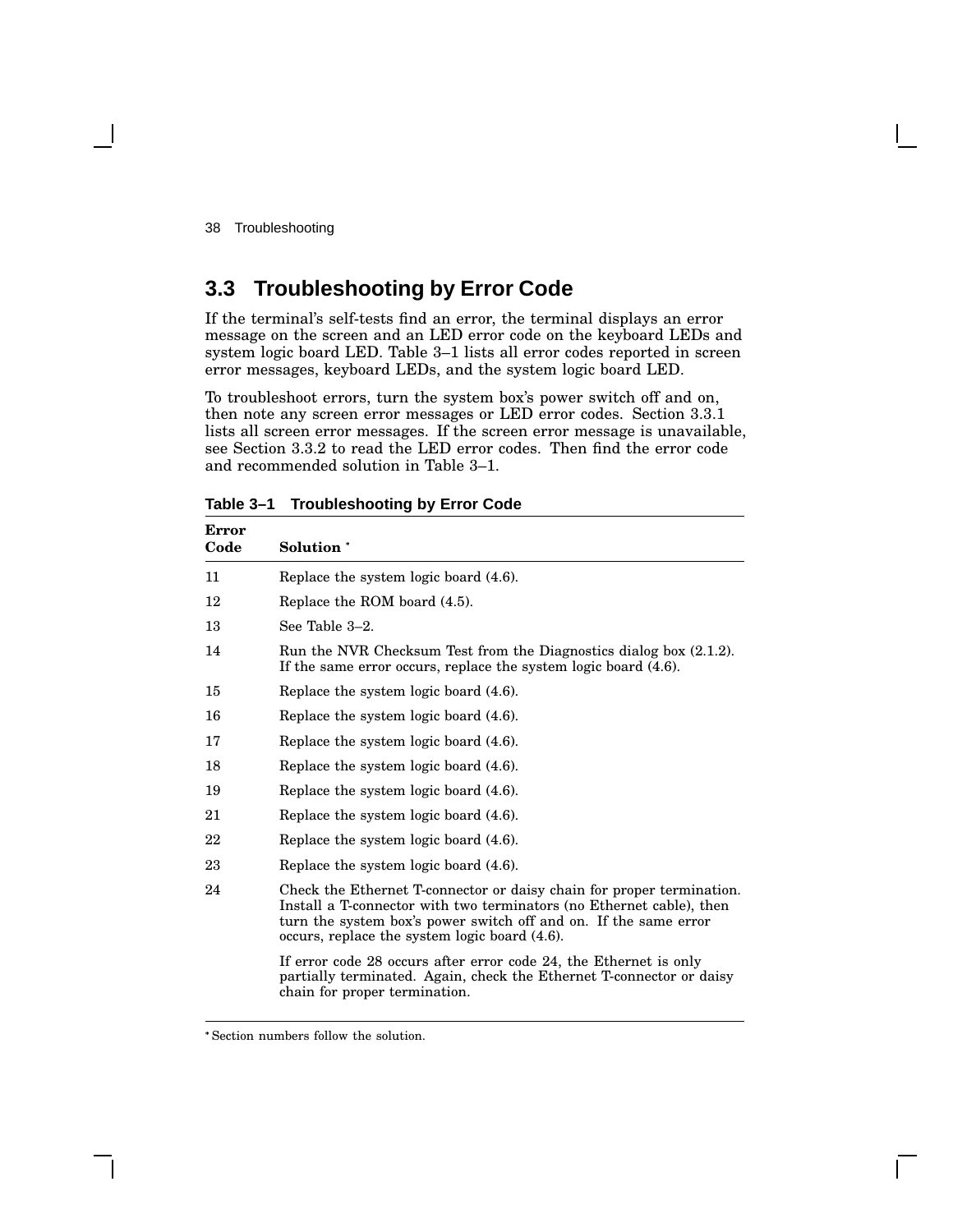$\Gamma$ 

| <b>Error</b><br>Code | Solution *                                                                                                                                                                                                   |  |  |  |
|----------------------|--------------------------------------------------------------------------------------------------------------------------------------------------------------------------------------------------------------|--|--|--|
| 25                   | Replace the system logic board (4.6).                                                                                                                                                                        |  |  |  |
| 26                   | Run the Mouse Port Test with external loopback, using the Diagnostics<br>dialog box $(2.1.2)$ . If the same error occurs, replace the system logic<br>board $(4.6)$ . Otherwise, replace the mouse $(4.9)$ . |  |  |  |
| 27                   | Replace the keyboard (4.9). If the same error occurs, replace the<br>system logic board $(4.6)$ .                                                                                                            |  |  |  |
| 28                   | Turn the system box's power switch off and on. If the same error<br>occurs, replace the system logic board (4.6).                                                                                            |  |  |  |
| 29                   | Replace the system logic board (4.6).                                                                                                                                                                        |  |  |  |
| 31                   | Replace the system logic board (4.6).                                                                                                                                                                        |  |  |  |
| 32                   | Check and adjust the setting of the monitor selection switch $(1.1.2)$ .<br>Then turn the system box's power switch off and on. If the same error<br>occurs, replace the system logic board (4.6).           |  |  |  |
| 33                   | Replace the system logic board (4.6).                                                                                                                                                                        |  |  |  |
| 34                   | Replace the system logic board (4.6).                                                                                                                                                                        |  |  |  |
| 43                   | Replace the image board (4.3).                                                                                                                                                                               |  |  |  |

**Table 3–1 (Cont.) Troubleshooting by Error Code**

 $\overline{\phantom{a}}$ 

Section numbers follow the solution.

**Table 3–2 Troubleshooting Error Code 13**

| <b>Error Message</b>           | Solution *                                                                                                                                   |  |
|--------------------------------|----------------------------------------------------------------------------------------------------------------------------------------------|--|
| <b>MAIN Memory Error - 13</b>  | Replace the system logic board (4.6).                                                                                                        |  |
| Optional RAM Simm 1 Error - 13 | Replace SIMM card 1 (4.4). Turn the<br>system box's power switch on. If the<br>same error occurs, replace the RAM<br>controller board (4.2). |  |
| Optional RAM Simm 2 Error - 13 | Replace SIMM card 2 (4.4). Turn the<br>system box's power switch on. If the<br>same error occurs, replace the RAM<br>controller board (4.2). |  |

Section numbers follow the solution.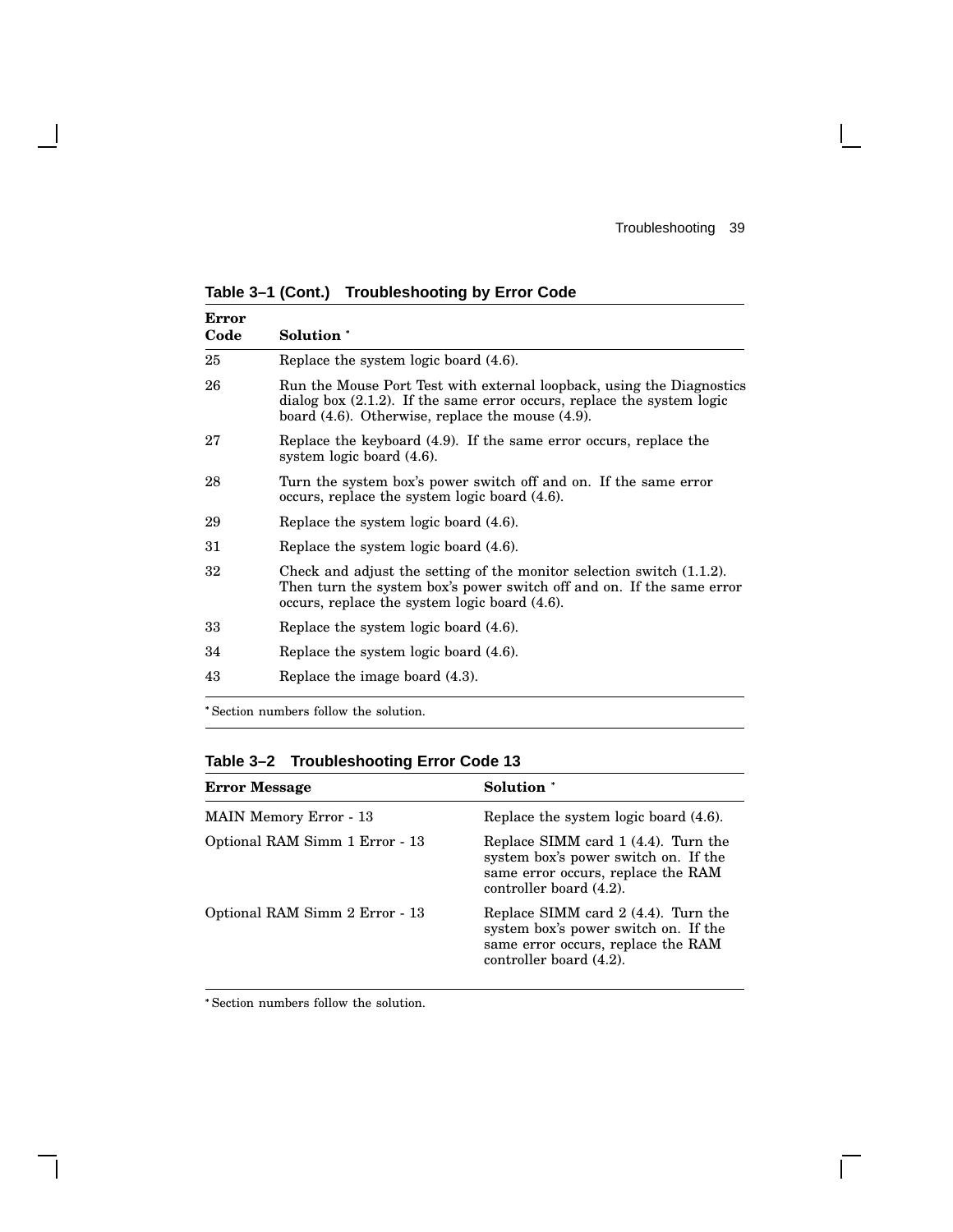| Table 3-2 (Cont.) Troubleshooting Error Code 13 |  |  |
|-------------------------------------------------|--|--|
|-------------------------------------------------|--|--|

| <b>Error Message</b>                                  | Solution *                                                                                                                                   |
|-------------------------------------------------------|----------------------------------------------------------------------------------------------------------------------------------------------|
| Optional RAM Simm 3 Error - 13                        | Replace SIMM card 3 (4.4). Turn the<br>system box's power switch on. If the<br>same error occurs, replace the RAM<br>controller board (4.2). |
| LEVEL0 Errors $\rightarrow$                           |                                                                                                                                              |
| Memory error overflow - 13                            | Replace the system logic board (4.6).                                                                                                        |
| No System Memory for BSS section -<br>13              | Replace the system logic board (4.6).                                                                                                        |
| Refresh counter error - 13                            | Replace the system logic board (4.6).                                                                                                        |
| System Memory Address Decode -<br>$(RUN 2) - 13$      | Replace the system logic board (4.6).                                                                                                        |
| System Memory Refresh or address<br>decode error - 13 | Replace the system logic board (4.6).                                                                                                        |
|                                                       |                                                                                                                                              |

Section numbers follow the solution.

## **3.3.1 Screen Error Messages**

Tables 3–3 and 3–4 list level 0 and level 1 screen error messages. An error code appears at the end of each message.

**Table 3–3 Level 0 Screen Error Messages**

| <b>Screen Error Message</b>                                                   |
|-------------------------------------------------------------------------------|
| LEVELO ERROR $\rightarrow$ CPU Register - 11                                  |
| LEVELO ERROR $\rightarrow$ Illegal ROM Format or No ROM - 12                  |
| LEVELO ERROR $\rightarrow$ ROM CHECKSUM - 12                                  |
| LEVELO ERROR $\rightarrow$ Memory error overflow - 13                         |
| LEVELO ERROR $\rightarrow$ No System Memory for BSS section - 13              |
| LEVELO ERROR $\rightarrow$ Refresh counter error - 13                         |
| LEVELO ERROR $\rightarrow$ System Memory Address Decode - (RUN 2) - 13        |
| LEVELO ERROR $\rightarrow$ System Memory Refresh or address decode error - 13 |
|                                                                               |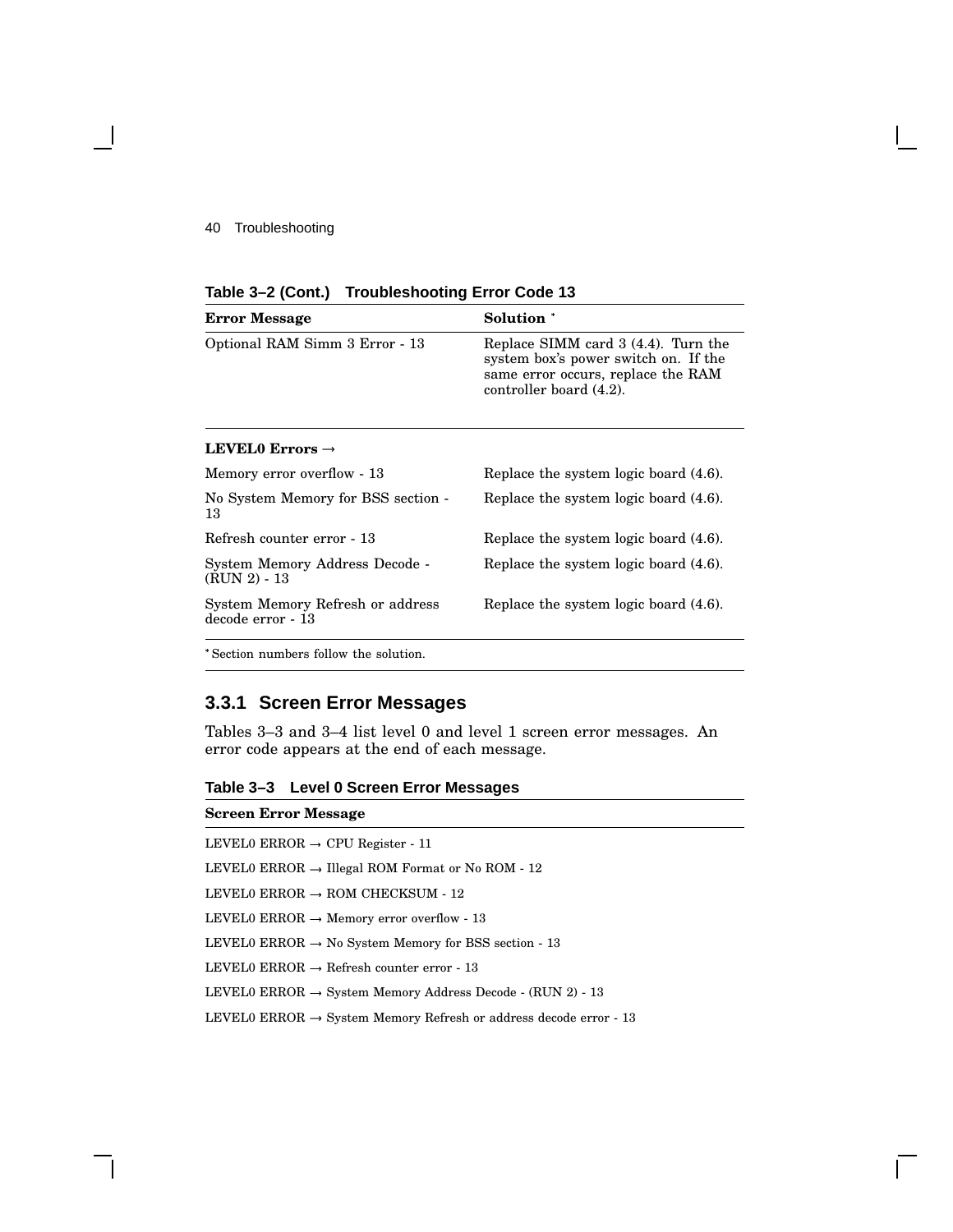**Table 3–3 (Cont.) Level 0 Screen Error Messages**

**Screen Error Message** LEVEL0 ERROR  $\rightarrow$  Display interrupt too fast error -  $28$ LEVEL0 ERROR  $\rightarrow$  Display interrupt too slow error - 28 LEVEL0 ERROR  $\rightarrow$  Extraneous Host Interface Interrupt Occurrence - 28 LEVEL0 ERROR  $\rightarrow$  Extraneous Interrupt 2 Occurrence - 28 <code>LEVELO</code> ERROR  $\rightarrow$  <code>Extraneous</code> Interrupt 1 Occurrence - 28 LEVEL0 ERROR  $\rightarrow$  Extraneous Non-Maskable Interrupt Occurrence - 28 LEVEL0 ERROR  $\rightarrow$  Extraneous Window Violation Occurrence - 28 LEVEL0 ERROR  $\rightarrow$  Illegal OPCODE Occurrence - 28 LEVEL0 ERROR  $\rightarrow$  No display interrupt error - 28 LEVEL0 ERROR  $\rightarrow$  Perpetual (pending) Display Interrupt - 28 LEVEL0 ERROR  $\rightarrow$  Trap Interrupt Occurrence - 28 LEVEL0 ERROR  $\rightarrow$  Video clock control register - 29 <code>LEVELO</code> ERROR  $\rightarrow$  IO path error -  $31$ LEVEL0 ERROR  $\rightarrow$  Illegal video switch selection - 32 <code>LEVELO</code> <code>ERROR</code>  $\rightarrow$  <code>Lance</code> not stopped - 33

**Table 3–4 Level 1 and Menu-Driven Screen Error Messages**

#### **Screen Error Message**

ROM Checksum Error - 12 MAIN Memory Error - 13 Optional RAM Simm 1 Error - 13 Optional RAM Simm 2 Error - 13 Optional RAM Simm 3 Error - 13 NVR Checksum Error - 14 Host Port Error - 15 Printer Port Error - 16 DUART Timer 1 - 17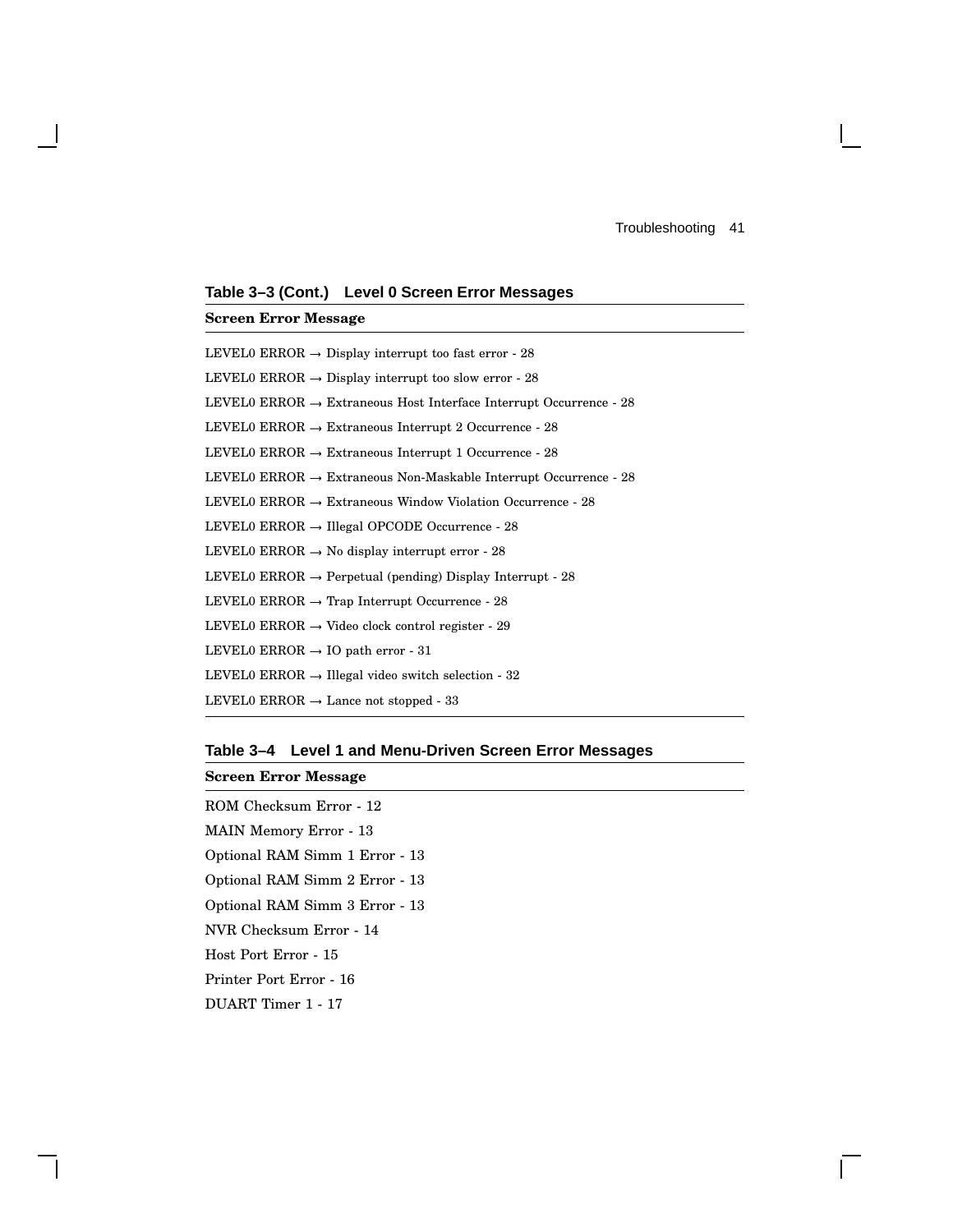**Screen Error Message**

#### **Table 3–4 (Cont.) Level 1 and Menu-Driven Screen Error Messages**

Keyboard Port Error - 18 Mouse Port Error - 19 DUART Timer 2 - 21 VIDEO RAM Error - 22 Ethernet ROM Error - 23 Ethernet Port Error - 24 Video Error - 25 Mouse Error - 26 Keyboard Error - 27 Image Error - 43

#### **3.3.2 Reading LED Error Codes**

The terminals report hardware failures by using the red LED on the system logic board and the hold and lock LEDs on the keyboard. This section describes how to interpret the LED error codes. If the screen cannot display an error message, determine the LED error code and use Table 3–1 to troubleshoot the error.

| <b>Self-Tests</b>                         | <b>System Logic</b><br><b>Board LED</b> | Keyboard<br><b>LEDs</b>        | <b>Screen</b><br><b>Message</b> |
|-------------------------------------------|-----------------------------------------|--------------------------------|---------------------------------|
| Level 0                                   | Repeating<br>blinking pattern           | Not used                       | Yes (if possible)               |
| Level 1 and<br>menu-driven<br>diagnostics | Blinking pattern<br>(one time)          | Blinking pattern<br>(one time) | Yes (if possible)               |

**Table 3–5 LED Error Reporting Method**

#### **Level 0 LED Errors**

Turn on the terminal. Level 0 testing begins. If a level 0 error occurs, the diagnostics try to display an error message on the screen and on the system logic board LED. Level 0 errors are not reported on the keyboard LEDs.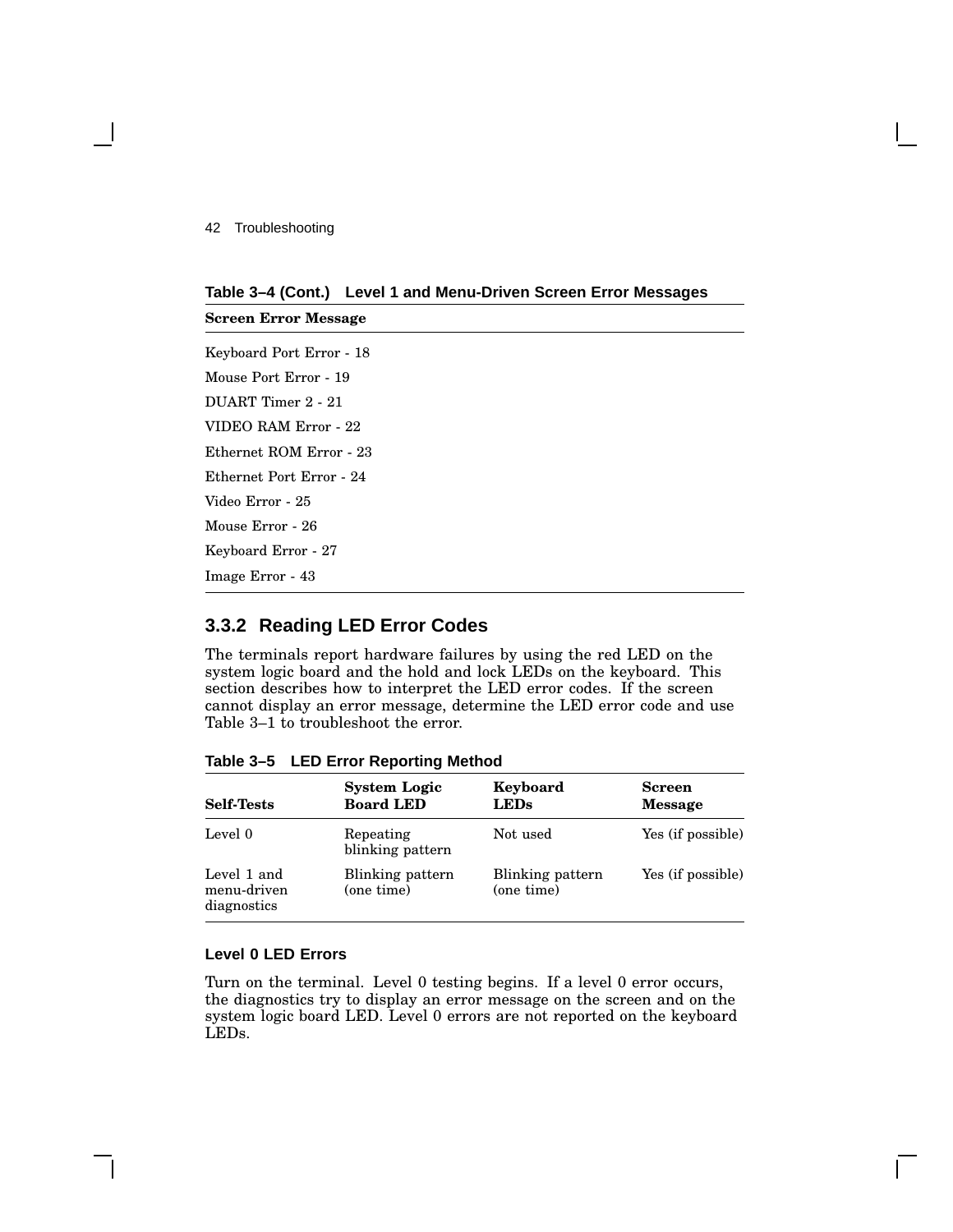#### **To interpret blinking LED error codes on the system logic board:**

The LED displays the two-digit decimal error code in the following pattern:

First digit  $\rightarrow$  2-second pause  $\rightarrow$  second digit  $\rightarrow$  6-second pause

Each digit is represented by the corresponding number of blinks: on for 0.5 seconds and off for 0.5 seconds.

For example, if there is a ROM checksum error (error code 12), the system logic board LED:

Blinks one time  $\rightarrow$  pauses for 2 seconds  $\rightarrow$  blinks two times  $\rightarrow$  pauses for 6 seconds  $\rightarrow$  repeats the sequence.



See Table 3–1 for a list of error codes and recommended solutions.

#### **Level 1 LED Error Codes**

After level 0 testing is complete, the operating system starts and level 1 testing starts. When a level 1 error occurs, the screen displays an error message in the upper-left corner and testing continues. When level 1 testing is complete, the keyboard bell does not ring and diagnostics displays the error message in three places.

- On the screen, in the diagnostic summary box
- On the keyboard LEDs (one time, no repeat)
- On the system logic board LED (one time, no repeat)

#### **To interpret blinking error codes on the keyboard LEDs:**

For each two-digit error code, the first digit blinks on the hold LED and the second digit blinks on the lock LED.

The pattern of blinks is

First digit  $\rightarrow$  2-second pause  $\rightarrow$  second digit  $\rightarrow$  6-second pause

Each digit is represented by the corresponding number of blinks: on for 0.5 seconds and off for 0.5 seconds.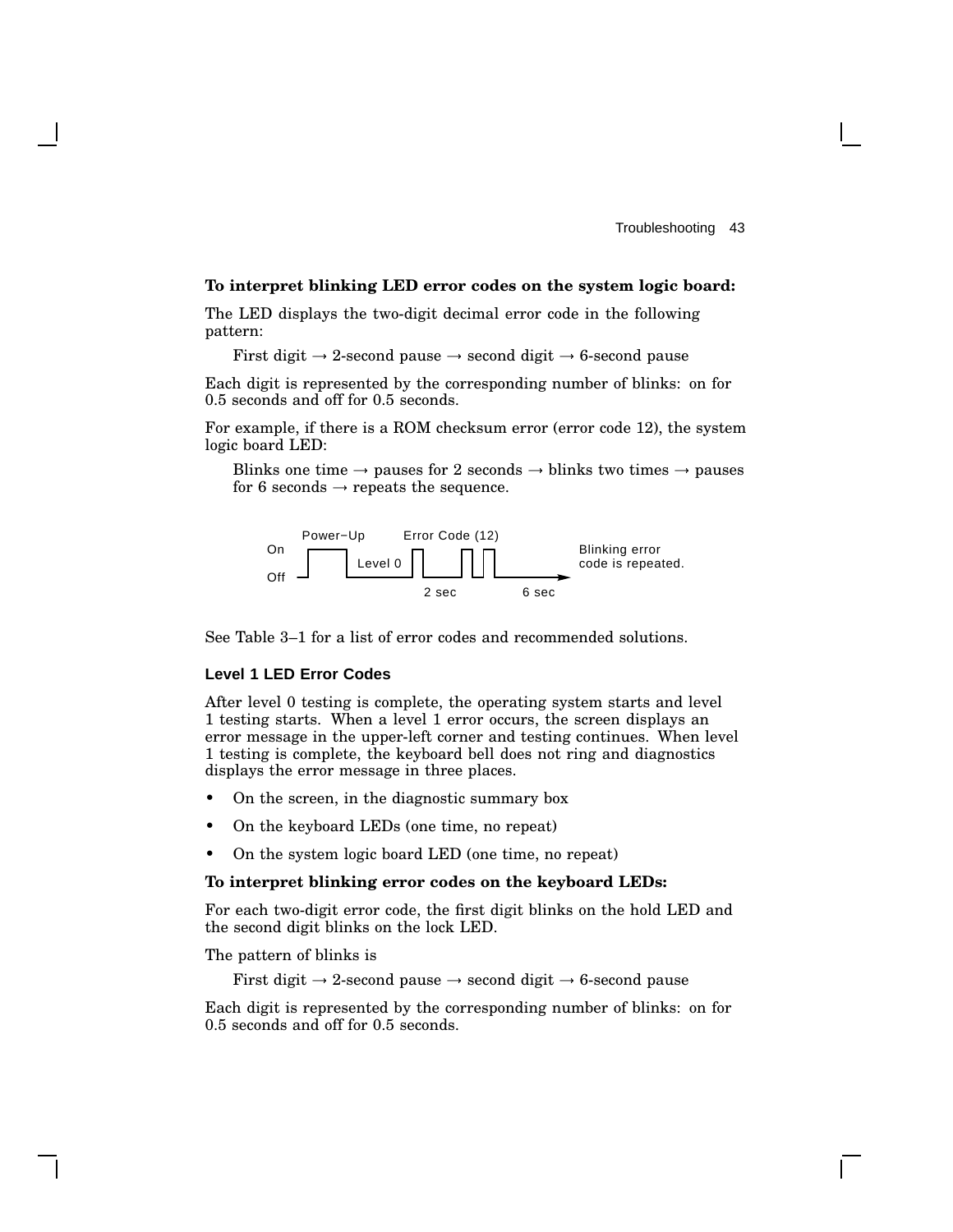For example, if there is an optional memory error (error code 13), the keyboard LEDs display the error message as follows:

Hold LED blinks one time  $\rightarrow$  2-second pause  $\rightarrow$  lock LED blinks three times.

Keyboard LEDs do not repeat the error code sequence.



See Table 3–1 for a list of error codes and recommended solutions.

# **3.4 Troubleshooting General Problems**

Table 3–6 describes some general operating problems with possible causes and suggested solutions.

| Symptom                                     | <b>Probable Cause</b>                               | Solution <sup>*</sup>                                                              |
|---------------------------------------------|-----------------------------------------------------|------------------------------------------------------------------------------------|
| <b>Monitor Problems</b>                     |                                                     |                                                                                    |
| Monitor's power<br>LED does not<br>turn on. | The monitor's<br>power cord is not<br>connected.    | Check the cord connection on the<br>rear of system box and the monitor.            |
|                                             | The system box's<br>power cord is not<br>connected. | Check the cord connection on the<br>rear of system box and at the power<br>outlet. |
|                                             | No ac power.                                        | Connect the monitor power cord<br>directly to the power outlet.                    |
|                                             | Monitor.                                            | See the monitor's service guide.                                                   |
|                                             |                                                     |                                                                                    |

**Table 3–6 Troubleshooting the Terminal**

Section numbers follow the solution.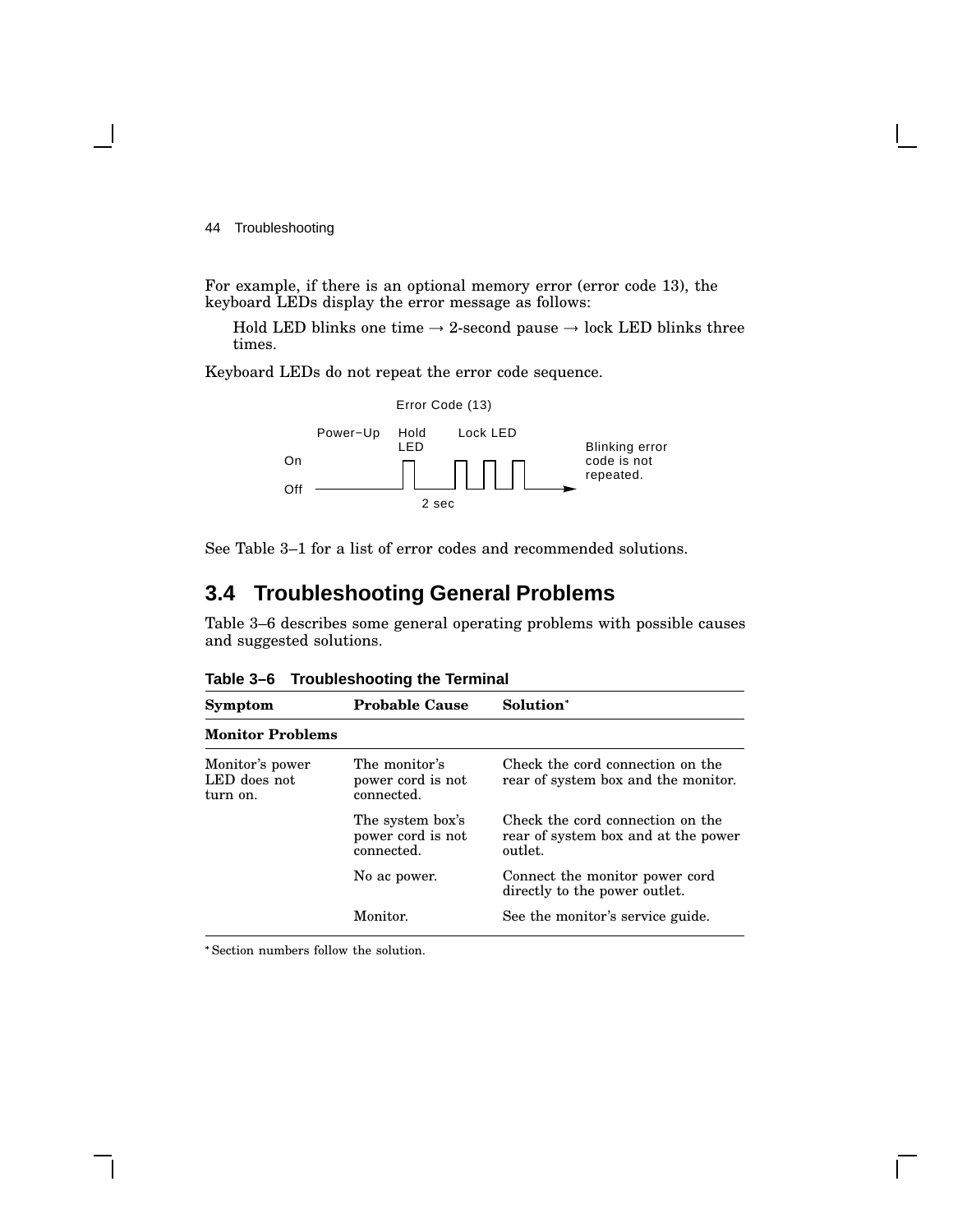$\mathsf{I}$ 

 $\overline{\Gamma}$ 

| Symptom                                                                          | <b>Probable Cause</b>                                               | Solution <sup>*</sup>                                                             |
|----------------------------------------------------------------------------------|---------------------------------------------------------------------|-----------------------------------------------------------------------------------|
| <b>Problems at Power-Up</b>                                                      |                                                                     |                                                                                   |
| The Terminal<br>Manager window<br>appears, and                                   | The terminal's<br>ThinWire port<br>cable is loose.                  | Check the cable connection on the<br>rear of system box.                          |
| the bell tone<br>sounds, but the<br>terminal cannot<br>communicate with<br>host. | Group codes<br>are incorrect or<br>missing.                         | Enter the group codes (Chapter 5).                                                |
|                                                                                  | Host node or<br>IP address is<br>incorrect or<br>missing            | Enter the host name or host IP<br>address (Chapter 5).                            |
|                                                                                  | Font paths are<br>incorrect or<br>missing.                          | Enter the font paths (Chapter 5).                                                 |
|                                                                                  | Terminal IP<br>address is wrong<br>or missing.                      | Enter the terminal address<br>(Chapter 5).                                        |
|                                                                                  | LAT slide bars are<br>set incorrectly.                              | Reset the slide bars. See the<br>Installing and Using  guide for<br>the terminal. |
|                                                                                  | ThinWire<br>communication<br>port circuits are<br>faulty.           | Run the Ethernet loopback test<br>(2.1.2).                                        |
|                                                                                  | The terminal's<br>serial host or<br>printer port cable<br>is loose. | Check the cable connection on the<br>rear of system box.                          |
|                                                                                  | The serial<br>communication<br>port circuits are<br>faulty.         | Run the host port or printer port<br>loopback tests $(2.1.2)$ .                   |

## **Table 3–6 (Cont.) Troubleshooting the Terminal**

 $\blacksquare$ 

 $\mathsf{l}$ 

Section numbers follow the solution.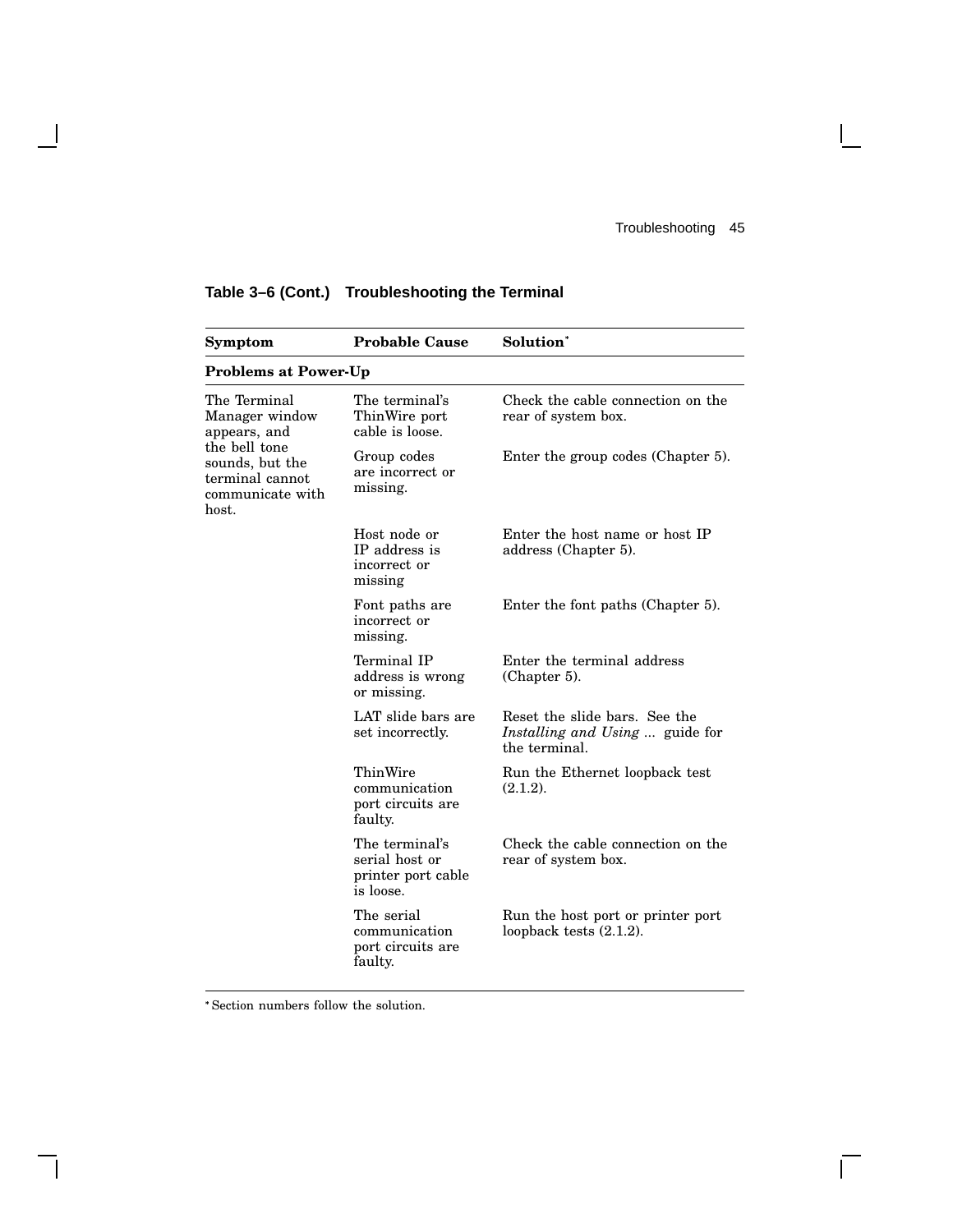| Table 3–6 (Cont.)                                                                                               | Troubleshooting the Terminal                |                                                                                                                                                     |  |
|-----------------------------------------------------------------------------------------------------------------|---------------------------------------------|-----------------------------------------------------------------------------------------------------------------------------------------------------|--|
| Symptom                                                                                                         | <b>Probable Cause</b>                       | Solution <sup>*</sup>                                                                                                                               |  |
| <b>Problems at Power-Up</b>                                                                                     |                                             |                                                                                                                                                     |  |
|                                                                                                                 | The baud rate is<br>incorrect.              | Check the Transmit and Receive<br>speeds in the Customize Host Port<br>or Customize Printer Port dialog<br>boxes.                                   |  |
|                                                                                                                 | System logic<br>board.                      | Replace the system logic board (4.6).                                                                                                               |  |
| A continuous<br>keyclick sound                                                                                  | $Object(s)$ are on<br>the keyboard          | Remove all objects from the<br>keyboard.                                                                                                            |  |
| occurs at power-<br>up.                                                                                         | Keyboard                                    | Replace the keyboard (4.9).                                                                                                                         |  |
| After power-                                                                                                    | Keyboard.                                   | Replace the keyboard (4.9).                                                                                                                         |  |
| up, one or more<br>keyboard LEDs<br>stay on, or the<br>LEDs do not<br>go through<br>their power-up<br>sequence. | System logic<br>board.                      | Replace the system logic board (4.6).                                                                                                               |  |
| DECimage 1200:<br>The power-up test<br>fails, and the pie<br>graph is distorted.                                | The incorrect<br>ROM board is<br>installed. | Replace the ROM board with an<br>image ROM board (4.5).                                                                                             |  |
| Error code 24<br>occurs, then error<br>code 28 occurs.                                                          | The Ethernet<br>is partially<br>terminated. | Check the Ethernet T-connector or<br>daisy chain for proper termination.                                                                            |  |
| <b>Screen Display Problems</b>                                                                                  |                                             |                                                                                                                                                     |  |
| The screen is<br>off-center or                                                                                  | Electromagnetic<br>field.                   | Move the terminal to another<br>location.                                                                                                           |  |
| rotated.                                                                                                        |                                             | Adjust the screen by using one of the<br>screen alignment patterns from the<br>Session pull-down menu $(2.1.3)$ and<br>the monitor's service guide. |  |
|                                                                                                                 | System logic                                | Replace the system logic board (4.6).                                                                                                               |  |

**Table 3–6 (Cont.) Troubleshooting the Terminal**

Section numbers follow the solution.

board.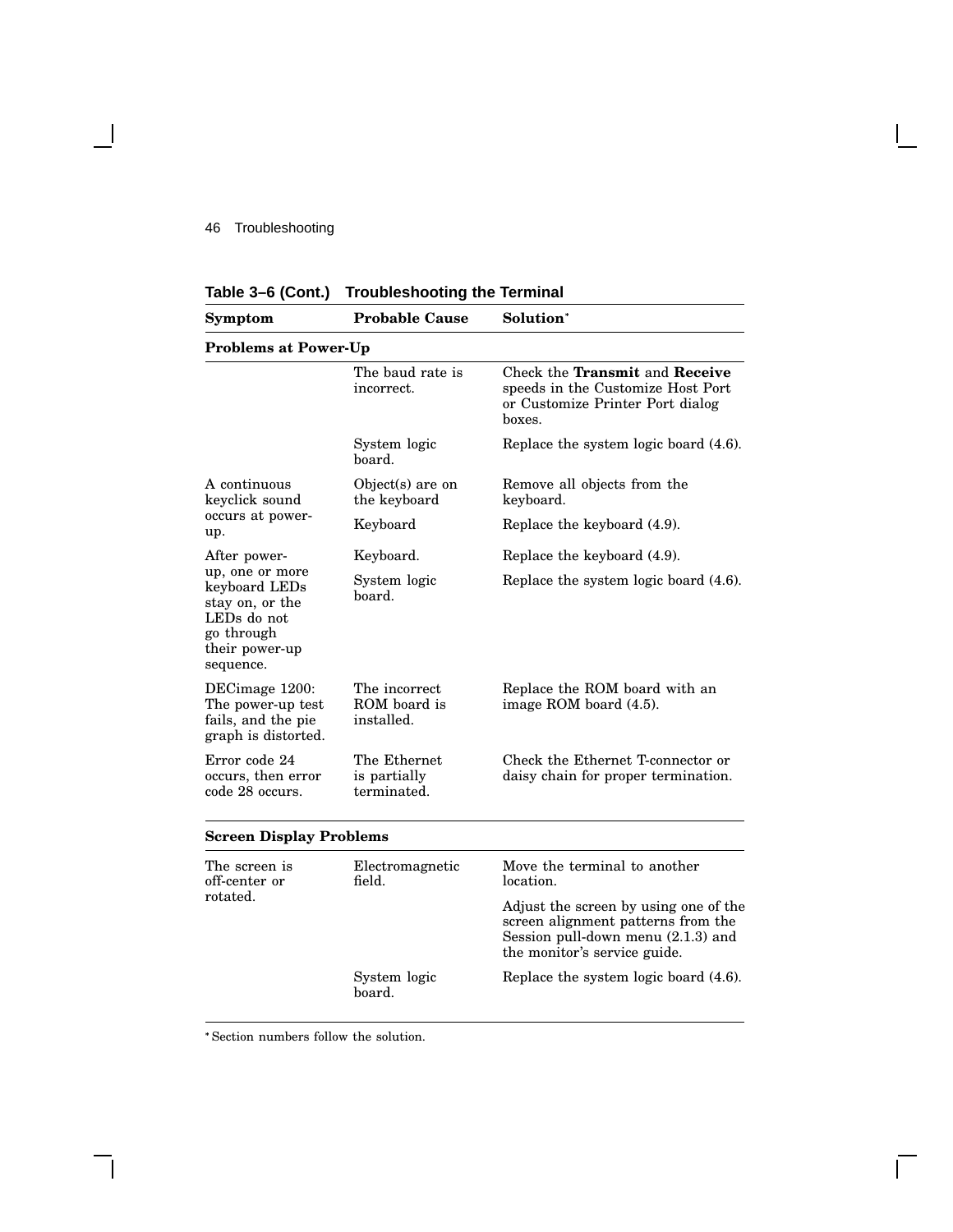$\mathsf{I}$ 

 $\overline{\Gamma}$ 

| <b>Symptom</b>                                                                                                                                     | <b>Probable Cause</b>                                         | Solution <sup>*</sup>                                                                                                               |  |
|----------------------------------------------------------------------------------------------------------------------------------------------------|---------------------------------------------------------------|-------------------------------------------------------------------------------------------------------------------------------------|--|
| <b>Screen Display Problems</b>                                                                                                                     |                                                               |                                                                                                                                     |  |
| Horizontal or<br>vertical line<br>appears on screen.                                                                                               | Monitor.                                                      | See the monitor's service guide.                                                                                                    |  |
| Screen display<br>distorted or<br>jittery.                                                                                                         | Nearby devices<br>are creating<br>electrical<br>interference. | Move the terminal away from the<br>electrical devices.                                                                              |  |
|                                                                                                                                                    | Monitor is out of<br>alignment.                               | See the monitor's service guide.                                                                                                    |  |
|                                                                                                                                                    | System logic<br>board.                                        | Replace the system logic board (4.6).                                                                                               |  |
| No bell tone or<br>keyclick.                                                                                                                       | Keyboard speaker<br>transducer.                               | Replace the keyboard (4.9).                                                                                                         |  |
| In local mode,<br>the terminal<br>displays different<br>characters than<br>those typed.                                                            | Alternate<br>character set<br>selected.                       | Select the correct character set by<br>using the Customize General dialog<br>box.                                                   |  |
|                                                                                                                                                    | Wrong keyboard<br>language selected.                          | Select the correct keyboard language<br>by using the Customize Keyboard<br>dialog box.                                              |  |
|                                                                                                                                                    | Keyboard.                                                     | Replace the keyboard (4.9).                                                                                                         |  |
|                                                                                                                                                    | System logic<br>board.                                        | Replace the system logic board (4.6).                                                                                               |  |
| While on-line<br>with the host,<br>the terminal<br>displays different<br>characters than<br>those typed. (The<br>terminal works in<br>local mode.) | Transmit and<br>receive speeds are<br>incorrect.              | Set the speeds to match the host<br>using the Customize Host Port or<br>Customize Printer Port dialog box.                          |  |
|                                                                                                                                                    | Bits per character<br>or parity setting<br>is wrong.          | Set the Word Size or Parity setting<br>to match the host, using the<br>Customize Host Port or Customize<br>Printer Port dialog box. |  |
|                                                                                                                                                    | Stop bits setting<br>is incorrect.                            | Set the Stop Bits number to match<br>the host, using the Customize Host<br>Port or Customize Printer Port<br>dialog box.            |  |

**Table 3–6 (Cont.) Troubleshooting the Terminal**

 $\blacksquare$ 

H

Section numbers follow the solution.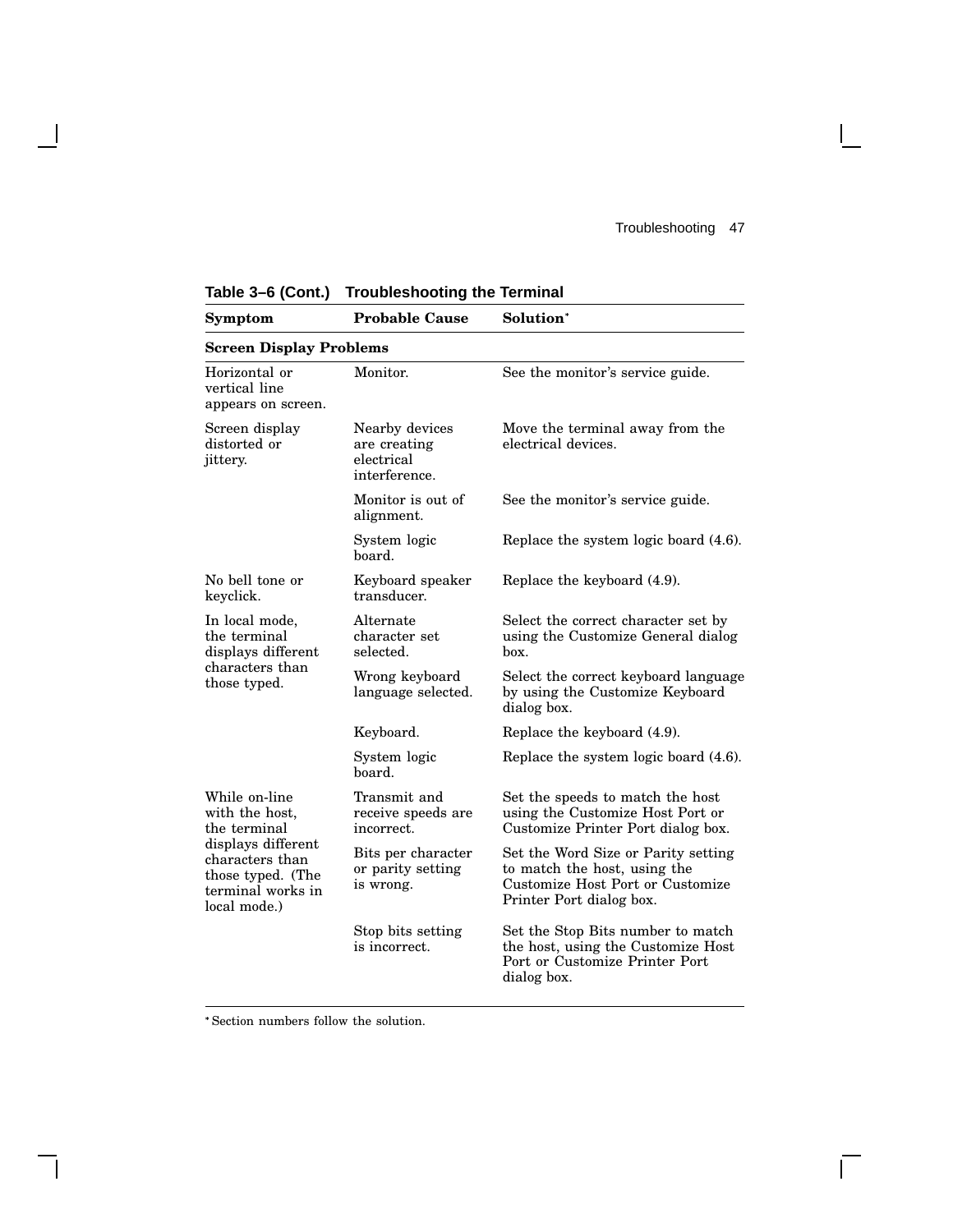$\mathbf \mathbf I$ 

| Table 3-6 (Cont.) Troubleshooting the Terminal |  |  |  |  |
|------------------------------------------------|--|--|--|--|
|------------------------------------------------|--|--|--|--|

| Symptom                                                                                                     | <b>Probable Cause</b>                       | Solution <sup>*</sup>                                                                                                      |  |
|-------------------------------------------------------------------------------------------------------------|---------------------------------------------|----------------------------------------------------------------------------------------------------------------------------|--|
| <b>Screen Display Problems</b>                                                                              |                                             |                                                                                                                            |  |
|                                                                                                             | System logic<br>board.                      | Replace the system logic board (4.6).                                                                                      |  |
| The screen<br>display does not<br>scroll. The hold<br>indicator is on.                                      | The $ F1 $ (Hold) key<br>was pressed.       | Press $\mathsf{F1}$ to resume scrolling.                                                                                   |  |
| The terminal<br>appears locked                                                                              |                                             | Use the Commands pull-down menu<br>in the VTE window:                                                                      |  |
| and does not<br>respond to data<br>from the host.                                                           |                                             | $\mathbf{1}$ .<br>Click on Clear<br>Communications to clear<br>the terminal.                                               |  |
|                                                                                                             |                                             | 2.<br>Click on Reset Terminal to<br>reset the terminal.                                                                    |  |
| The screen is<br>blank.                                                                                     | CRT saver feature<br>is activated.          | Press any key to restore the screen<br>display.                                                                            |  |
|                                                                                                             | ROM board.                                  | Replace the ROM board (4.5).                                                                                               |  |
| Messages are<br>garbled, and<br>reverse question<br>marks appear on<br>the screen.                          | XON/XOFF flow<br>control is not<br>enabled. | Click on the <b>XOFF</b> at $64$ or $128$<br>button in the Customize Host Port<br>or Customize Printer Port dialog<br>hox. |  |
|                                                                                                             | System logic<br>board.                      | Replace the system logic board (4.6).                                                                                      |  |
| The terminal<br>crashes after<br>warming up. The<br>screen goes blank<br>and power supply<br>LED turns off. | Thermal<br>shutdown—fan<br>is off.          | Check the fan connector.                                                                                                   |  |
|                                                                                                             |                                             | Replace the fan $(4.8)$ .                                                                                                  |  |
|                                                                                                             | Power supply.                               | Replace the power supply (4.7).                                                                                            |  |

Ē

Section numbers follow the solution.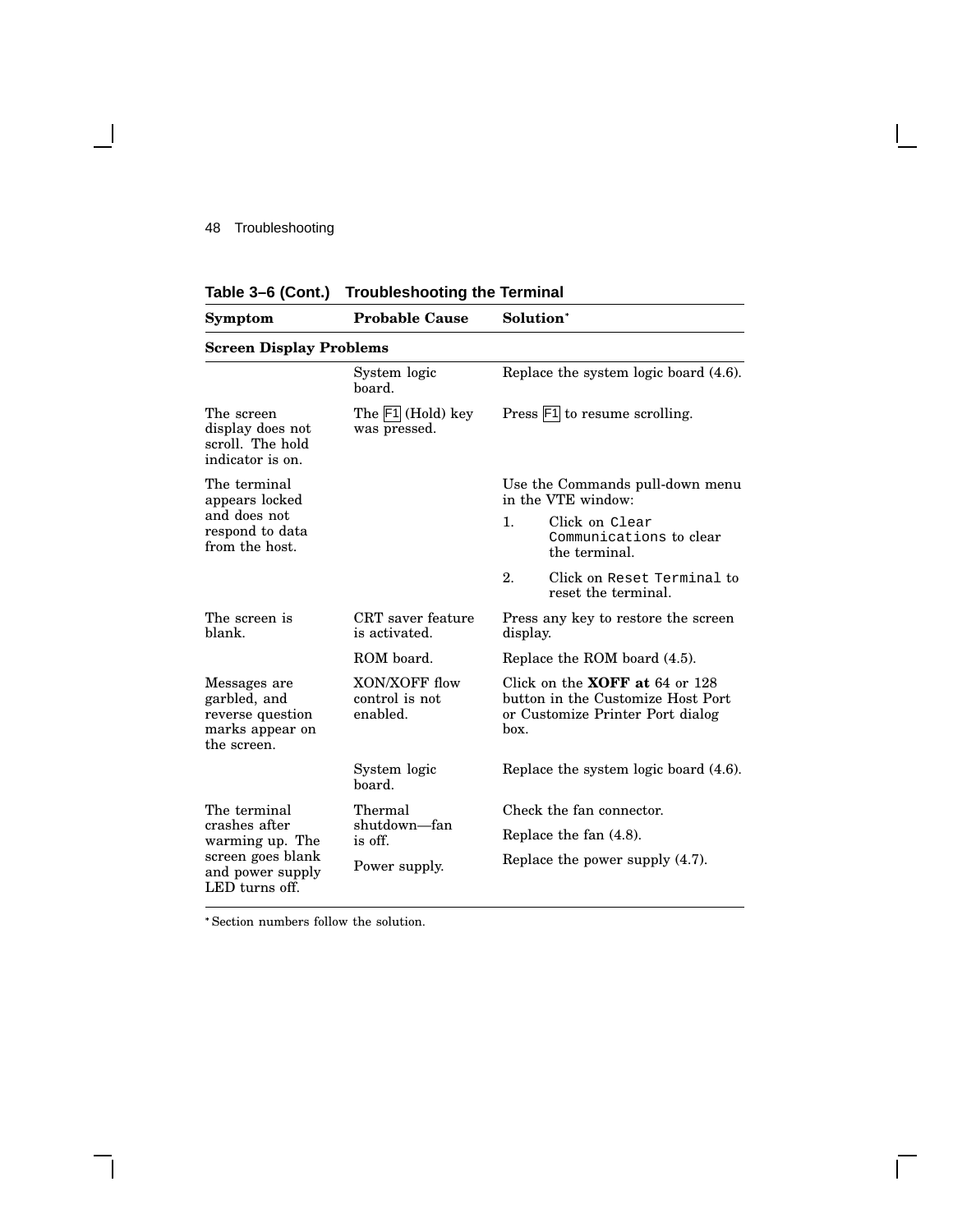$\mathsf{I}$ 

 $\overline{\Gamma}$ 

| Symptom                               | <b>Probable Cause</b> | Solution <sup>*</sup>                                               |  |  |
|---------------------------------------|-----------------------|---------------------------------------------------------------------|--|--|
| <b>Image Problems (DECimage 1200)</b> |                       |                                                                     |  |  |
| No image or a                         | Image board error.    | Run the image hardware test $(2.1.2)$ .                             |  |  |
| partial image is<br>displayed.        |                       | If the image hardware test fails,<br>replace the image board (4.3). |  |  |

**Table 3–6 (Cont.) Troubleshooting the Terminal**

Section numbers follow the solution.

 $\blacksquare$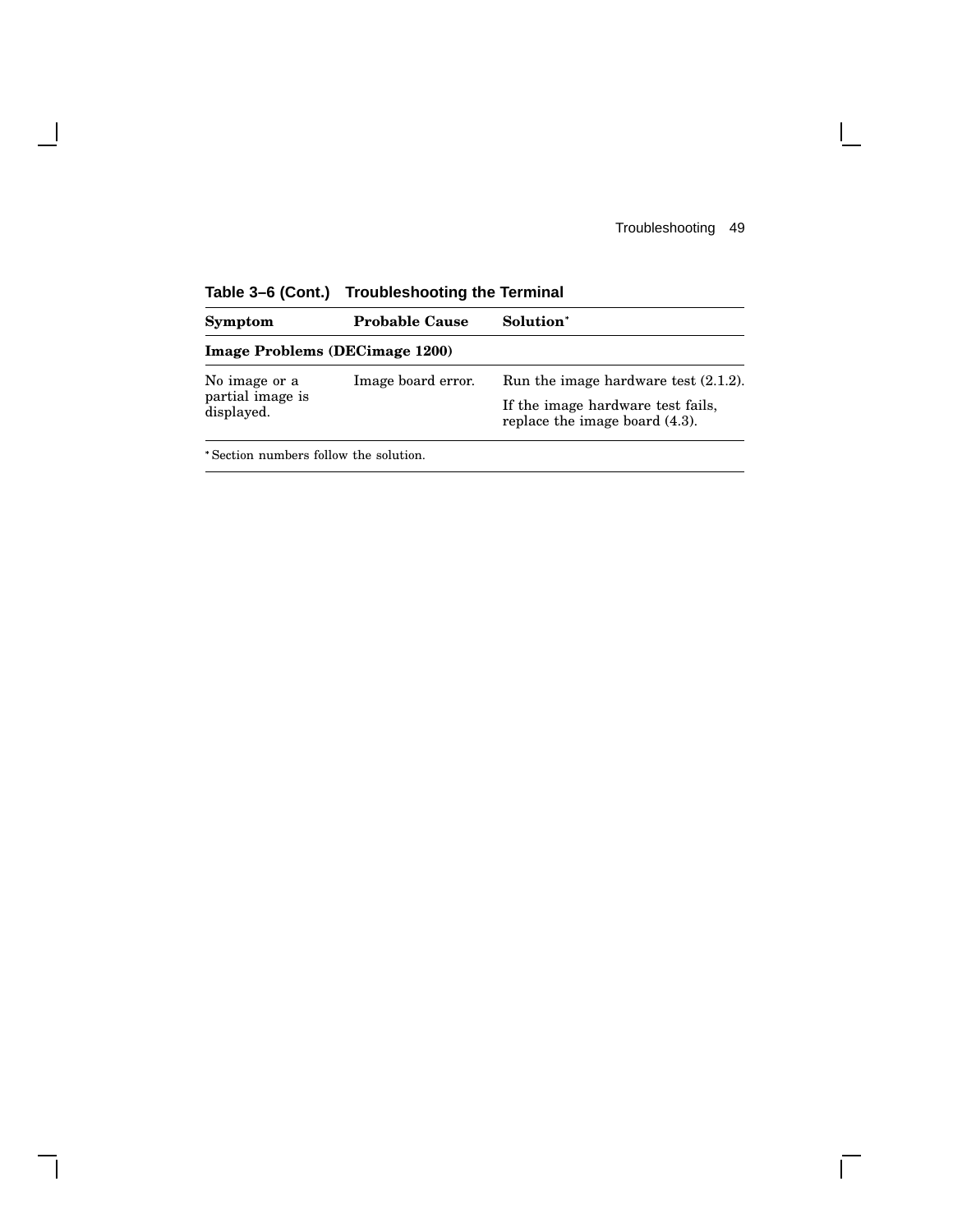# **4**

# **Removing and Replacing FRUs**

This chapter shows you how to remove and replace the field replaceable units (FRUs) for the terminal. See Appendix B for the recommended spares lists.

#### **CAUTION**

**4**

#### **Always use a static protection kit (PN 29-26246-00) when handling any internal components.**

This guide does not cover the FRUs for the VR150, VR262, VR315, VR319, and VRE01 monitors. For information on the monitors, see the following guides:

| <b>Monitor</b> | <b>Document Title</b>      | <b>Order Number</b> |
|----------------|----------------------------|---------------------|
| <b>VR150</b>   | VR150 Pocket Service Guide | <b>EK-VR150-PS</b>  |
| <b>VR262</b>   | VR262 Pocket Service Guide | <b>EK-VR262-PS</b>  |
| VR315          | VR315 Service Guide        | <b>EK-VR315-SV</b>  |
| <b>VR319</b>   | VR319 Service Guide        | EK-VR319-SV         |
| VRE01          | VRE01 Service Guide        | EK-VRE01-SV         |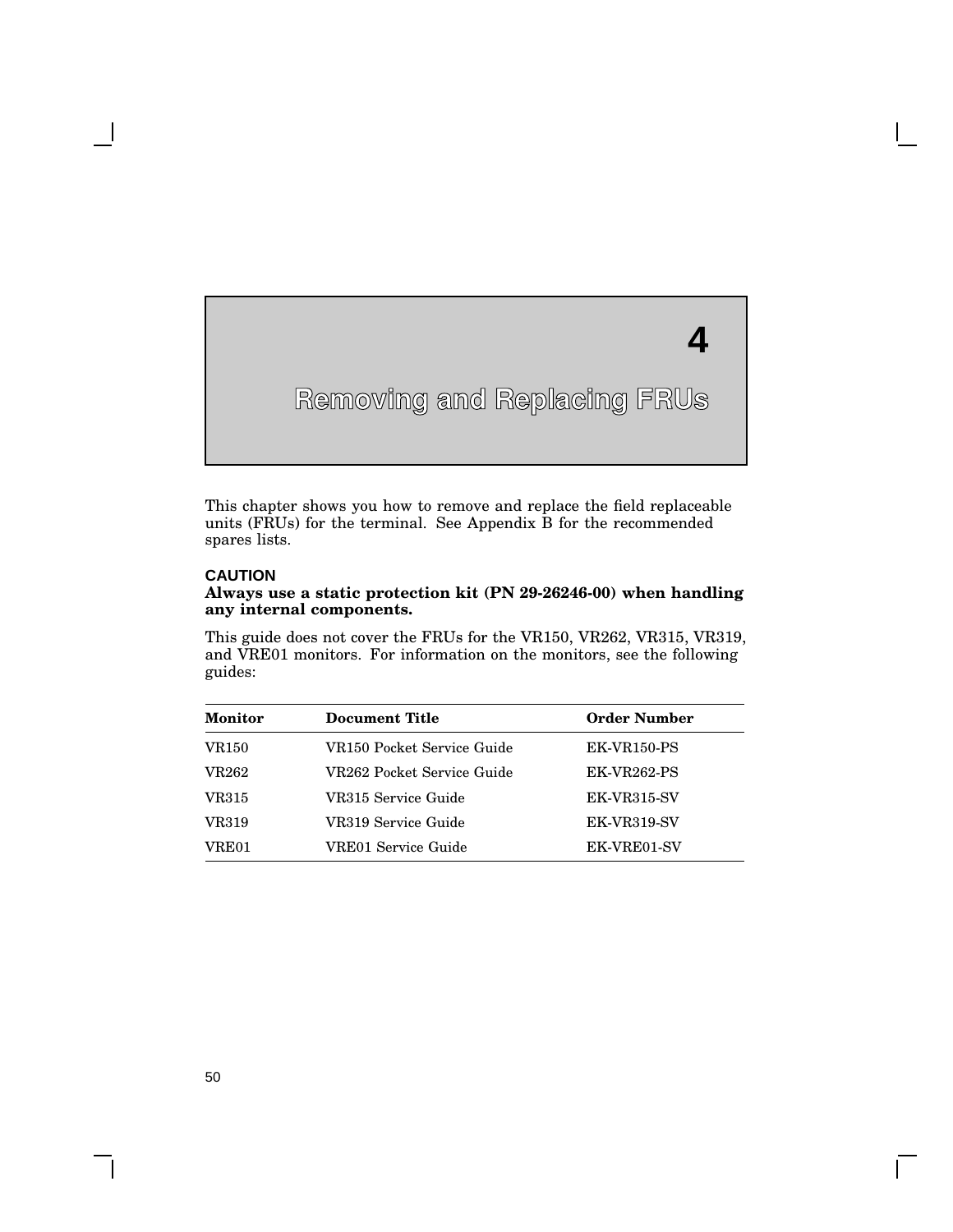Removing and Replacing FRUs 51

## **4.1 Cover**

To remove the system box cover:

- 1. Turn the system box's  $||\overline{O}||$  power switch off  $(O)$ .
- 2. Turn the monitor's  $\sqrt{|O|}$  power switch off (O).
- 3. Disconnect both power cords from the rear of the system box.
- 4. Disconnect the monitor video cable from the rear of the monitor.
- 5. Remove the monitor from the top of the system box.
- 6. Release the top cover of the system box by pressing in the two push tabs on the side of the box with the power switch, as shown.
- 7. Slowly lift the top cover until you release the hinges on the other side of the box. Then lift the top cover completely off the system box.

To install the system box cover, reverse steps 1 through 7.

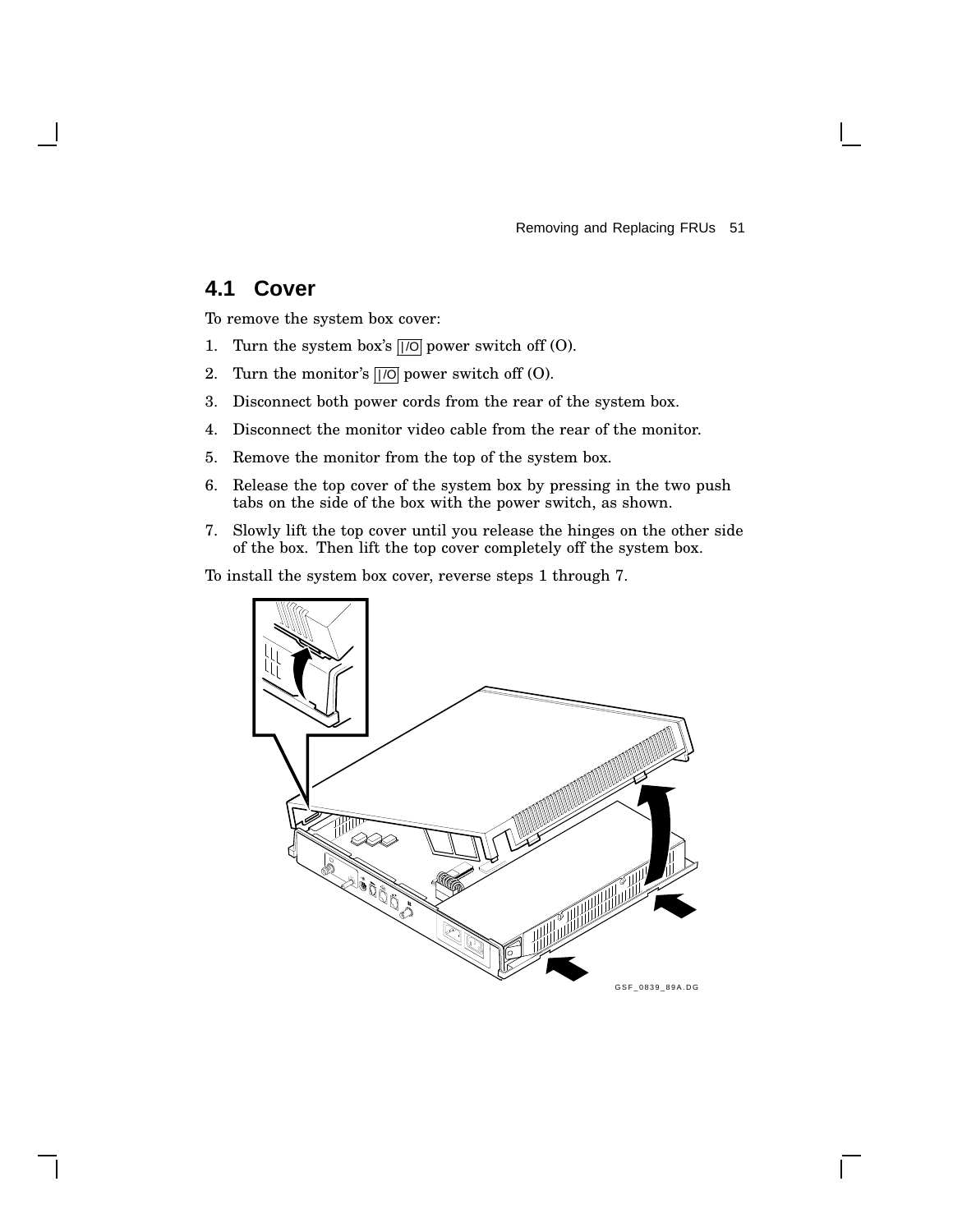52 Removing and Replacing FRUs

# **4.2 RAM Controller Board (VT1000 / VT1200 Only)**

#### **CAUTION**

**The image board and the SIMM cards can be damaged by electrostatic discharge. Handle the RAM board by its cover or strap. Avoid contact with any components or circuitry within the system box.**

To remove the RAM controller board:

- 1. Remove the system box cover (Section 4.1).
- 2. Release the standoff clips by gently pushing each clip away from the board and lifting up on the edges of the board.
- 3. Grasp the strap of the memory controller board and pull up firmly.
- 4. Place the board on top of the power supply's metal cover, with the strap side down. Use the metal cover as an antistatic work surface to remove and replace SIMM cards.
- 5. Remove the SIMM card(s) from the old RAM controller board and install them on the new RAM controller board (Section 4.4).

To install the RAM controller board, reverse steps 1 through 3.

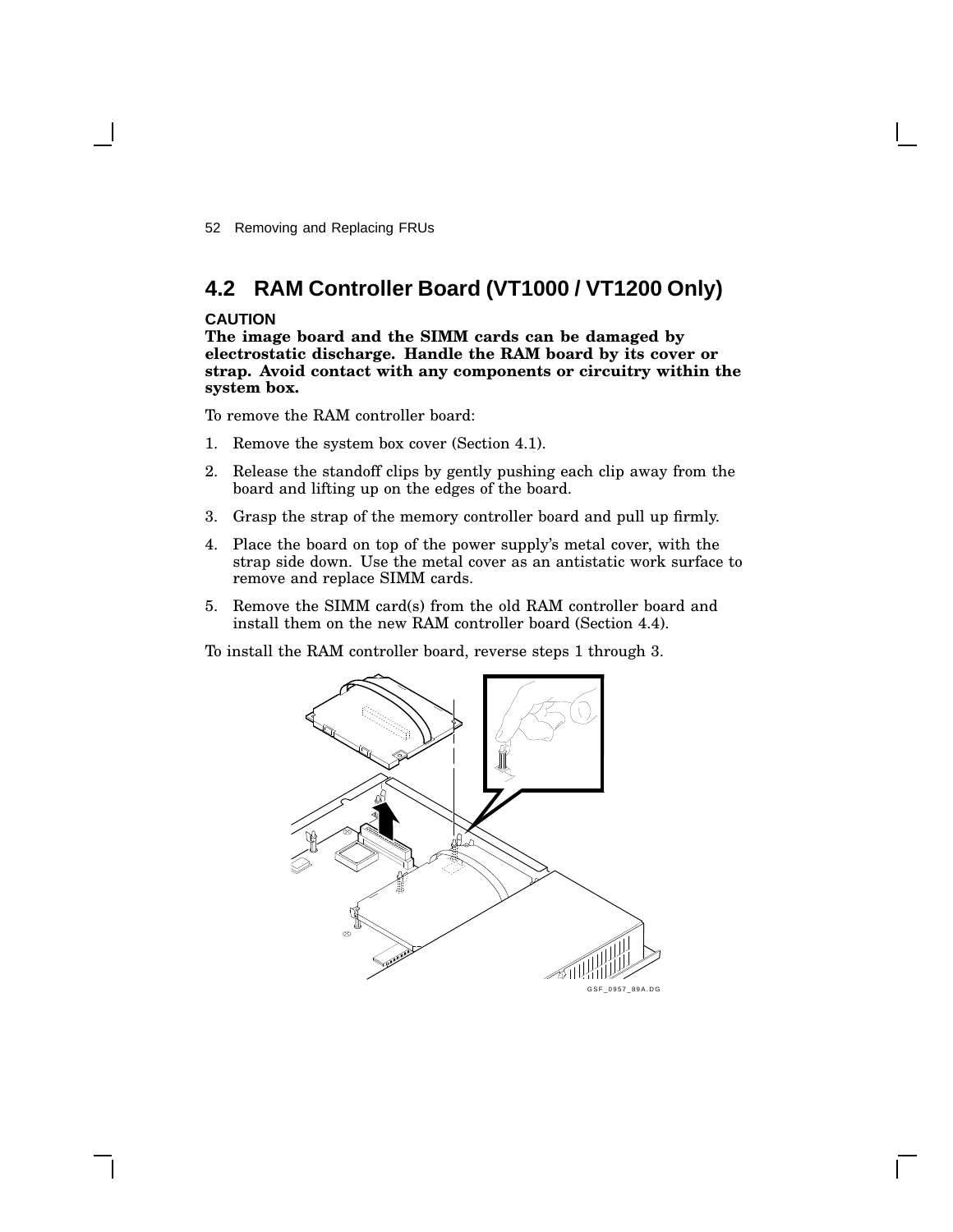# **4.3 Image Board (DECimage 1200 Only)**

#### **CAUTION**

**The image board and the SIMM cards can be damaged by electrostatic discharge. Handle the image board by its cover or strap. Avoid contact with any components or circuitry within the system box.**

To remove the image board:

- 1. Release three standoff clips  $(①, ②, ③)$  by gently pushing each clip away from the image board and lifting up on the edges of the board.
- 2. Hold the short strap on the image board and *gently* pull up to loosen the board from the standoffs.
- 3. Release the other three standoff clips  $(②, ⑤, ③)$  as in step 1.
- 4. Grasp the long strap of the image board and pull up *firmly* to release the image board connector from the system logic board.
- 5. Place the board on top of the power supply's metal cover, with the strap side down. Use the metal cover as a work surface to remove and replace SIMM cards.
- 6. Remove the SIMM card(s) from the old RAM controller board or image board and install them on the new image board (Section 4.4).

To install the image board, reverse steps 1 through 4.

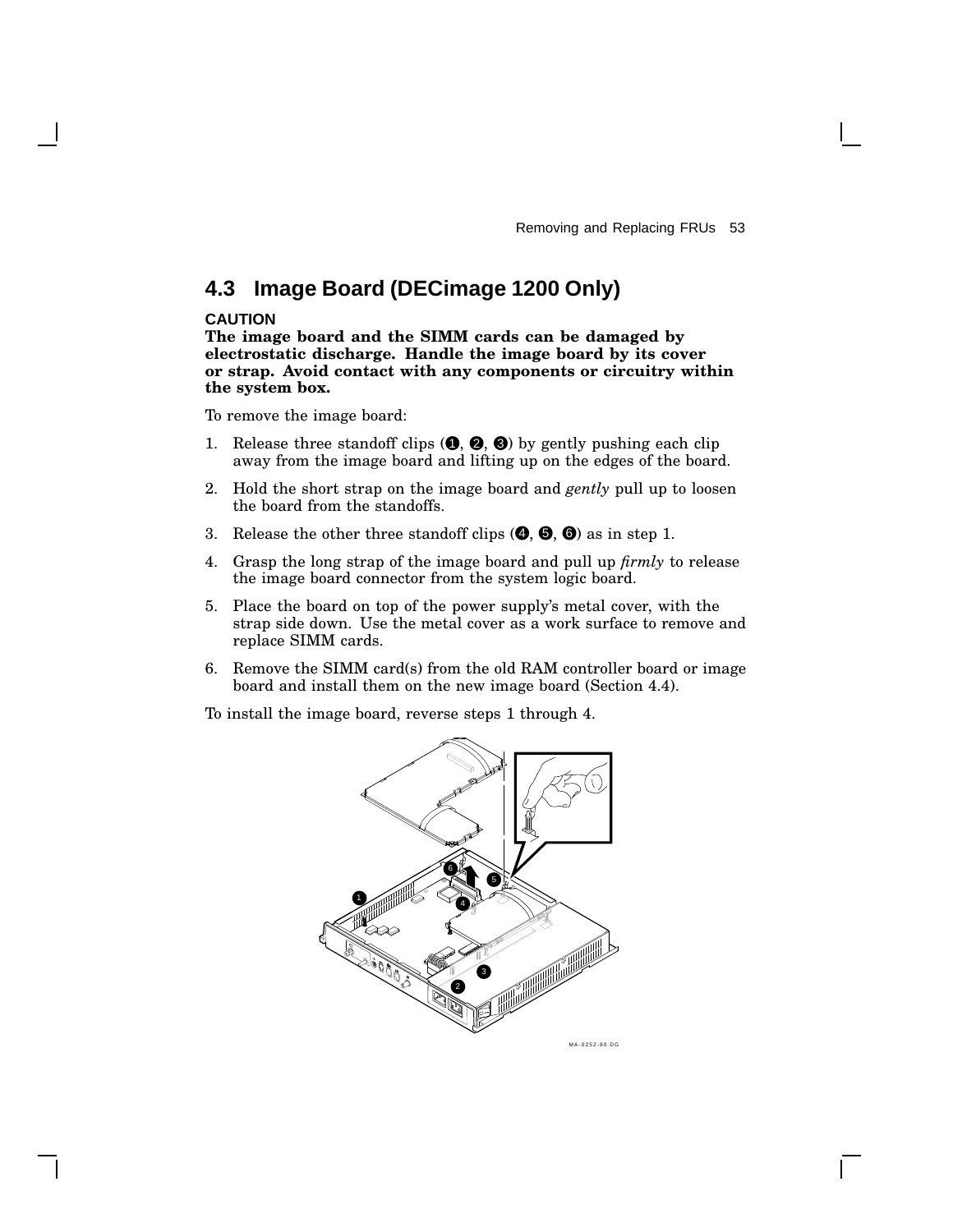54 Removing and Replacing FRUs

## **4.4 SIMM Cards**

#### **CAUTION**

**SIMM cards can be damaged by electrostatic discharge. Handle the SIMM card by the side edges of the card. Avoid contact with the gold contact fingers on the card.**

To remove SIMM cards from the RAM controller board or the image board:

- 1. Remove the system box cover (Section 4.1).
- 2. Remove the RAM controller board (Section 4.2) or image board (Section 4.3).
- 3. Remove the SIMM cards in order, starting with connector 4MB and ending with connector 2MB.
	- Release both sides of the SIMM card from the connector by gently pushing each clip away from the sides of the card. Tilt the SIMM card at a 45-degree angle toward the edge of the RAM board or image board.
	- Grasp the edges of the SIMM card firmly and lift up to remove it from the connector.
	- Place the SIMM cards on top of the power supply's metal cover.

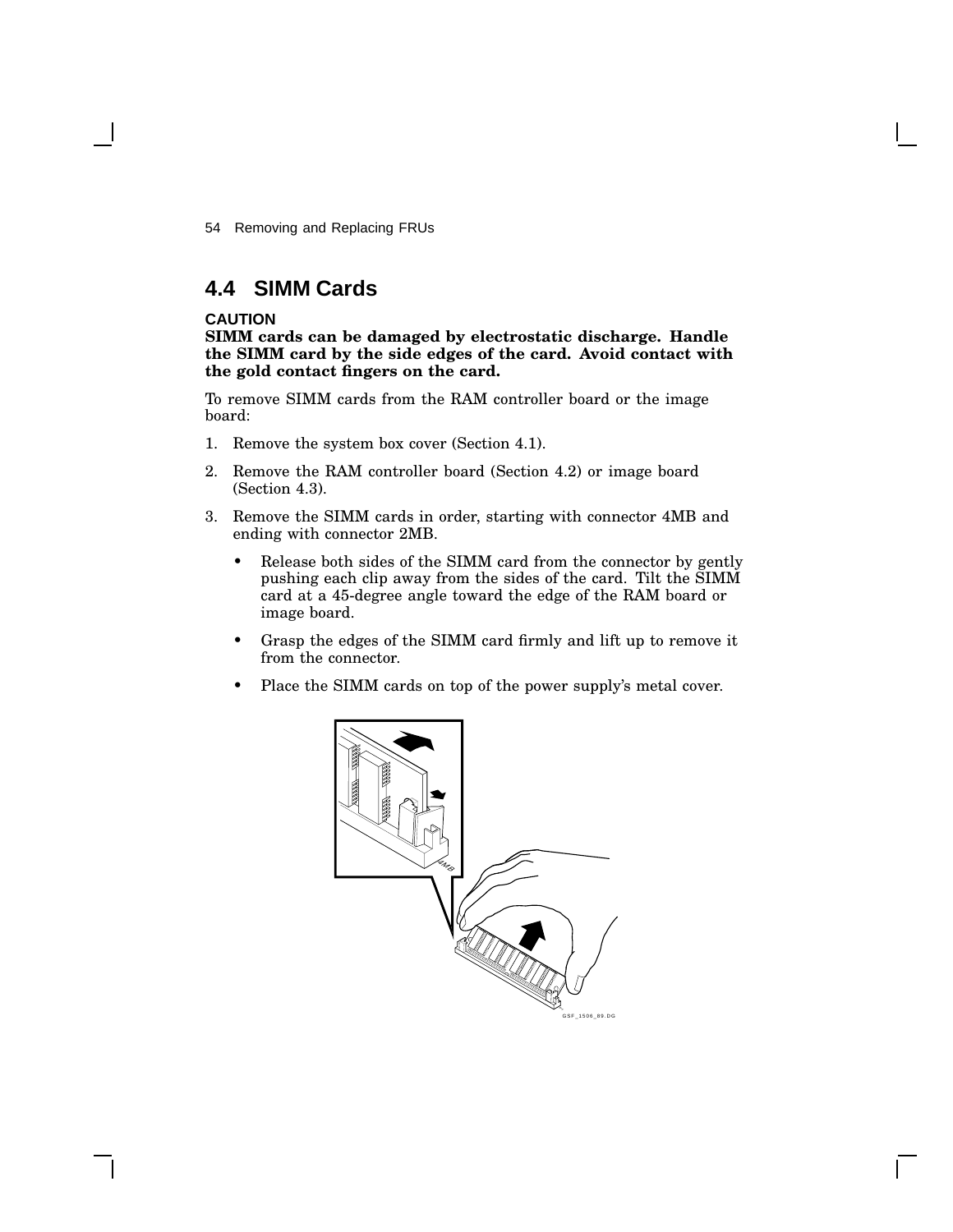#### **Installing SIMM Cards**

To install SIMM card(s) on the RAM memory controller board or image board:

- 1. Remove the SIMM cards from the shipping bag and place them on top of the power supply's metal cover. This prevents electrostatic damage.
- 2. Install the first SIMM card in the connector labeled 2MB, the second SIMM in 3MB, and the last SIMM in 4MB.
	- Insert the SIMM card into the connector at a 45-degree angle. Face the components on the SIMM card toward the components on the memory controller board or image board. Line up the center key slot on the SIMM card with the connector key on the memory controller board or image board.
	- Push down on the top of the card to seat it in the connector.
	- Raise the SIMM card into a standup position, until both sides of the card lock into the connector tabs.



MA-0508-90.DG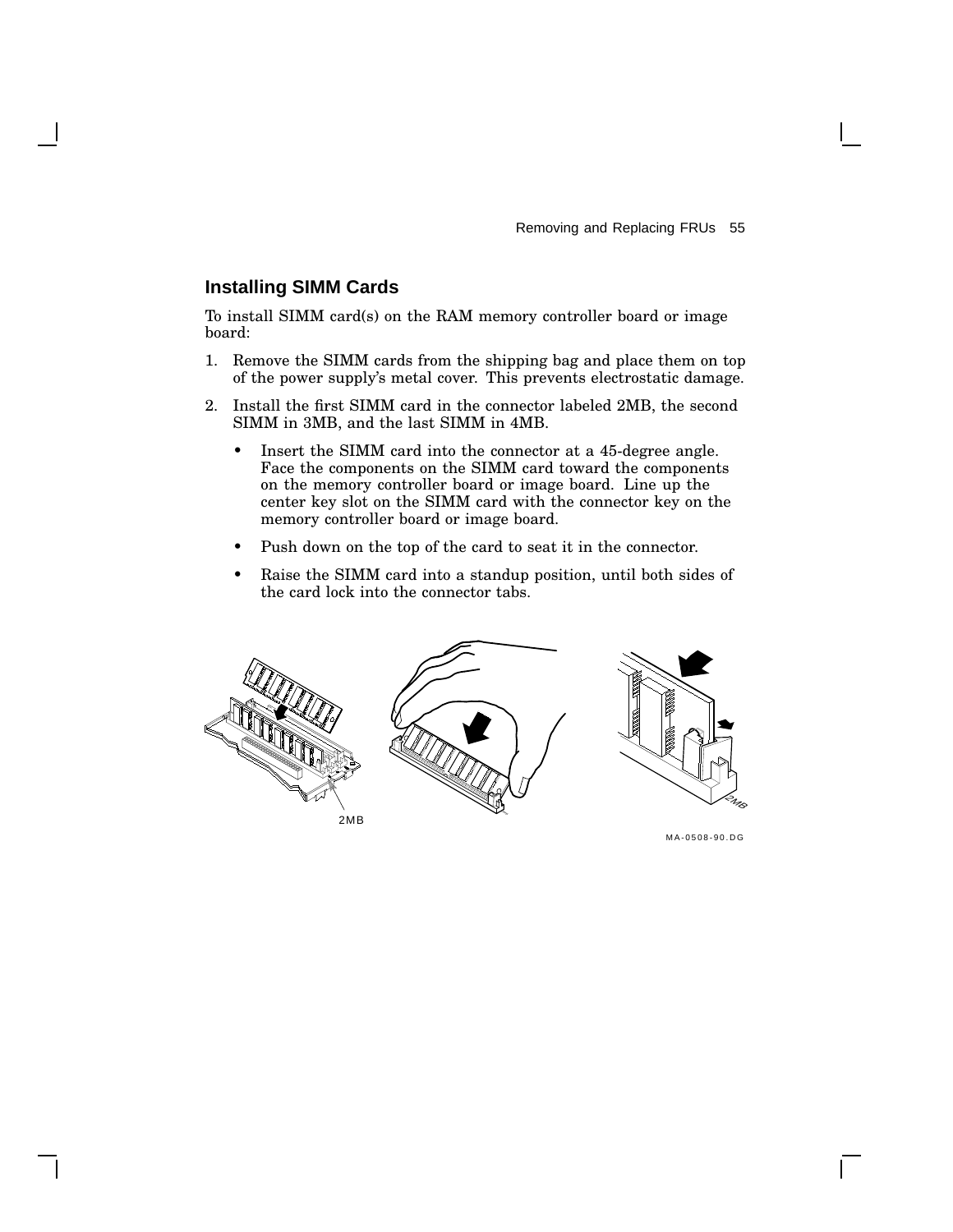56 Removing and Replacing FRUs

# **4.5 ROM Board**

To remove the ROM board:

#### **CAUTION**

#### **The ROM board can be damaged by electrostatic discharge. Handle the ROM board by its cover or strap.**

- 1. Remove the system box cover (Section 4.1).
- 2. Release the standoff clips by gently pushing each clip away from the board and lifting up on the edges of the board.
- 3. Grasp the strap of the ROM board and pull up firmly.

To install the ROM board, reverse steps 1 through 3.

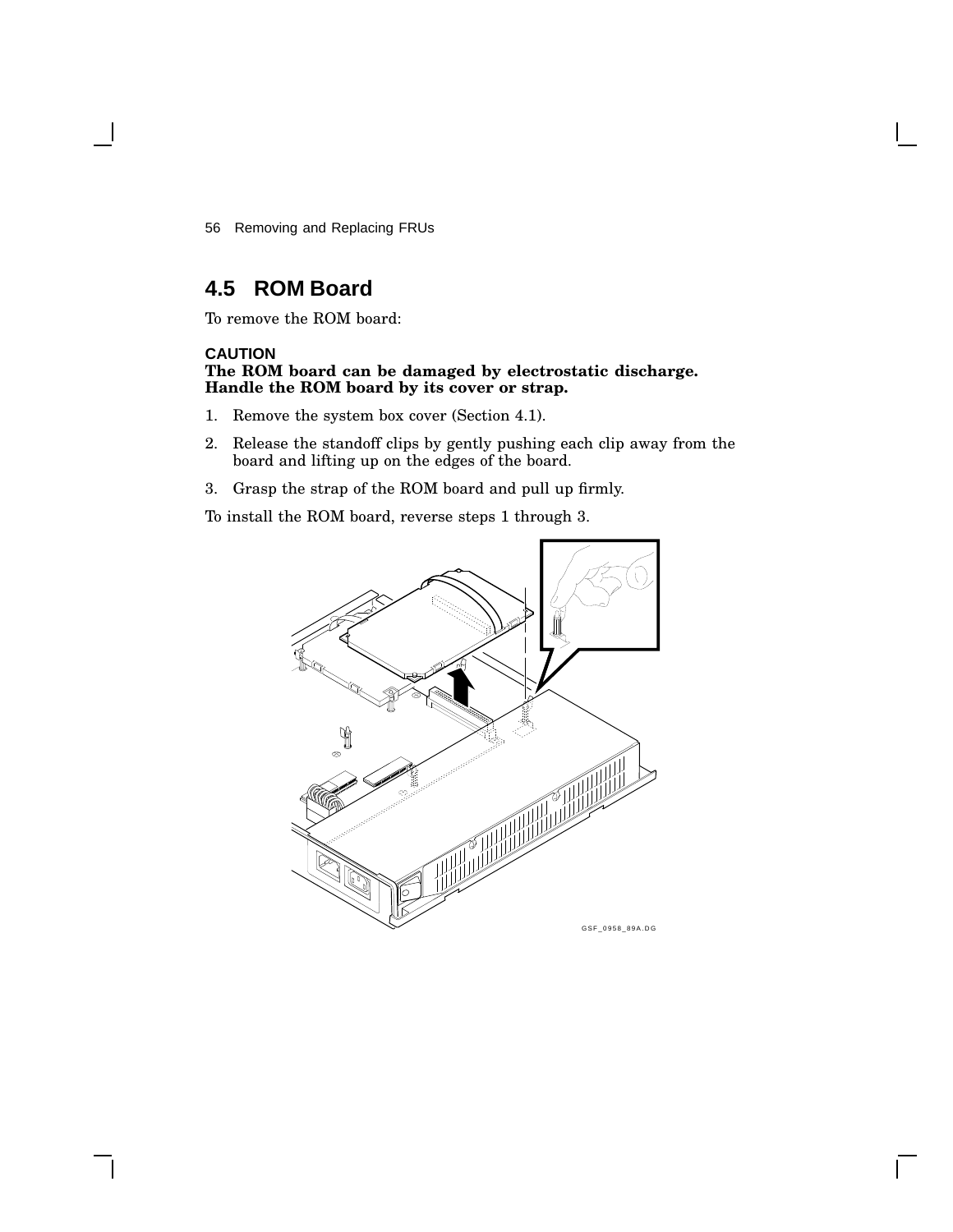# **4.6 System Logic Board**

Nonvolatile RAM (NVR) on the system logic board stores the user's customized settings, including group codes, host name or IP address, font paths, and the terminal IP address. Before you remove the system logic board, make sure the user has a record of the customized settings (Section 5.1). You will reenter required settings after installing the new system logic board.

To remove the system logic board:

- 1. Remove the system box cover (Section 4.1).
- 2. Remove the ROM board (Section 4.5).
- 3. Remove the RAM controller board (Section 4.2) or image board (Section 4.3), if installed.
- 4. Unplug the power supply connector by pressing in the release clip and lifting up on the connector.



GSF\_1507\_89.DG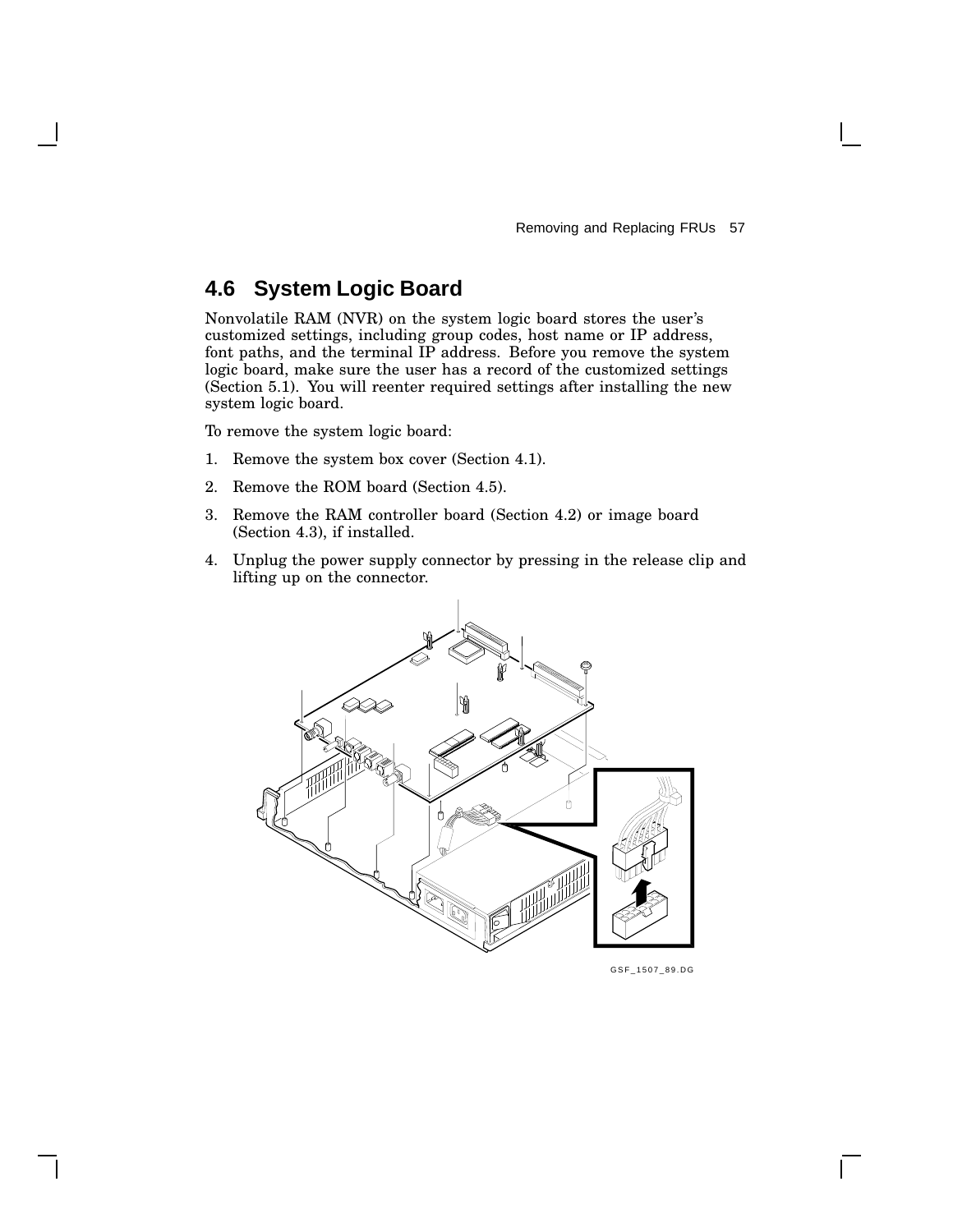- 58 Removing and Replacing FRUs
- 5. Disconnect all cables connected to the logic board through the rear panel.
- 6. Remove the eight Phillips screws holding the system logic board to the system box.

#### **CAUTION To meet grounding requirements, make sure you replace all eight screws.**

- 7. Slide the system logic board toward the front of the box, so the board is clear of the connectors from the rear panel.
- 8. Lift the system logic board out of the system box.

To install the system logic board, reverse steps 1 through 8.

- Due to the spring washers on the Ethernet and monitor connectors, some force is needed to install the logic board. Press the board firmly against the connector side of the enclosure and insert a screw into the center hole of the board to hold the board in place. Then replace the remaining screws.
- If the knob comes off the monitor selection switch, align the black stripe of the knob with the arrowhead on the switch and push the knob on. Make sure the arrowhead is pointing to 0 on the switch itself, which is 1 on the system box label.

#### **Reentering the User's Customized Settings**

After you replace the system logic board, see Chapter 5 to enter and save the user's required settings. These include group codes, host name or IP address, font paths, and the terminal IP address.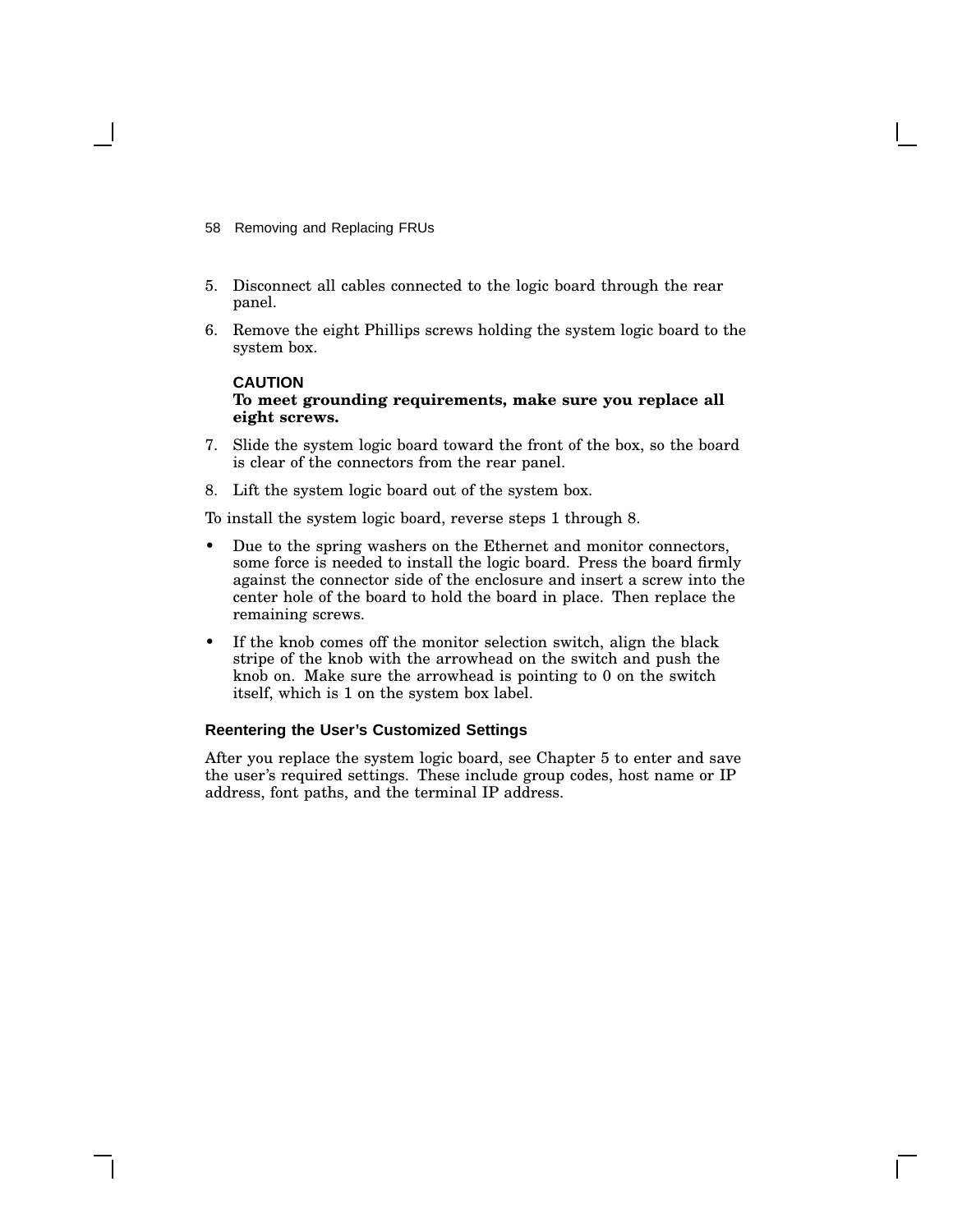Removing and Replacing FRUs 59

 $\mathbf{I}$ 

# **4.7 Power Supply**

To remove the power supply:

- 1. Remove the system box cover (Section 4.1).
- 2. Disconnect the power cable on the system logic board.
- 3. Loosen the two screws holding the power supply to the system box.
- 4. Lift up the screw side of the power supply to slide the power supply's holding tabs out of the slots on the bottom of the chassis.
- 5. Lift the power supply out of the system box.

To install the power supply, reverse steps 1 through 5.

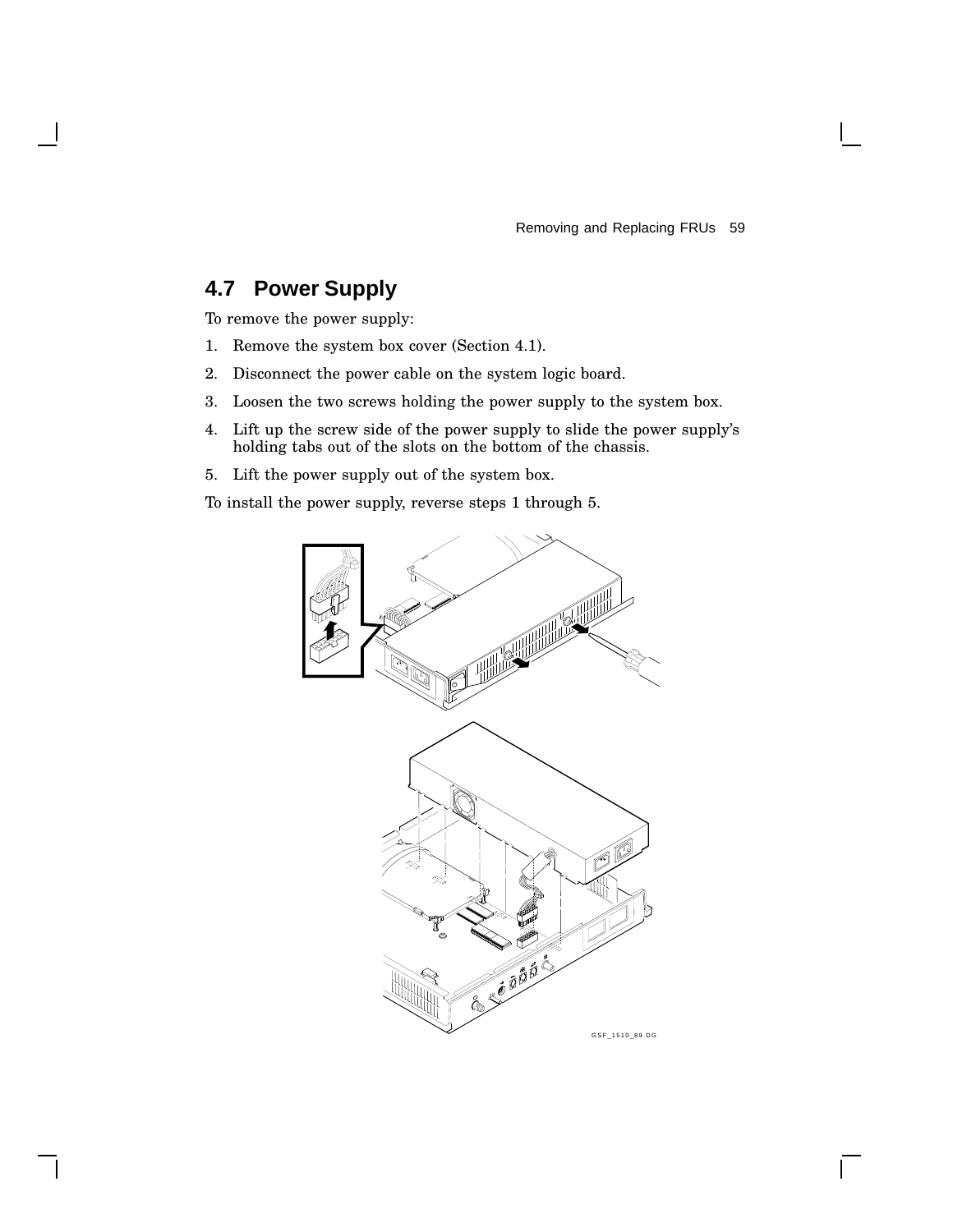60 Removing and Replacing FRUs

# **4.8 Fan**

To remove the fan:

- 1. Remove the system box cover (Section 4.1).
- 2. Remove the power supply (Section 4.7).
- 3. Disconnect the fan's power wire from the power supply, as shown. There are two fan connectors. With the fan facing toward you, the power wire is on the right.
- 4. Slide the fan out of the power supply.

To install the fan, reverse steps 1 through 4.

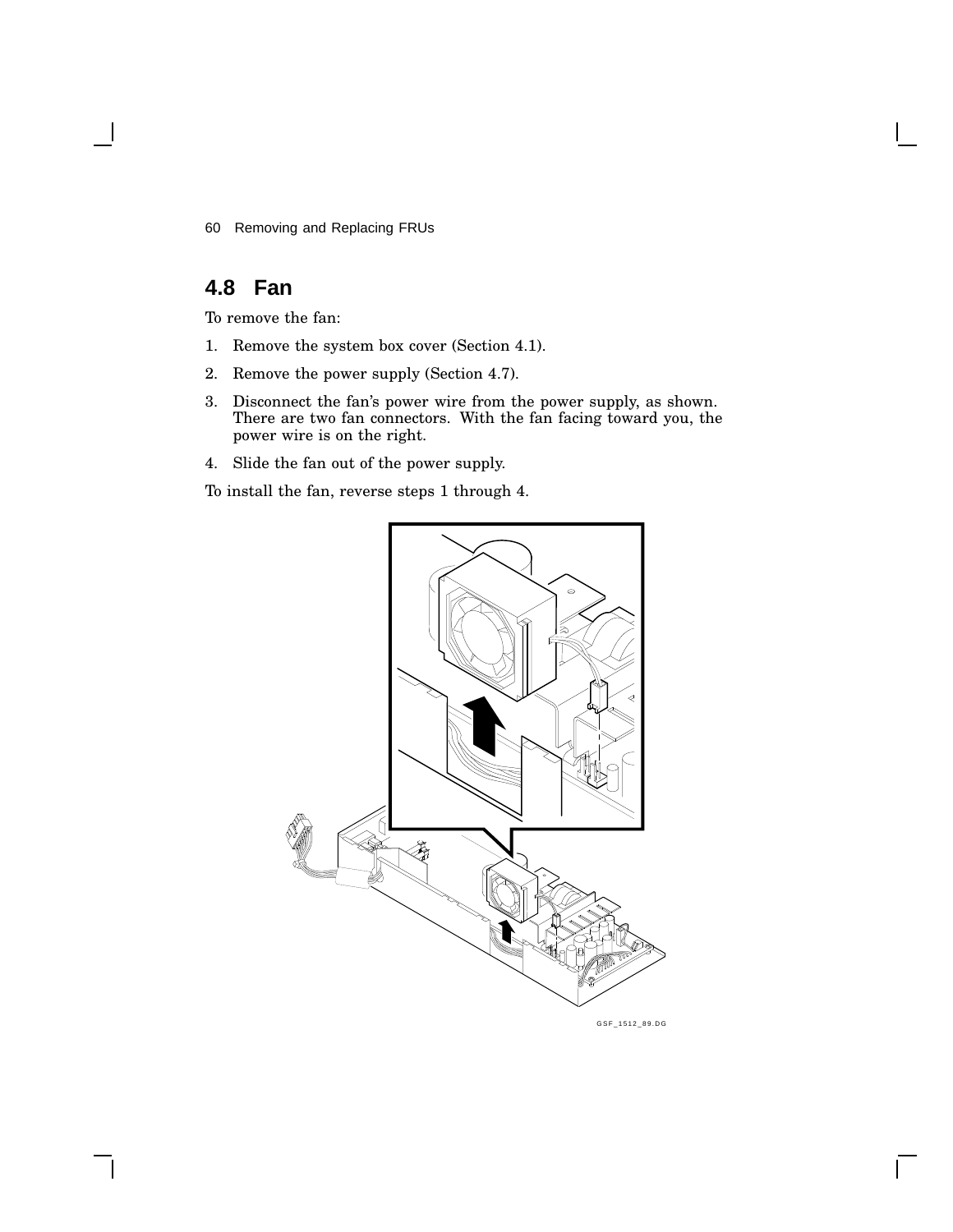$\mathbf{I}$ 

# **4.9 Keyboard, Mouse, and Printer**

Disconnect the keyboard, mouse, or printer from the rear of the system box. You do not have to turn off the power.



To install a keyboard, mouse, or printer, connect its cable to the appropriate connector on the rear of the system box.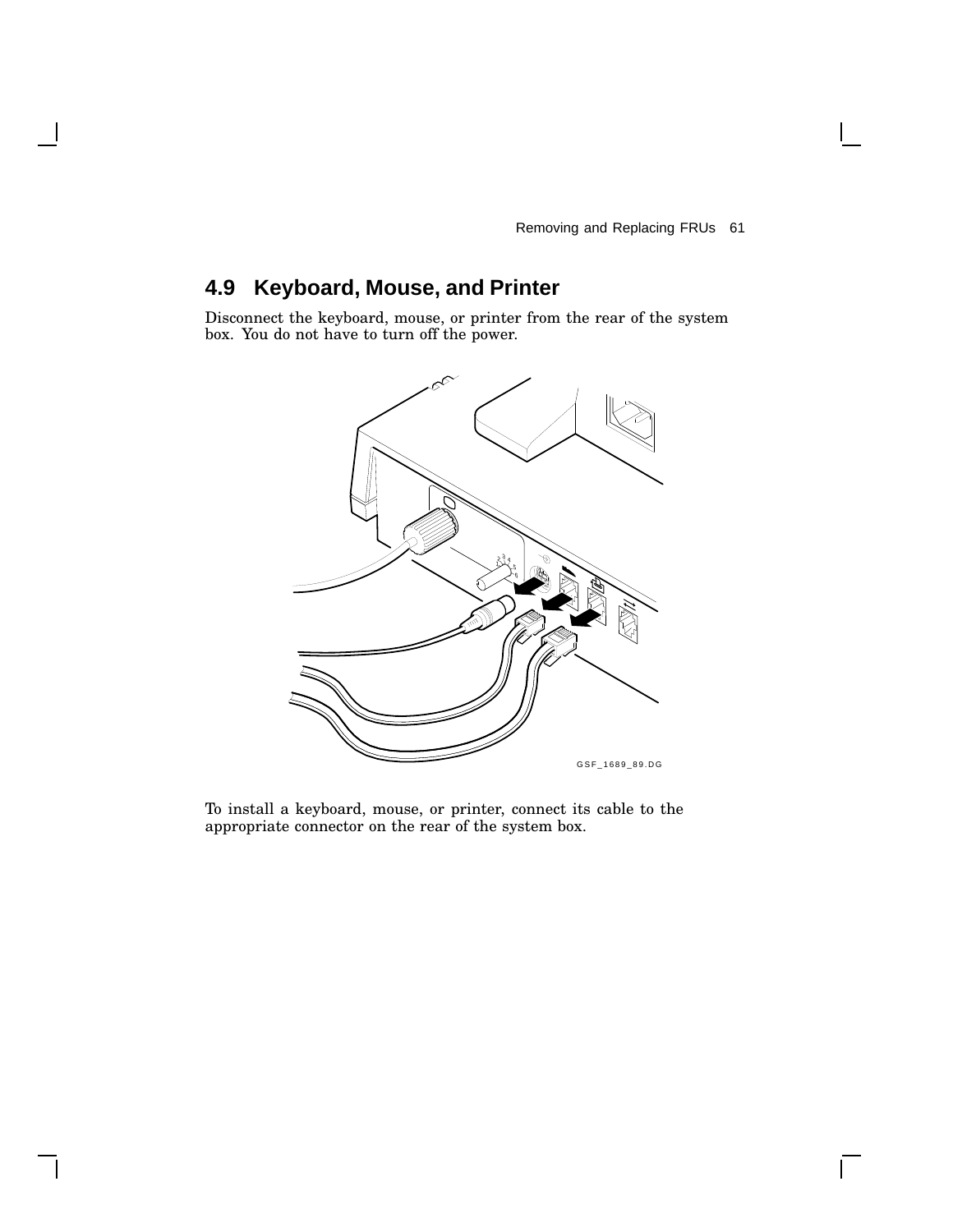# **5 Starting a Session Starting a Session**

This chapter describes how to start a session with the terminal. You can use this procedure to reenter and save a user's customized settings after replacing the system logic board. For detailed procedures with supporting diagrams, see the ''Getting Started'' chapter in the terminal's *Installing and Using . . .* guide.

The chapter also describes how to override passwords, using the secure reset feature.

# **5.1 Before You Start—Required Information**

Before you begin a session, you need the following information. See the system manager if you need assistance.

**Host name(s) or IP address(es):**

| Font path:                           |  |
|--------------------------------------|--|
| Group $code(s)$ (LAT):               |  |
| <b>Terminal IP address (TCP/IP):</b> |  |
| Name server IP address (TCP/IP):     |  |

**5**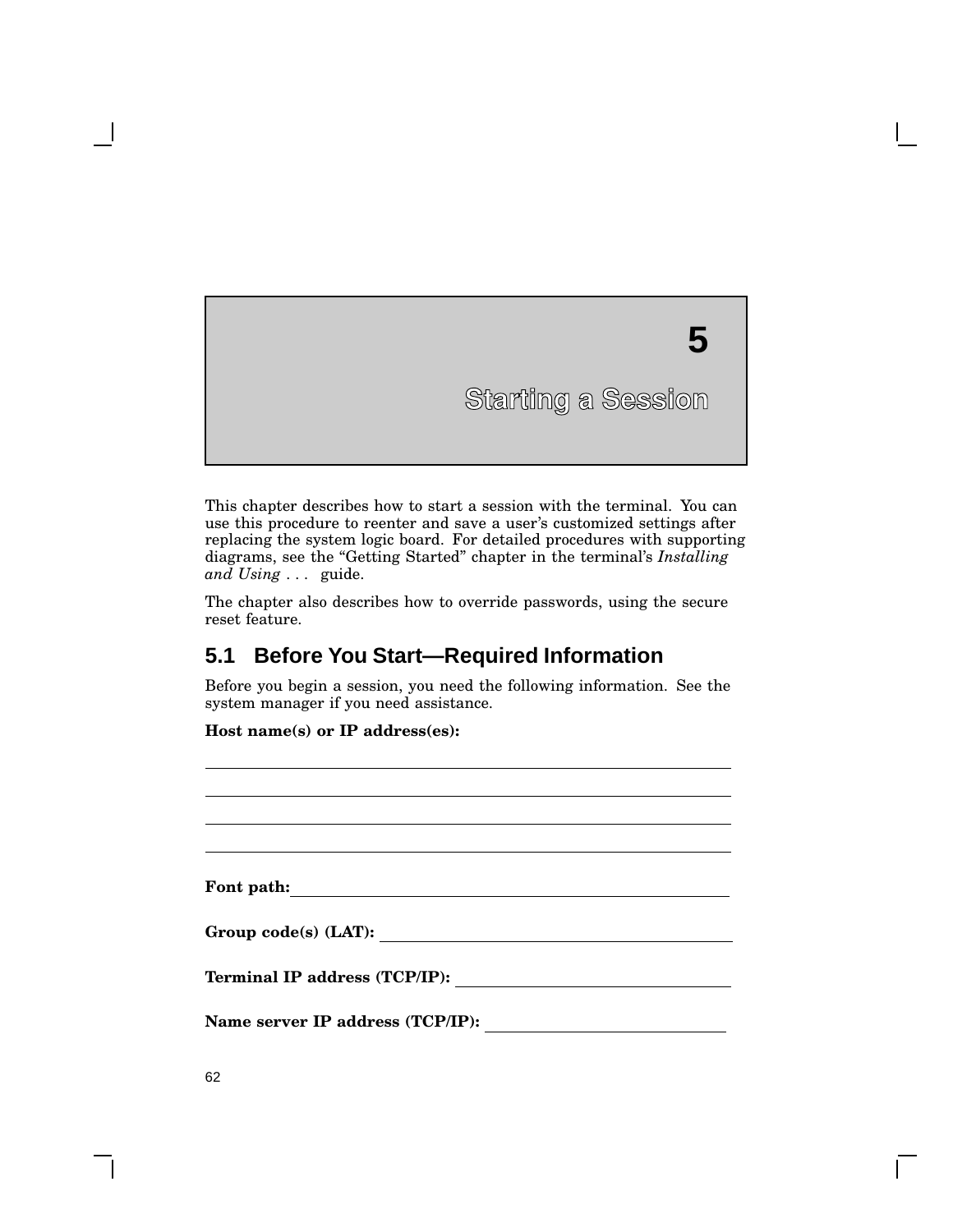## **5.2 Starting a Session on a VMS System**

You can start an X window or video terminal (VTE) session on a system using a local area transport (LAT).

- 1. Turn on the terminal. After the power-up self-tests are complete, the Terminal Manager window appears.
- 2. From the Terminal Manager window, pull down the Customize menu and choose the **LAT . . .** menu item.
	- Move the mouse until the arrow-shaped pointer is on the **Customize** menu name in the Terminal Manager's menu bar.
	- Press (click) and hold down the left button on the mouse. The Customize pull-down menu appears.
	- While holding down the button, move the pointer down to the **LAT . . .** menu item.
	- Release the mouse button. The Customize LAT dialog box appears.

#### **NOTE**

#### **If you accidentally choose another menu item, dismiss the new dialog box that appears by clicking on its Cancel button.**

- 3. Enter a group code into the Customize LAT dialog box.
	- Use your keyboard to enter the group code into the text entry field.
	- Click on the **Add** button. The new group code appears in the Group Codes scroll box.
	- Repeat this procedure for each group code.
	- Click on the **OK** button to dismiss the Customize LAT dialog box.
- 4. Choose the **Font Path . . .** menu item from the Customize menu.
	- Pull down the **Customize** menu in the Terminal Manager's menu bar.
	- Choose the **Font Path . . .** menu item. The Customize Font Path dialog box appears.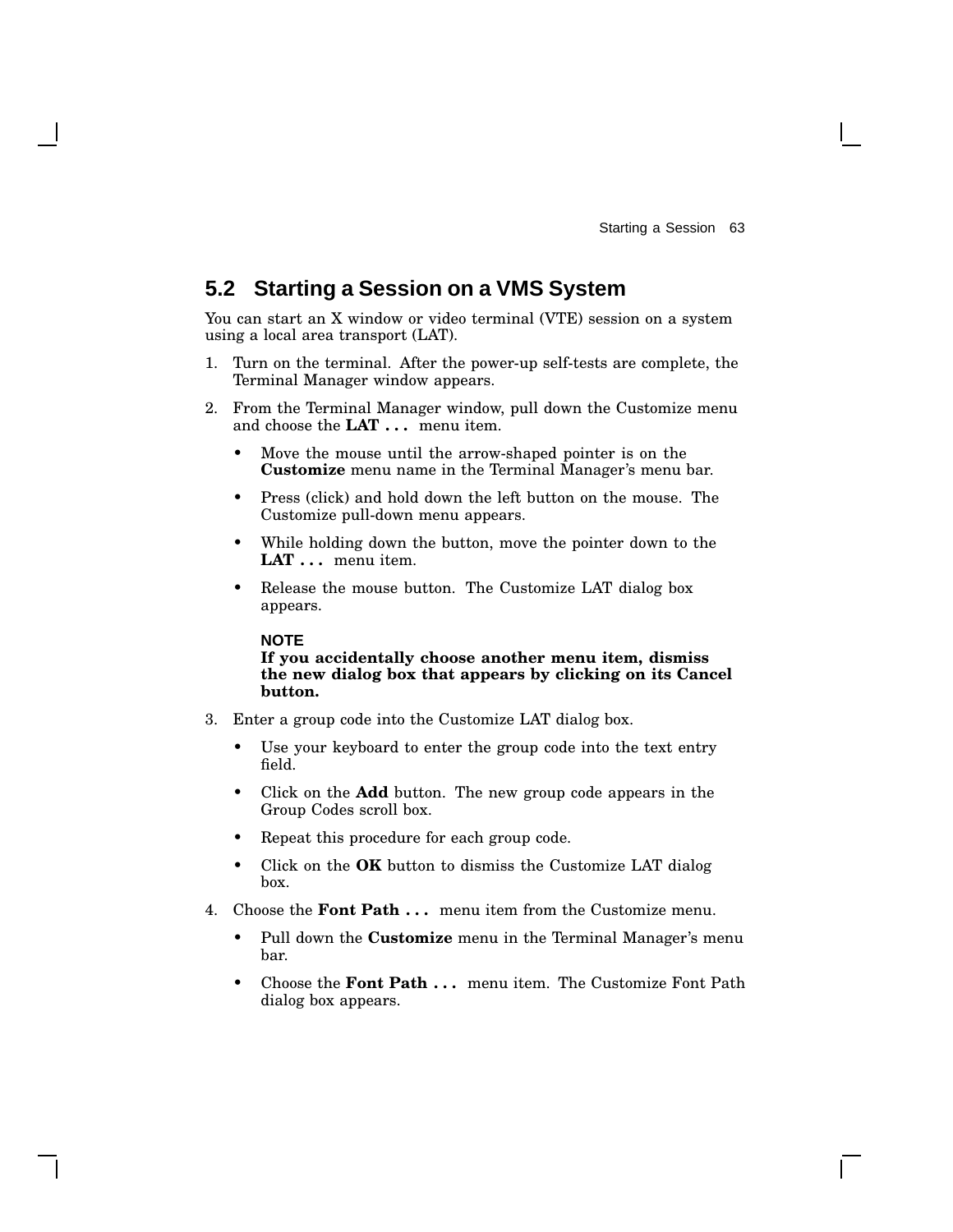- 64 Starting a Session
- 5. The LAT Font Path text entry field already has the word ROM entered. Enter a comma (,) followed by a font host name and two colons.

For example:

|ROM **,BETA::** ---------------------------------

Then click on the **OK** button to dismiss the Customize Font Path dialog box.

You may have to wait several minutes before the message Set font path succeeded appears in the Messages area of the Terminal Manager window. Sometimes it takes a few minutes for the terminal to receive the message identifying the font path host. The terminal retries for 30 seconds every 2 1/2 minutes. If the wait is too long, your system manager may be able to increase the host's multicast message frequency.

- 6. Save the group code(s) and font path so you do not have to enter them each time you turn on the terminal.
	- Pull down the **Customize** menu in the Terminal Manager window.
	- Choose the **Save Current Settings** menu item.
- 7. Start a video terminal (VTE) or X window session.
	- Pull down the **Create** menu in the Terminal Manager window.
	- To begin a video terminal (VTE) session, choose the **LAT Terminal Window . . .** menu item. The LAT Terminal Window Service Select dialog box appears.
	- To begin an X window session, choose the **LAT X Session . . .** menu item. The LAT X Session Service Select dialog box appears.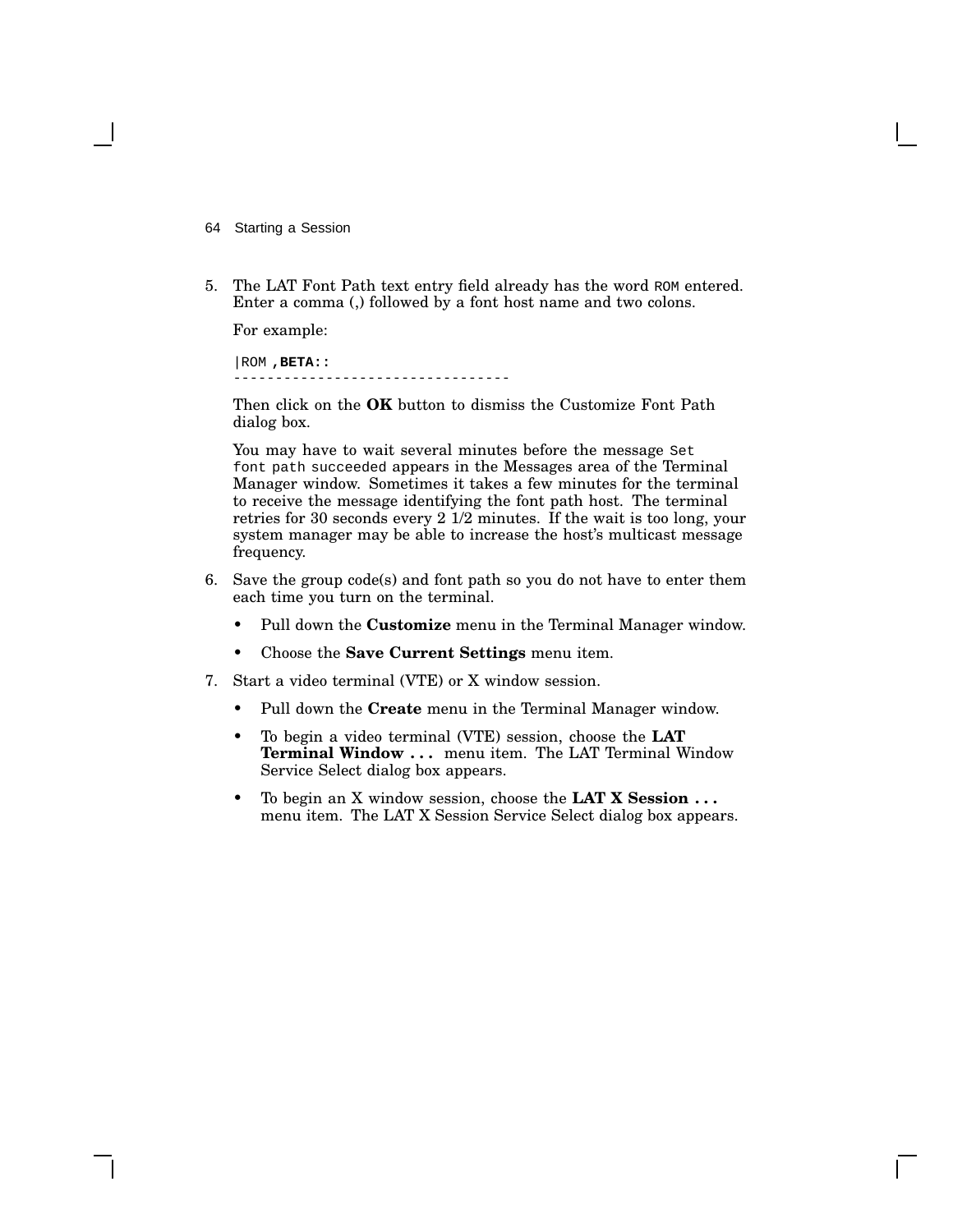8. Choose a host system and connect to it.

The names of the hosts you can access appear in the scroll box at the top of the dialog box. The host names should correspond to the group codes you have entered.

If necessary, click on the scroll bar to find the name of the host you want to log into.

You may have to wait several minutes before the host you want appears. Click on the **Update Known Services** button to update the scroll box. If the wait is too long, your system manager may be able to increase the multicast message frequency.

- Click on the name of the host. The host name is highlighted and appears in the text entry field at the bottom of the window.
- Click on the **Add** button. The host name is added to the Preferred Services scroll box. Only add hosts you frequently log in to.
- Click on the **Save** button. The terminal saves the host names you add to the Preferred Services scroll box, so you do not have to enter them each time you turn your terminal on.
- Make sure the name of the host you want to connect to appears in the text entry field at the bottom of the window.
- Click on the **Connect** button. An X window or video terminal login prompt appears.
- 9. Log in to the X window or video terminal (VTE) session. Press the Return key on the keyboard after entering your username and password.

The X window session manager or VTE window appears.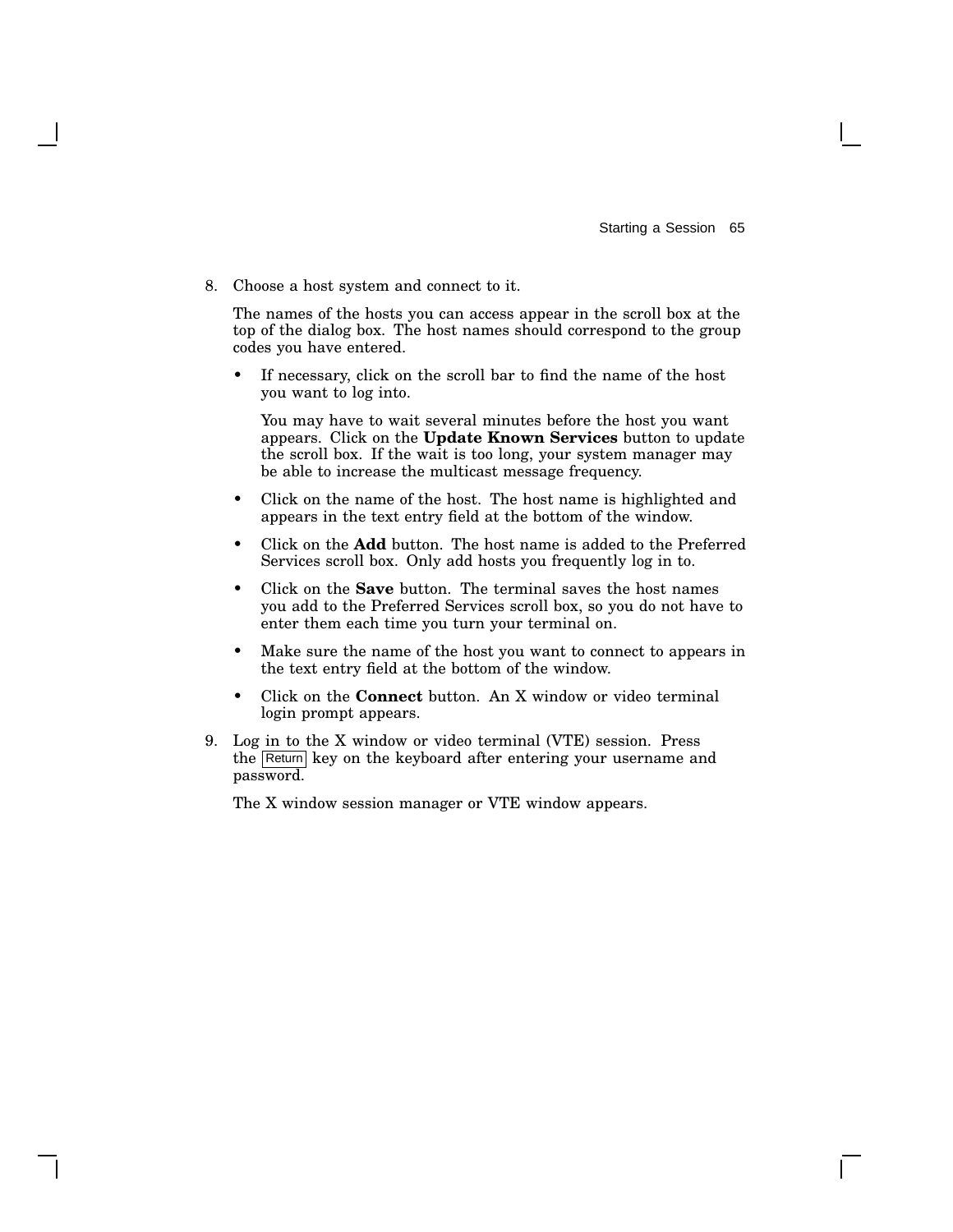## **5.3 Starting a Session on an ULTRIX or UNIX System**

You can start a video terminal or X window session, using TCP/IP TELNET or TCP.

- 1. Turn on the terminal. After the power-up self-tests are complete, the Terminal Manager window appears.
- 2. Determine if you have to assign an IP address for the terminal.
	- If BOOTP address resolution is available on the system, the terminal can determine its own IP address at power-up. Ask the system manager. If BOOTP is available, you can go to step 8.
	- If BOOTP is not available, continue with step 3 to enter the terminal's IP address.
- 3. From the Terminal Manager window, pull down the Customize menu and choose the **TCP/IP . . .** menu item.
	- Move the mouse until the arrow-shaped pointer is on the **Customize** menu name in the Terminal Manager's menu bar.
	- Press (click) and hold down the left button on the mouse. The Customize pull-down menu appears.
	- While holding down the button, move the pointer down to the **TCP/IP . . .** menu item.
	- Release the mouse button. The Customize TCP/IP dialog box appears.

#### **NOTE**

**If you accidentally choose another menu item, dismiss the new dialog box that appears by clicking on its Cancel button.**

- 4. Enter the terminal's IP address and subnet mask.
	- Enter the IP address in the IP Address (manual) text entry field.
	- Enter the IP subnet mask into the IP Subnet Mask text entry field.
	- Click on the **OK** button to dismiss the Customize TCP/IP dialog box.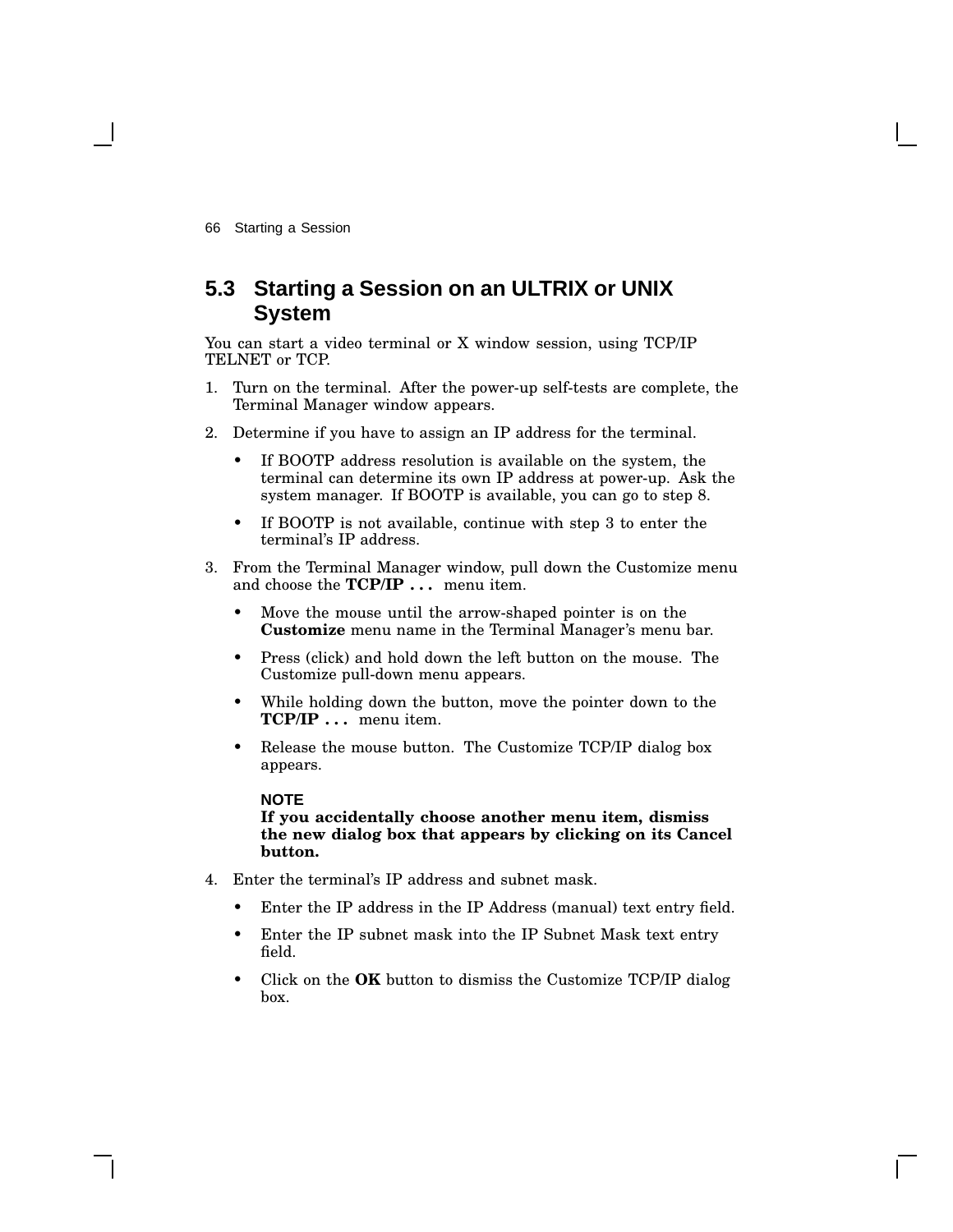- 5. Choose the **Font Path . . .** menu item from the Customize menu.
	- Pull down the **Customize** menu in the Terminal Manager's menu bar.
	- Choose the **Font Path . . .** menu item. The Customize Font Path dialog box appears.
- 6. Enter a font path into the Customize Font Path dialog box.
	- Click on the **TFTP Font Path** button under the Font Path Selection title.
	- Click on the TFTP Font Path text entry field. The word ROM is already entered. Enter a comma (,) followed by a font host IP address.

For example:

```
|ROM ,123.45.67.89:/vt1200/fonts.dir
--------------------------------------------
```
• Click on the **OK** button to dismiss the Customize Font Path dialog box.

You may have to wait several minutes before the Set font path succeeded message appears.

- 7. Save the terminal's IP address and the font path(s) so you do not have to enter them each time you turn on the terminal.
	- Pull down the **Customize** menu in the Terminal Manager window.
	- Choose the **Save Current Settings** menu item.
- 8. Start a session.
	- Pull down the **Create** menu in the Terminal Manager window.
	- Choose the **TELNET Terminal Window . . .** menu item. The TELNET Terminal Window Host Select dialog box appears.
- 9. Use your keyboard to enter the IP address(es) or names of the host(s) you want to connect to.
- 10. Click on the **Save** button so you do not have to enter the information each time you turn on the terminal.
- 11. Click on the button next to the host you want to connect to.
- 12. Click on the **Connect** button. A video terminal (VTE) window appears.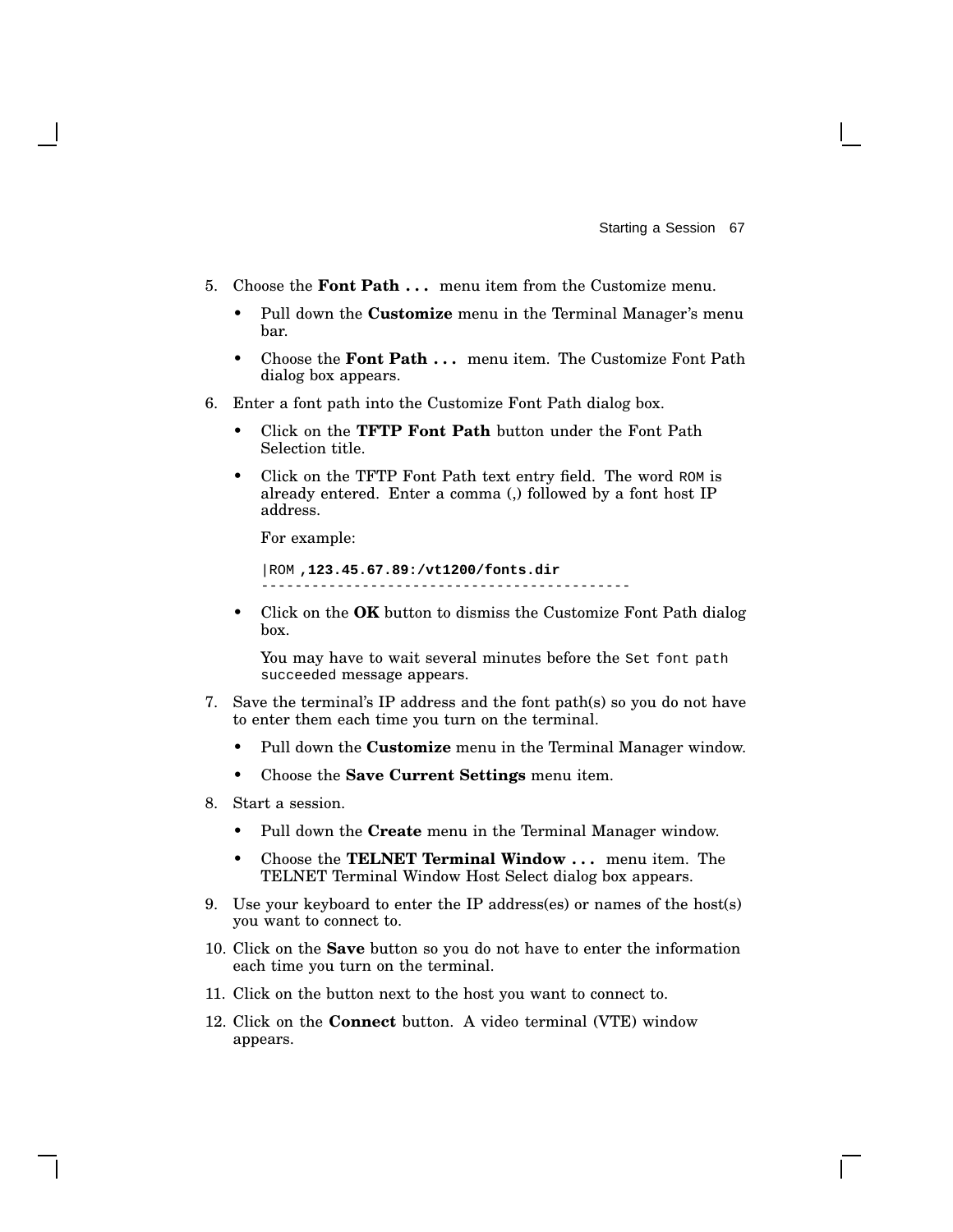- 68 Starting a Session
- 13. Log in to the host as you would on a conventional video terminal.
- 14. If you want to run an X window session:
	- Enter the appropriate commands to enable your terminal to run an X window application:

**If you are using the UNIX C-shell**

% **setenv DISPLAY your\_terminal's\_IP\_address:0**

#### **If you are using the UNIX Bourne or Korn shell**

- \$ **DISPLAY=your\_terminal's\_IP\_address:0**
- \$ **export DISPLAY**
- Begin an X window application by entering the appropriate command. For example, the following command starts a DECterm application:
	- \$ **dxterm**
- You can also run the DECwindows session manager from your ULTRIX host by entering one of the following command lines:

**For UWS Version 2.1**

\$ **dxsession -d your\_terminal's\_IP\_address**

**For UWS Version 2.2**

\$ **dxsession**

## **5.4 Ending a Session**

- 1. Pull down the **Session** menu in the Terminal Manager's menu bar.
- 2. Click on the **Quit** menu item.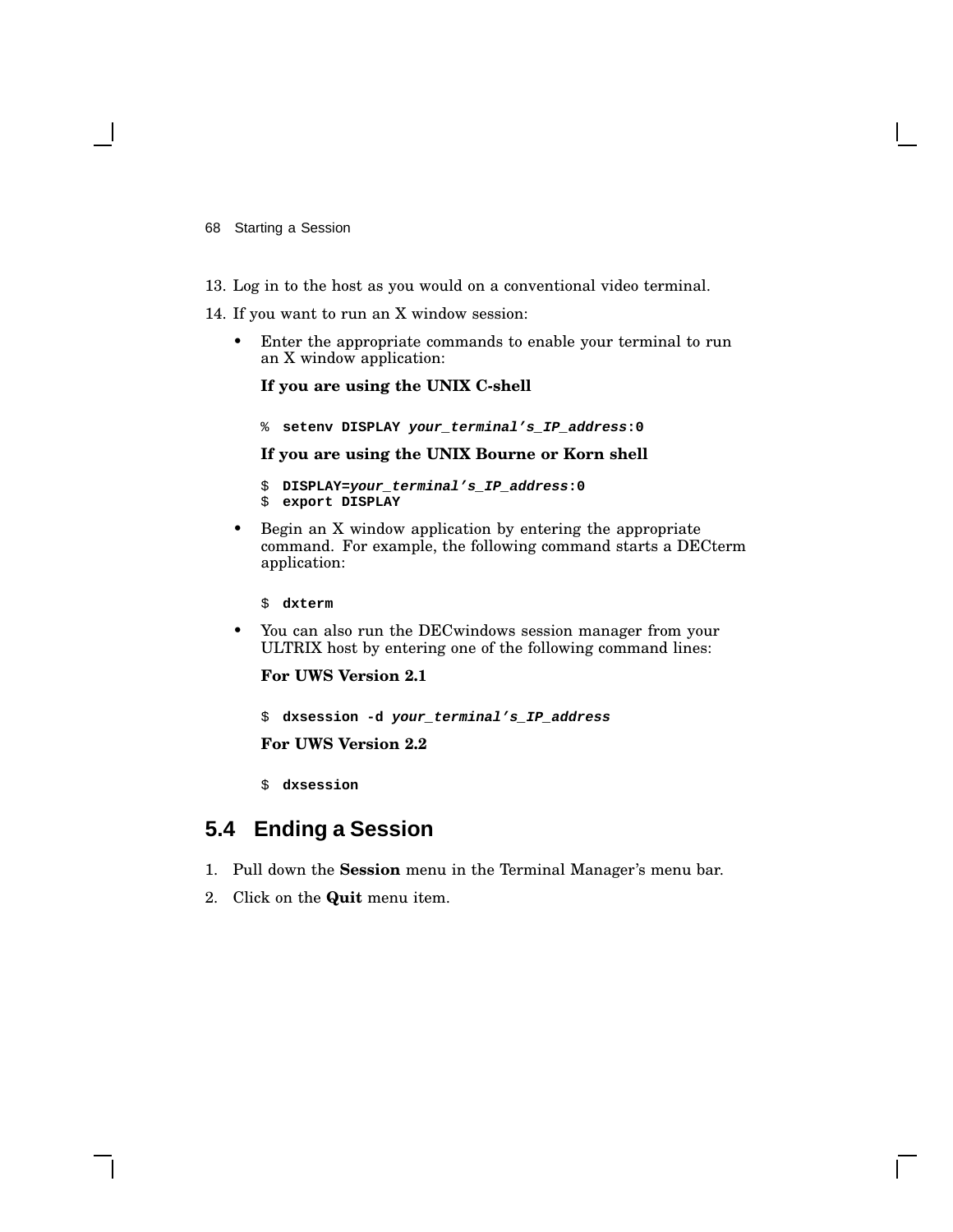## **5.5 Using Secure Reset**

Performing a **Secure Reset** allows you to override saved passwords. You may need to perform a secure reset if a user locks the terminal's customize dialog boxes, then forgets the customize security password.

To perform a secure reset:

#### **CAUTION**

#### **Secure Reset erases all NVR (except the Secure Reset Count) and resets all terminal settings to their factory defaults.**

- 1. Turn on the terminal. After the power-up self-tests are complete, the Terminal Manager window appears.
- 2. Press and hold down the Shift and Ctrl keys on the keyboard.
- 3. With your other hand, move the mouse until the pointer is on the **Session** menu name.
- 4. Click and hold the left mouse button, known as mouse button 1 (MB1). The Session pull-down menu appears.

| <b>Session</b>              |
|-----------------------------|
| Quit                        |
| <b>Secure Reset</b>         |
| Diagnostics                 |
| Screen of H's               |
| <b>Circle Cross - Hatch</b> |
| All White                   |

MA-0514-90.DG

#### **NOTE**

**If the user has chosen the left-handed settings for the mouse, MB1 is the button on the right.**

- 5. Release the Shift and Ctrl keys.
- 6. Move the mouse pointer down to the **Secure Reset** menu item.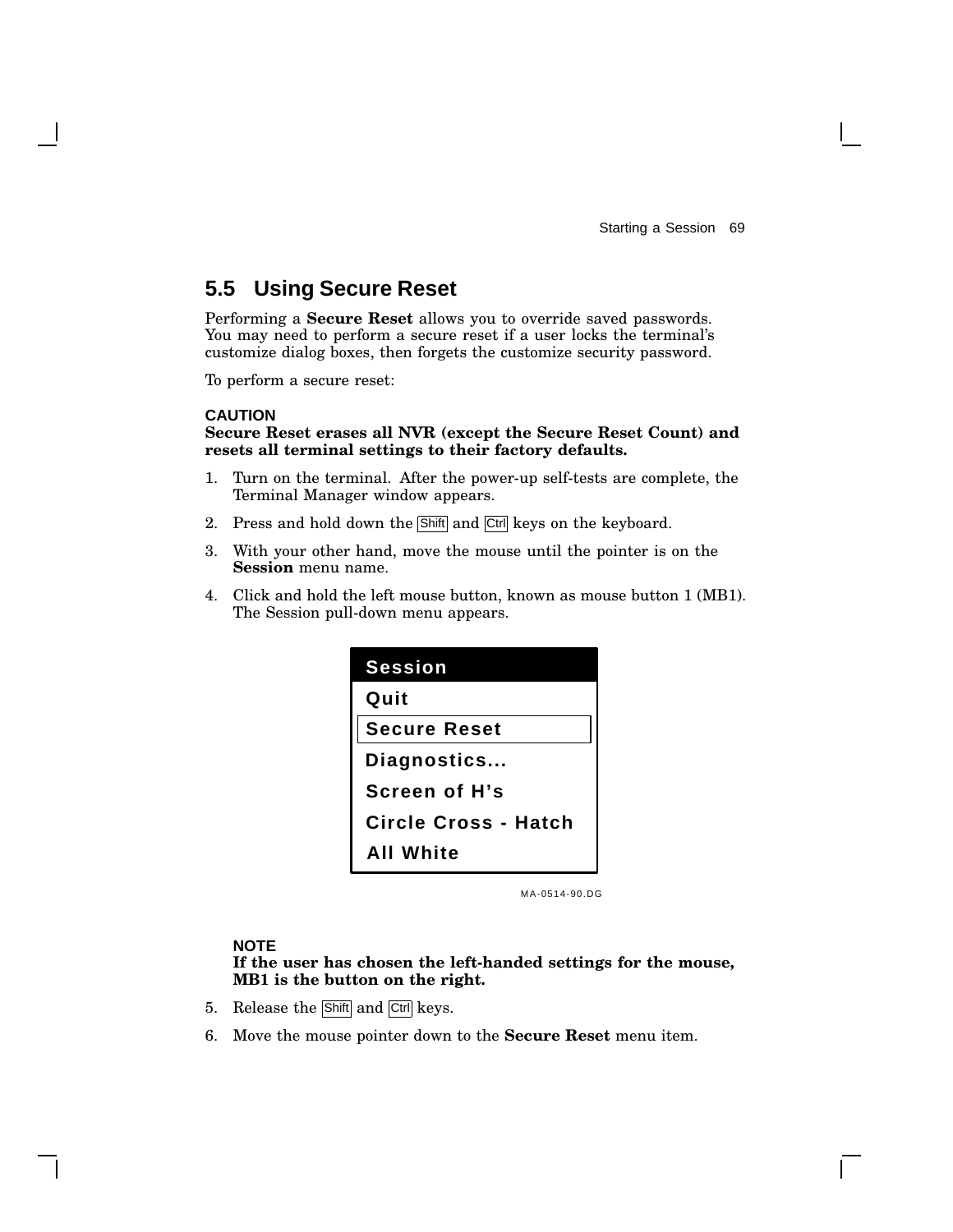7. Release MB1. the Secure Reset prompt box appears.

MA−0515−90.RAGS

8. Click on the **Yes** button. The terminal resets all settings to the factory default, overriding the security and pause passwords. Secure reset also increases the **Secure Reset Count** by one. The secure reset count is at the lower-left corner of the Terminal Manager window.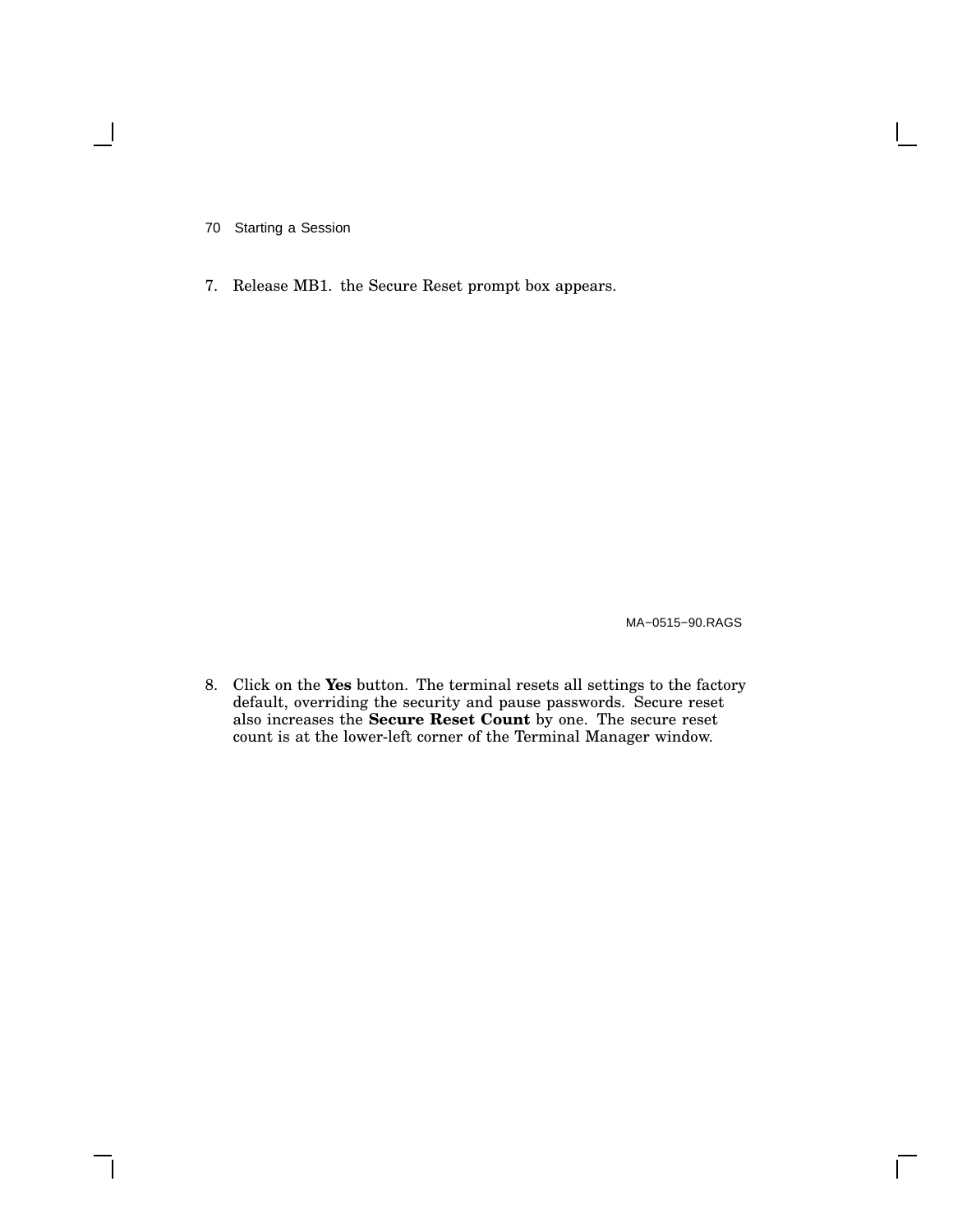## **5.6 Displaying the Customize Image Dialog Box (DECimage 1200 Only)**

To display the Customize Image dialog box, choose the **Image** menu item from the Terminal Manager's Customize menu.

1. Point to the **Customize** menu name in the Terminal Manager's menu bar. Click and hold MB1 to pull down the Customize menu.

LJ−00043−RAGS

 $\mathbf{I}$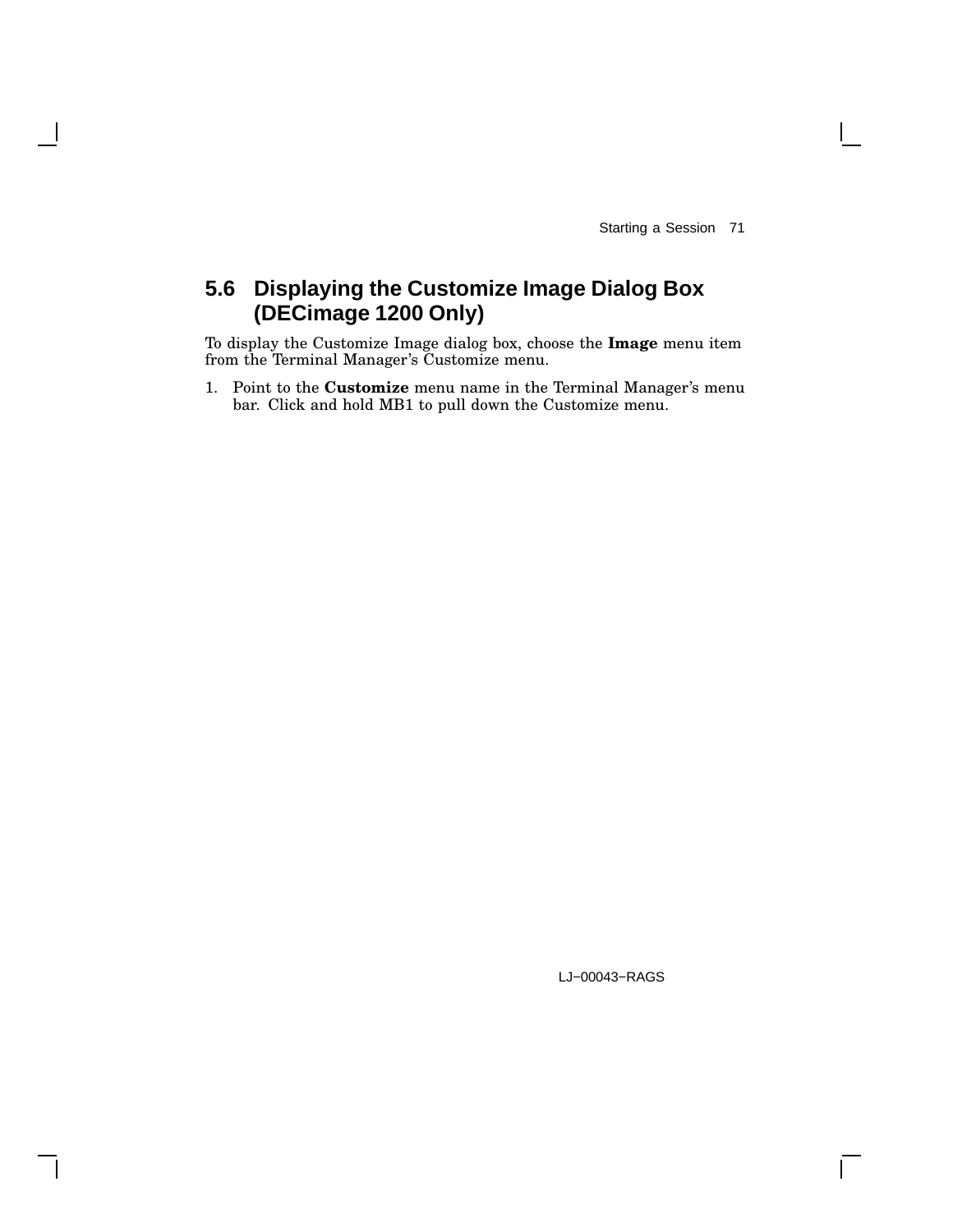$\overline{\phantom{0}}$ 

2. Drag the pointer down to the **Image...** menu item. Release MB1 to display the Customize Image dialog box.

LJ−00044−RAGS

 $\overline{\Gamma}$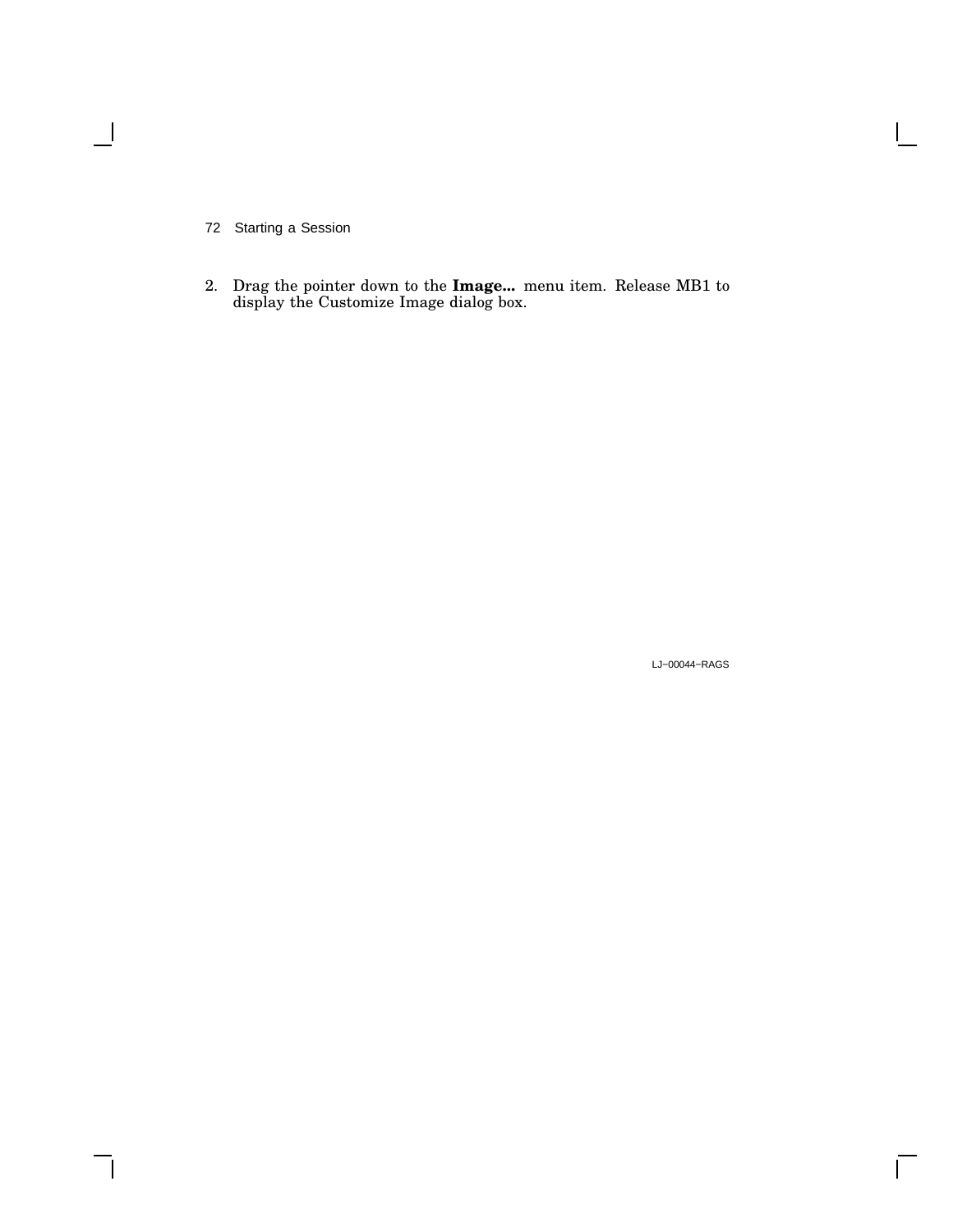# **Related Documents**

**A**

You can order the following documents from Digital. This guide refers to these documents.

| <b>Documents</b>                                      | <b>Order Number</b>      |
|-------------------------------------------------------|--------------------------|
| Installing and Using the VT1000 Video Terminal        | $EK-V1000-UG$            |
| Installing and Using the VT1200 Video Terminal        | $EK-V1200-UG$            |
| Installing and Using the DECimage 1200 Video Terminal | $EK-V120I-IN$            |
| VT1000 Illustrated Parts Breakdown                    | $EK-V1000-IP$            |
| DECimage 1200 Illustrated Parts Breakdown             | $EK-D1200-IP$            |
| VT1000 / VT1200 System Box Maintenance Print Set      | MP-02989-01              |
| VR150 Pocket Service Guide                            | EK-VR <sub>150</sub> -PS |
| VR262 Pocket Service Guide                            | $EK-VR262-PS$            |
| VR315 Service Guide                                   | EK-VR315-SV              |
| VR319 Service Guide                                   | EK-VR319-SV              |
| VRE01 Service Guide                                   | EK-VRE01-SV              |

#### **Table A–1 Related Documents**

H

 $\overline{\Gamma}$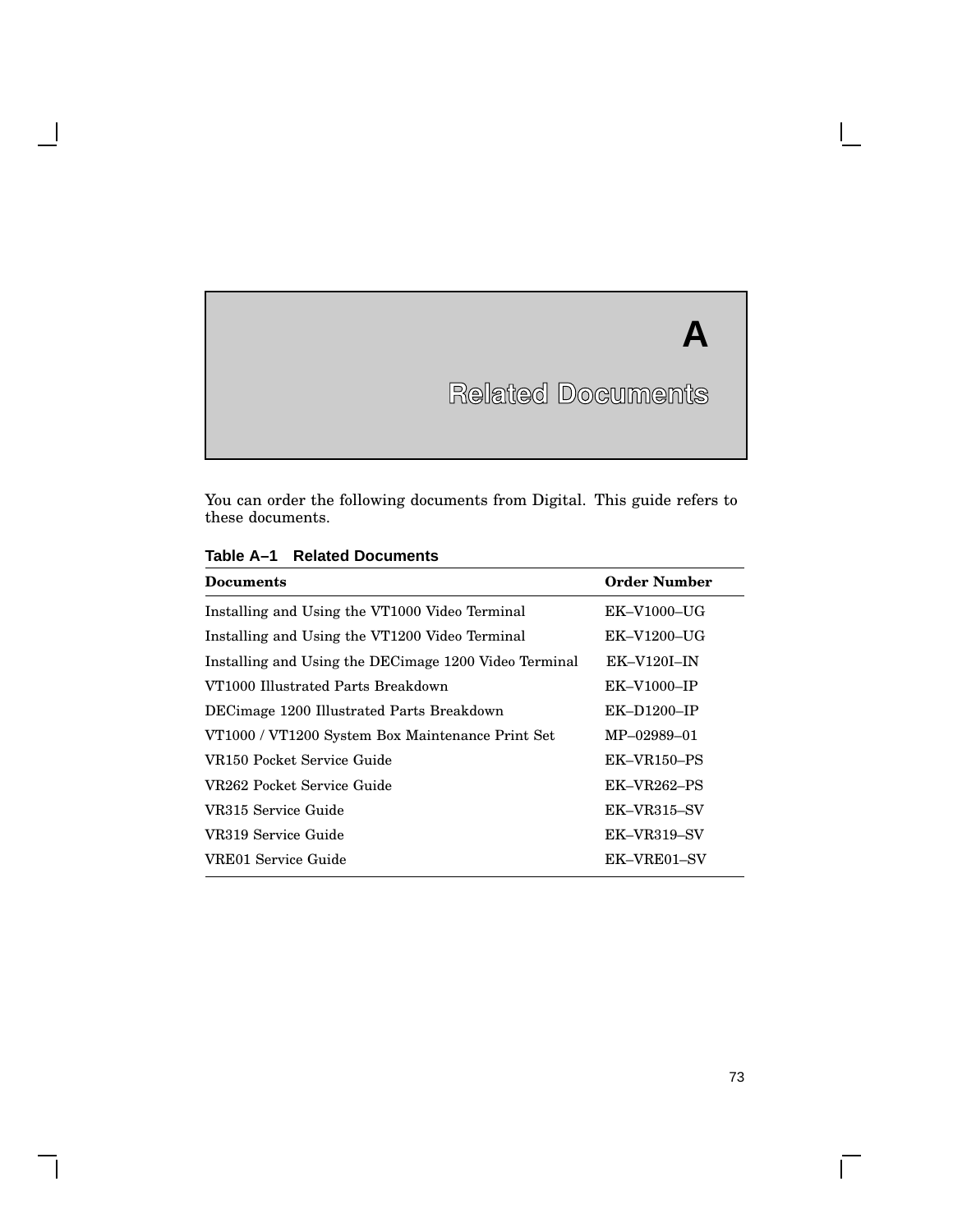## **Recommended Spares List**

**B**

 $\Box$ 

This appendix lists the recommended spares for the terminal. For monitor FRUs, see the monitor's service guide (Appendix A).

| <b>Description</b>                                                                    | <b>Part Number</b> |
|---------------------------------------------------------------------------------------|--------------------|
| VX10A-AA/AB System Box Field Replaceable Units<br>(VT1000 and VT1200 Video Terminals) |                    |
| Bottom cover, plastic                                                                 | 74-39208-01        |
| Dress panel, plastic                                                                  | 74-39906-01        |
| Fan                                                                                   | 70-26582-01        |
| Front bezel, plastic (VT1000)                                                         | 74-39210-01        |
| Front bezel, plastic (VT1200)                                                         | 74-39210-02        |
| Monitor selection switch knob                                                         | 74-39905-01        |
| Power supply assembly                                                                 | H7109-A            |
| RAM memory controller board                                                           | 54-19807-01        |
| ROM board (VT1000 / VT1200)                                                           | 54-19803-01        |
| Screw for power supply and system logic board                                         | 90-09984-07        |
| SIMM card                                                                             | VX10X-MD           |
| System logic board                                                                    | 54-19783-01        |
| Standoff, nylon                                                                       | 12-19857-05        |
| Top enclosure assembly, plastic                                                       | 70-27014-01        |

**B**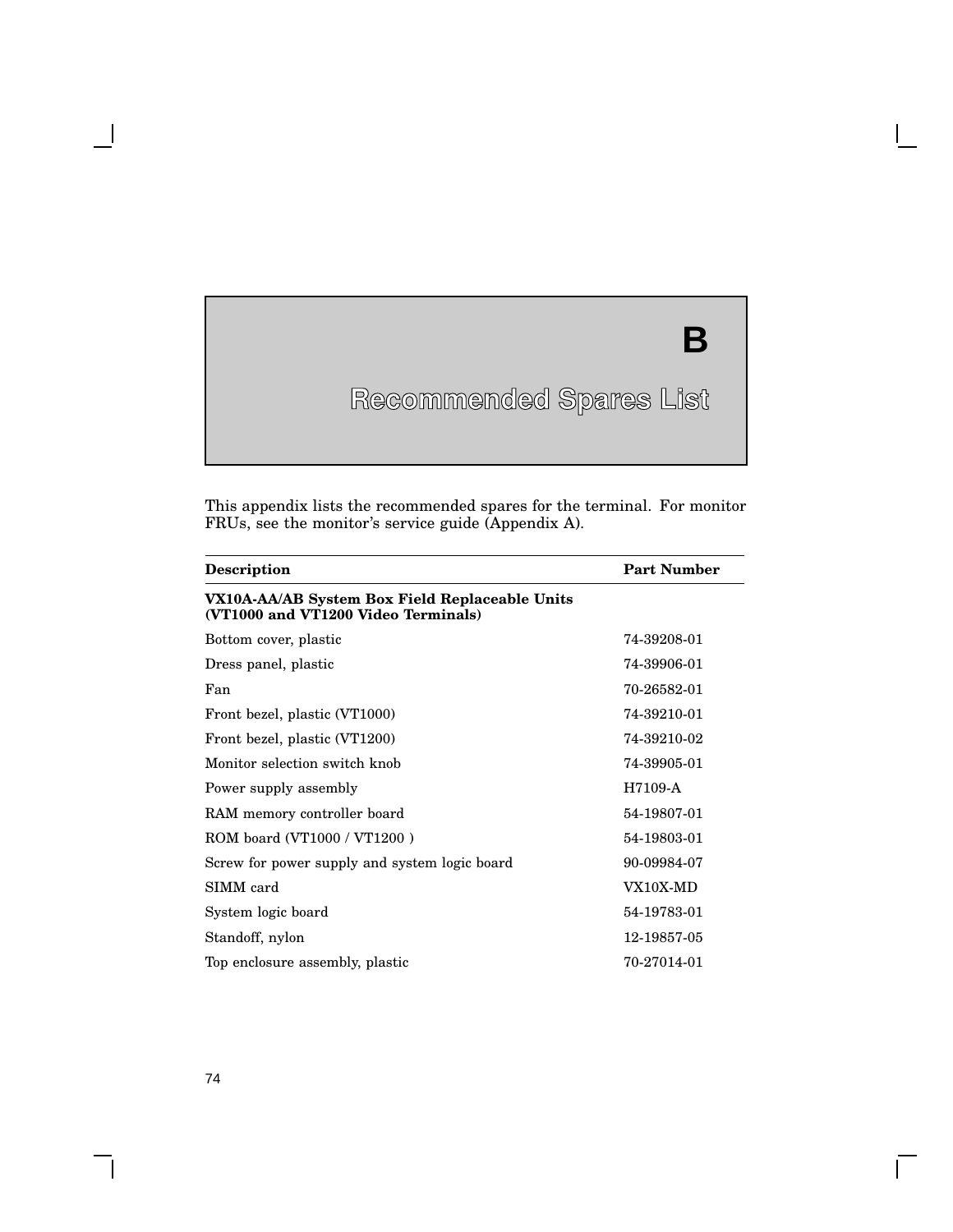$\overline{\Gamma}$ 

| Description                                                                      | <b>Part Number</b> |
|----------------------------------------------------------------------------------|--------------------|
| VX11A-AA/AB System Box Field Replaceable Units<br>(DECimage 1200 Video Terminal) |                    |
| Bottom cover, plastic                                                            | 74-39208-01        |
| Dress panel, plastic                                                             | 74-39906-01        |
| Fan                                                                              | 70-26582-01        |
| Front bezel, plastic                                                             | 74-39210-03        |
| Image board assembly                                                             | 70-27988-02        |
| Monitor selection switch knob                                                    | 74-39905-01        |
| Power supply assembly                                                            | H7109-A            |
| ROM board (DECimage 1200)                                                        | 54-19803-03        |
| Screw for power supply and system logic board                                    | 90-09984-07        |
| SIMM card                                                                        | VX10X-MD           |
| System logic board                                                               | 54-19783-01        |
| Standoff, nylon (unkeyed)                                                        | 12-19857-01        |
| Standoff, nylon (keyed)                                                          | 12-19857-05        |
| Top enclosure assembly, plastic                                                  | 70-27014-01        |
| <b>Mouse</b>                                                                     | VSXXX-AA           |
| Cables                                                                           |                    |
| Power cord, system box to monitor                                                | 17-00442-32        |
| ThinWire Ethernet cable                                                          | <b>BC16M-15</b>    |
| VR150, VR315, or VR319 video cable                                               | 17-02441-01        |
| VR262 or VRE01 video cable                                                       | 17-02636-01        |
| <b>Loopback Connectors</b>                                                       |                    |
| Loopback connector, MMJ (H3103-00)                                               | 12-25083-01        |
| Mouse loopback connector                                                         | 12-25628-01        |
| ThinWire Ethernet T-connector (H8223-00)                                         | 12-25869-01        |

 $\blacksquare$ 

H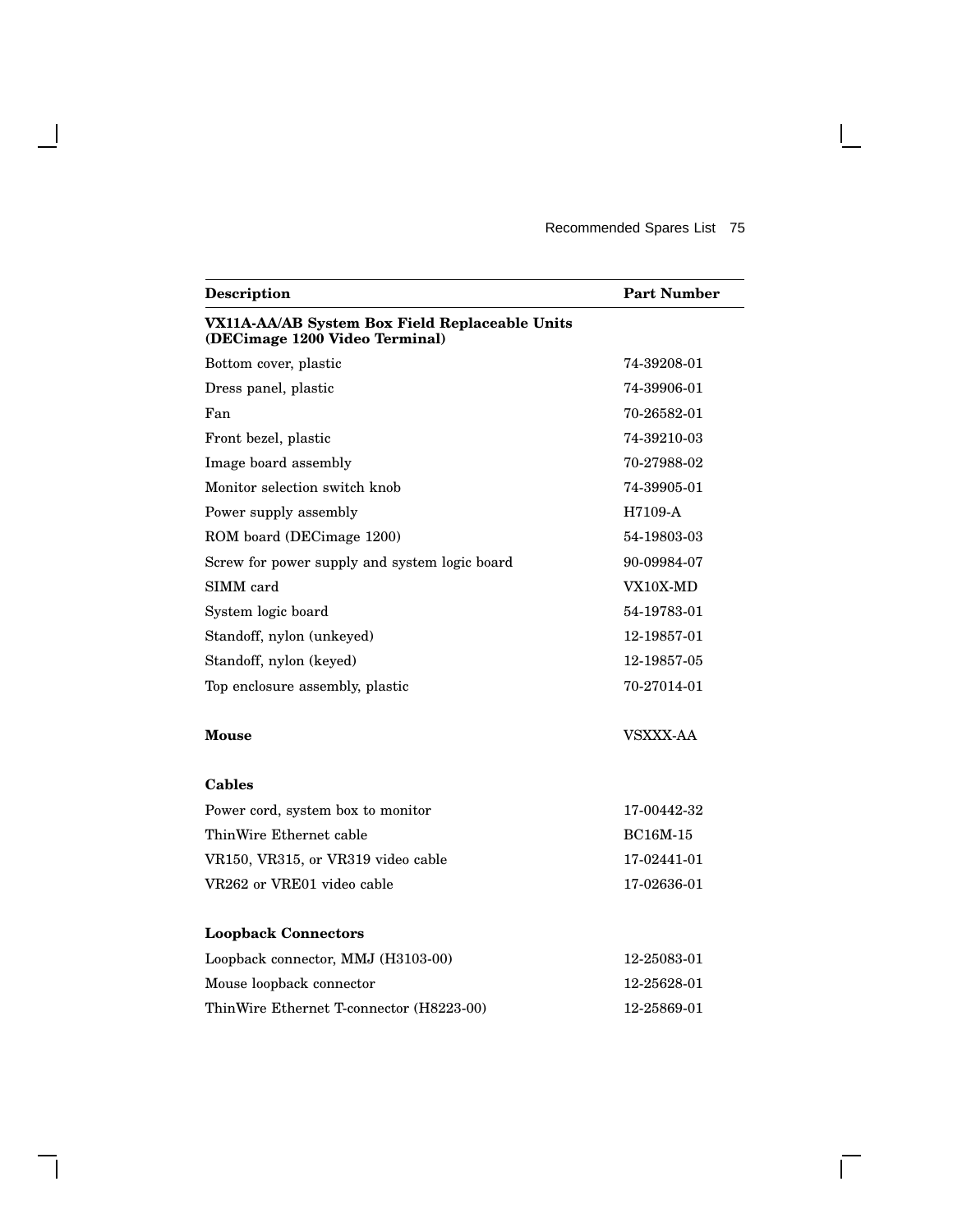#### 76 Recommended Spares List

 $\overline{\phantom{a}}$ 

| <b>Description</b>                                                                          | <b>Part Number</b> |
|---------------------------------------------------------------------------------------------|--------------------|
| ThinWire Ethernet cable 50-ohm terminator (H8225-00)<br>(Two are required.)                 | 12-26318-01        |
| <b>Power Cords for System Box</b>                                                           |                    |
| Australia, New Zealand                                                                      | <b>BN19H-2E</b>    |
| Austria, Belgium, Finland, France, Germany, Netherlands,<br>Norway, Portugal, Spain, Sweden | <b>BN19C-2E</b>    |
| Canada                                                                                      | <b>BN19P-1K</b>    |
| Denmark, Israel                                                                             | <b>BN19K-2E</b>    |
| Ireland, United Kingdom                                                                     | <b>BN19A-2E</b>    |
| Italy                                                                                       | <b>BN19M-2E</b>    |
| Switzerland                                                                                 | <b>BN19E-2E</b>    |
| <b>USA</b>                                                                                  | 17-00606-02        |
| <b>Tablet VSXXX-AB</b>                                                                      |                    |
| Printed circuit board and cable                                                             | 29-25998-00        |
| Puck                                                                                        | 29-25996-00        |
| Stylus                                                                                      | 29-25995-00        |
| Tablet assembly                                                                             | 29-25997-00        |
| Tablet bottom enclosure                                                                     | 29-26000-00        |
| Tablet top enclosure                                                                        | 29-25999-00        |

Г